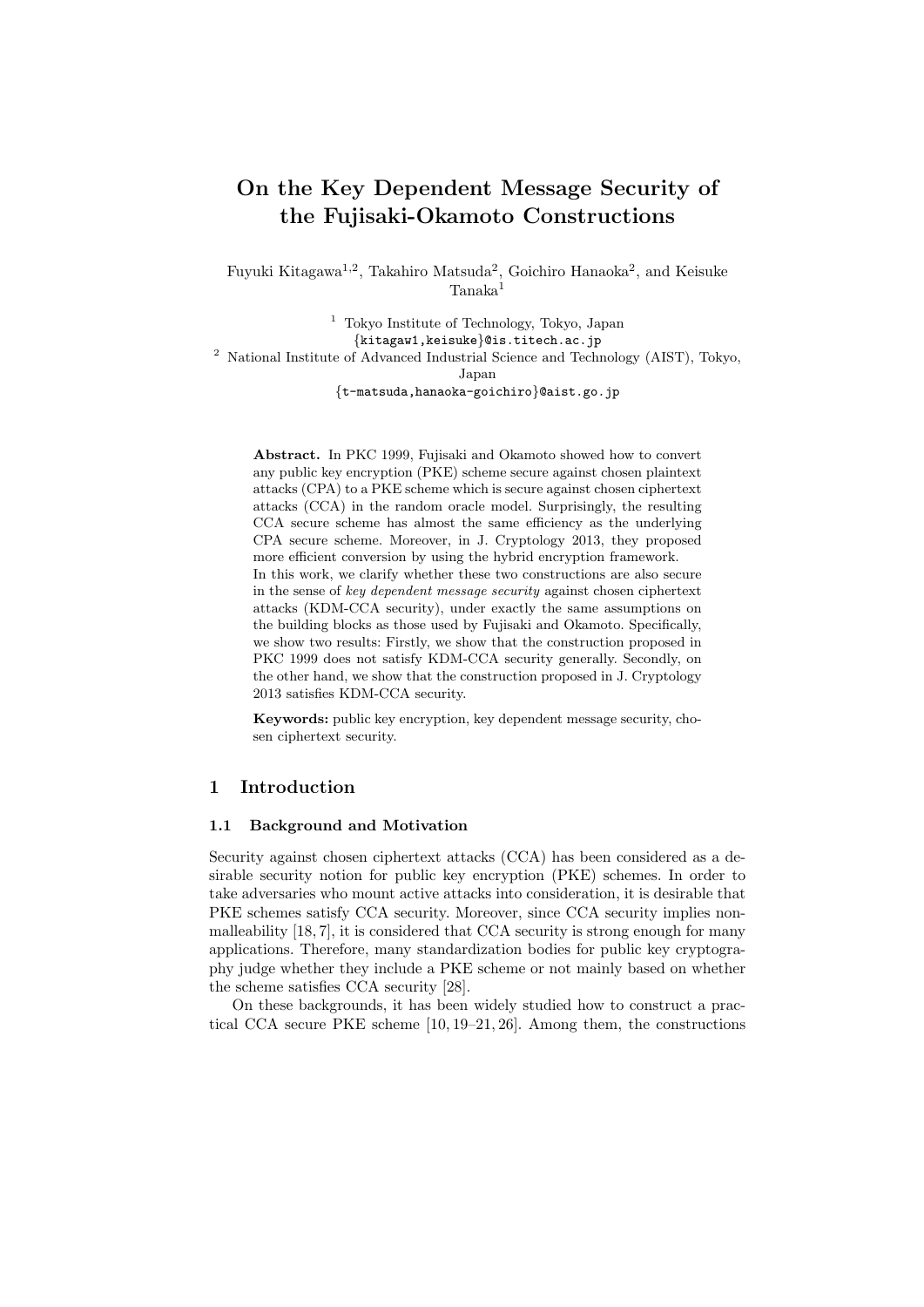proposed by Fujisaki and Okamoto [19, 21] are one of the most famous constructions. In [19], Fujisaki and Okamoto showed how to convert any PKE scheme secure against chosen plaintext attacks (CPA) to a PKE scheme which is CCA secure in the random oracle model. Surprisingly, the resulting CCA secure scheme has almost the same efficiency as the underlying CPA secure scheme. Moreover, in [21], they proposed more efficient conversion by using the hybrid encryption framework. EPOC (Efficient PrObabilistiC public-key encryption) that is one of the concrete instantiations of [19, 21] has been included by IEEE p1363a [1], as it has high practicality, and moreover, its security can be strictly analyzed.

CCA security has been considered as a standard security notion, but it has recently come to light that there are many situations where even CCA security may not guarantee confidentiality of communication. One typical example is situations where secret keys are encrypted in the system. It is known that there is an encryption scheme which is totally insecure when an adversary can get an encryption of secret keys, even though the scheme satisfies CCA security [16].

Black, Rogaway, and Shrimpton [11] introduced a security notion called *key dependent message (KDM) security* which guarantees confidentiality even in the situation of encrypting secret keys. (Around the same time, Camenisch and Lysyanskaya [15] independently formalized a similar notion called circular security.) It is widely known that when an encryption scheme is used as a building block of complicated systems, encrypting secret keys can often occur. Hard disk encryption systems (e.g., BitLocker [11]) and anonymous credential systems [15] are known as such examples. In addition, from the perspective of symbolic cryptography, KDM security is also important [2, 3]. From these facts, we consider that KDM security against chosen ciphertext attacks, that is, KDM-CCA security is one of the desirable security notions for practical encryption schemes.

Since CCA security is regarded as a desirable security notion, the security of standardized PKE schemes has been analyzed only in the sense of CCA security. Therefore, it is not clear whether these schemes remain secure even when an adversary can get an encryption of secret keys. In modern society where encryption schemes can be used as a building block of complicated systems, and can encrypt secret keys, it is very important to clarify whether standardized schemes are secure also in the sense of KDM-CCA security.

#### **1.2 Our Results**

Based on this motivation, in this paper, we clarify whether the constructions proposed by Fujisaki and Okamoto [19, 21] satisfy KDM-CCA security <sup>3</sup> under exactly the same assumptions on the building blocks as those used in [19, 21], and show two results.  $4$  Firstly, we show that the construction of [19] (which

<sup>3</sup> When we refer to "KDM security", unless stated otherwise, we mean KDM security with respect to any polynomial time computable functions. For the details, see Remark after Definition 4 in Section 2.2.

<sup>4</sup> Actually, the construction of [21] is based on that of [20]. In this work, we concentrate on the construction of [21].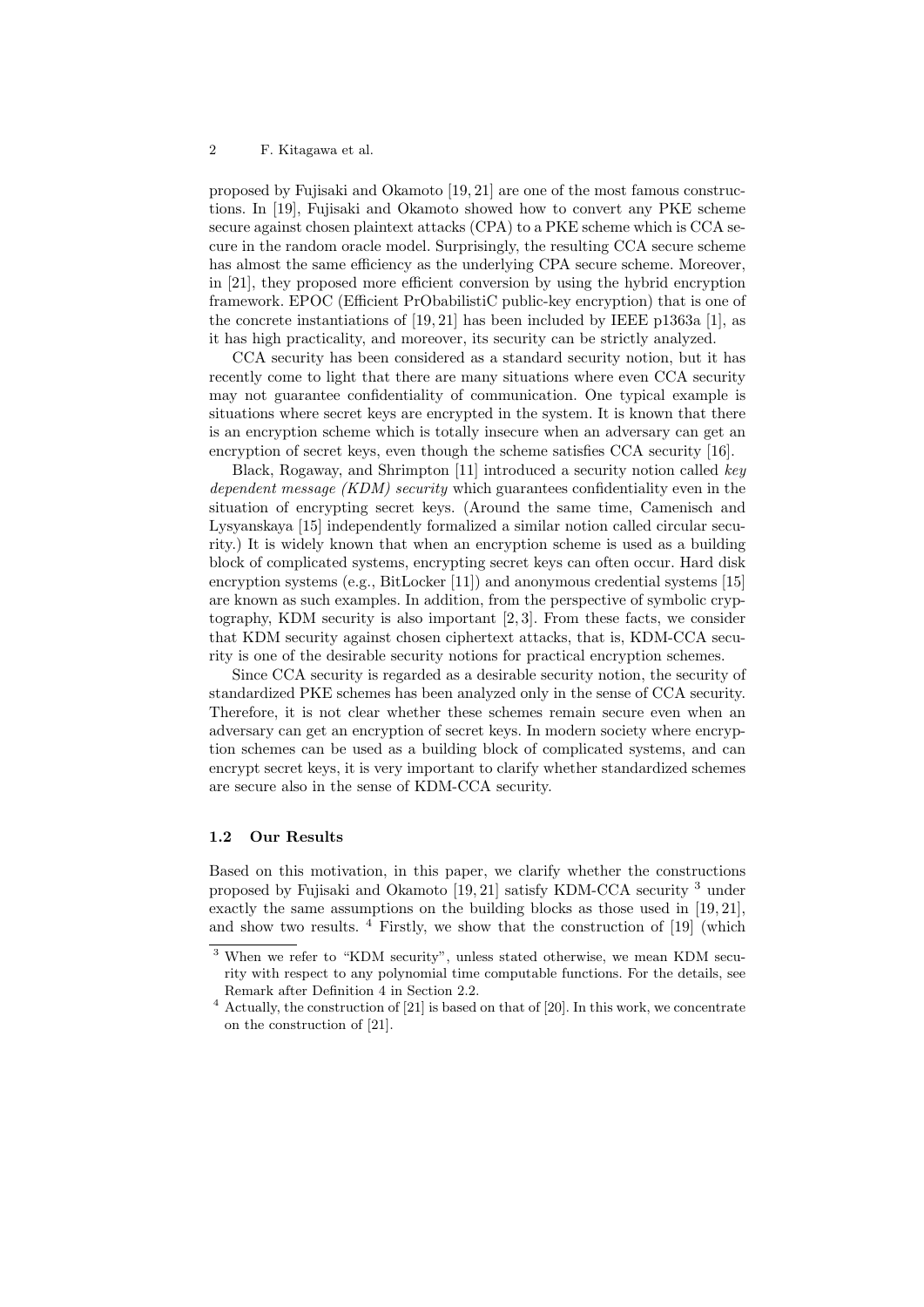we call  $FO<sub>1</sub>$ ) does not satisfy KDM-CCA security generally. Secondly, on the other hand, we show that the construction of [21] (which we call  $FO<sub>2</sub>$ ) satisfies KDM-CCA security. More specifically, we prove the following two theorems.

**Theorem 1 (Informal).** *Assume that there exists an IND-CPA secure and smooth PKE scheme. Then, there exists an IND-CPA secure and smooth PKE scheme Π such that the PKE scheme*  $FO<sub>1</sub>$  *does not satisfy KDM-CPA security in the random oracle model, where*  $FO<sub>1</sub>$  *is constructed by applying the conversion of [19] to Π.*

**Theorem 2 (Informal).** *Let Π be a OW-CPA secure and smooth PKE scheme, Σ be a OT-CPA secure symmetric key encryption scheme, and*  $FO<sub>2</sub>$  *be the PKE scheme which is constructed by applying the conversion of [21] to*  $\Pi$  *and*  $\Sigma$ *. Then,*  $FO<sub>2</sub>$  *satisfies KDM-CCA security in the random oracle model.* 

We note that smoothness is a security notion for PKE schemes introduced by Bellare et al. [9], and essentially equivalent to  $\gamma$ -uniformity which is used in [19, 21]. We review the definition of smoothness in Section 2.

We think it is theoretically very interesting that the construction of [19] does not necessarily satisfy KDM-CCA security, and on the other hand, that of [21] satisfies KDM-CCA security, even though these two constructions are closely related. In addition, due to Theorem 2, we can construct various practical KDM-CCA secure PKE schemes in the random oracle model, by applying the construction of [21] to existing OW-CPA secure PKE schemes and OT-CPA secure symmetric key encryption (SKE) schemes.

The standardized PKE schemes EPOC-1 and EPOC-2 are respectively instantiated by applying the conversion of [19] and [21] to the PKE scheme proposed by Okamoto and Uchiyama [27]. We note that the counter-example we show in the proof of Theorem 1 does not capture the PKE scheme of [27]. Therefore, it is not the case that Theorem 1 states that EPOC-1 is insecure in the sense of KDM security. On the other hand, due to Theorem 2, we can immediately see that EPOC-2 is KDM-CCA secure in the random oracle model.

#### **1.3 Related Work**

Backes et al. [6] showed that RSA-OAEP is secure in the sense of KDM security in the random oracle model. More specifically, they defined a security notion called *adKDM* security which takes adaptive corruptions and arbitrary active attacks into consideration, and showed that OAEP is adKDM secure in the random oracle model if the underlying trapdoor permutation satisfies partial domain one-wayness. Recently, Davies and Stam [17] studied KDM security of hybrid encryption in the random oracle model. (Since the construction treated in [17] is associated with the construction of  $FO_2$ , we later refer to their work in detail in Section 5.)

Boneh et al. [12] constructed the first KDM secure PKE scheme in the standard model under the decisional Diffie-Hellman (DDH) assumption. Their scheme is KDM secure relative to the family of affine functions (*affine-KDM*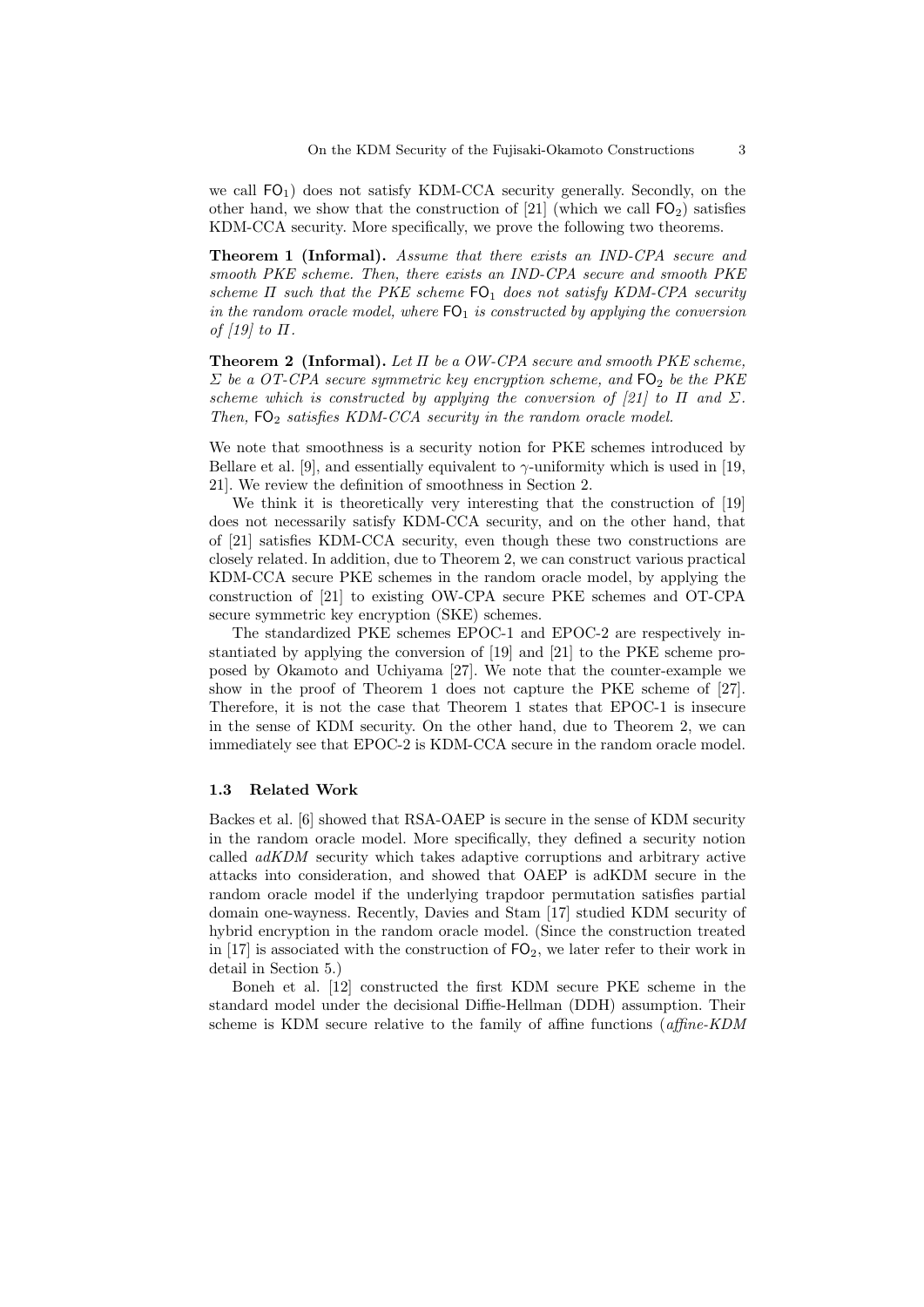*secure*, for short) which is a comparatively simple function family. Informally, a PKE scheme is said to be KDM secure relative to a function family *F* if the scheme remains secure even when an adversary can get an encryption of  $f(sk)$ , where  $sk$  is the secret key and  $f$  is an arbitrary function belonging to  $\mathcal{F}$ . Also, affine-KDM secure schemes were later constructed under the learning with errors (LWE) [5], quadratic residuosity (QR) [13], decisional composite residuosity (DCR) [13, 25], and learning parity with noise (LPN) [5] assumptions.

Boneh et al.'s scheme is KDM secure only in the CPA setting, and thus how to construct a KDM-CCA secure scheme remained open. Camenisch et al. [14] later showed how to construct a KDM-CCA secure scheme using a KDM-CPA secure scheme and a non-interactive zero-knowledge (NIZK) proof system for NP languages as building blocks. Recently, Hofheinz [22] showed the first construction of a circular-CCA secure scheme whose security can be directly proved based on number theoretic assumptions.

Applebaum [4] showed how to construct a PKE scheme which is KDM secure relative to functions computable by a-priori bounded polynomial time, based on a PKE scheme which is KDM secure relative to a simple function family called projection functions. We note that the result of Applebaum works in both of the CPA and the CCA settings. Bellare et al. [8] showed a similar result that works only in the CPA setting but is more efficient than Applebaum's. Recently, Kitagawa et al. [23] also showed a more efficient result than Applebaum's, which works in the CCA setting. In addition, Kitagawa et al. [24] showed how to expand the plaintext space of a PKE scheme which is KDM secure relative to projection functions, without using any other assumption.

#### **1.4 Outline of the Paper**

In Section 2, we review the definitions of the primitives and the security notions that we use in this paper. Then, in Section 3, we prove Theorem 1. In the subsequent sections, we tackle Theorem 2. Our idea for proving Theorem 2 is simple, but the proof of Theorem 2 might look somewhat complicated. Thus, after reviewing the construction of  $FO<sub>2</sub>$  in Section 4, in Section 5, we first explain the difficulty which we encounter when trying to prove the KDM security of a hybrid encryption scheme whose key derivation function is regarded as a random oracle. Then, in Section 6, we prove Theorem 2.

In order to help the reader understand the proof of Theorem 2, in the full version of this paper, we also show that the hybrid encryption scheme whose key derivation function is a random oracle satisfies KDM-CPA security in the random oracle model, if the underlying PKE scheme and SKE scheme satisfy OW-CPA security and OT-CPA security, respectively. Since the construction can roughly be seen as a simplification of  $FQ_2$ , we believe the proof is relatively easy to understand than that of Theorem 2.

## **2 Preliminaries**

In this section we define some notations and cryptographic primitives.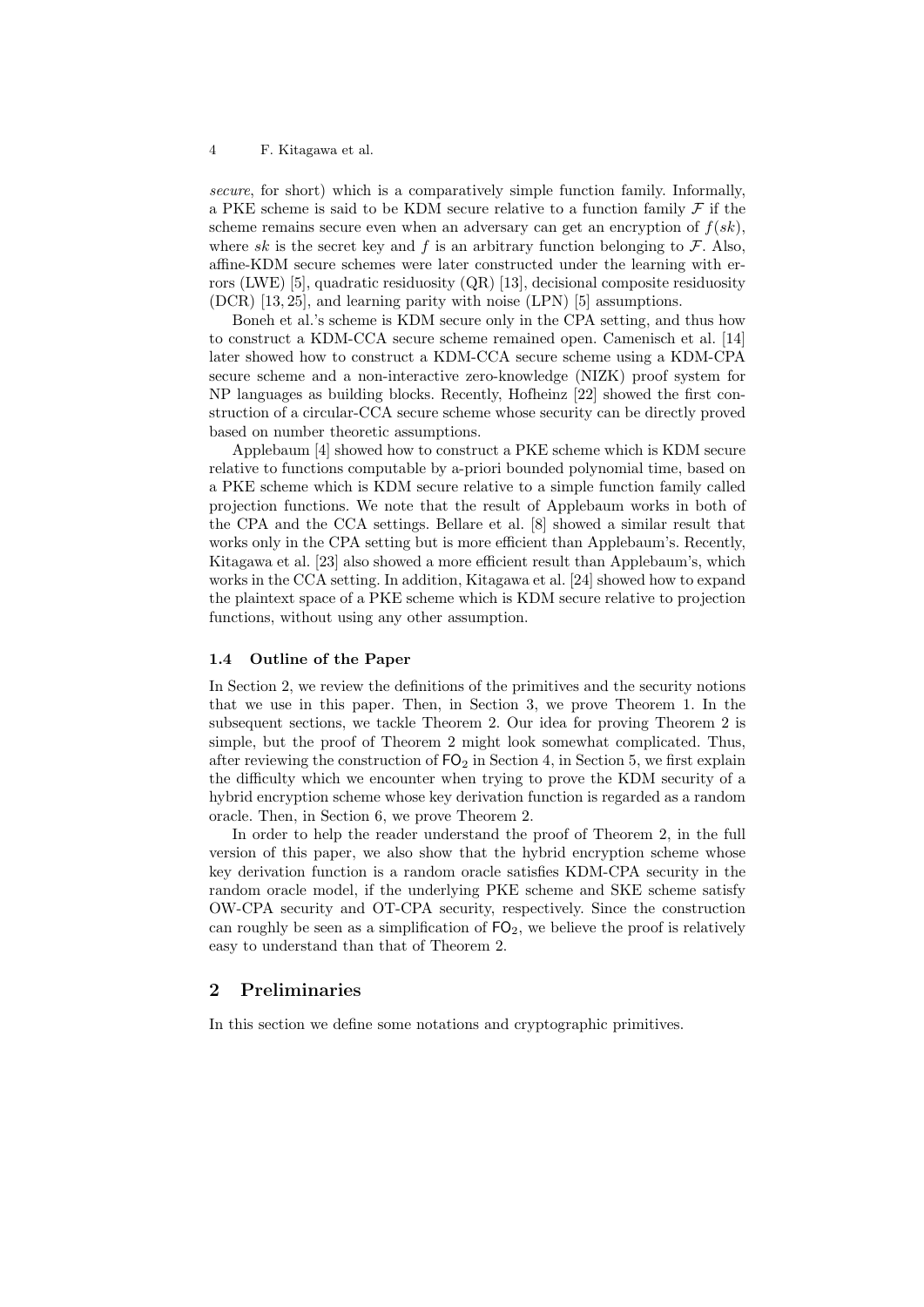#### **2.1 Notations**

*x*  $\leftarrow$  *X* denotes choosing an element from a finite set *X* uniformly at random, and  $y \leftarrow A(x; r)$  denotes assigning y to the output of an algorithm A on an input *x* and a randomness *r*. When there is no need to write the randomness clearly, we omit it and simply write  $y \leftarrow A(x)$ . For strings *x* and *y*, *x|y* denotes the concatenation of *x* and *y*.  $\lambda$  denotes a security parameter. A function  $f(\lambda)$  is a negligible function if  $f(\lambda)$  tends to 0 faster than  $\frac{1}{\lambda^c}$  for every constant  $c > 0$ . We write  $f(\lambda) = \text{negl}(\lambda)$  to denote  $f(\lambda)$  being a negligible function. PPT stands for probabilistic polynomial time. [ $\ell$ ] denotes the set of integers  $\{1, \dots, \ell\}$ . MSB<sub>n</sub>(*x*) denotes the first *n* bits of  $x$ .  $\emptyset$  denotes the empty set.

## **2.2 Public Key Encryption**

In this subsection we define public key encryption (PKE).

**Definition 1 (Public key encryption).** *A PKE scheme Π is a three tuple* (KG*,* Enc*,* Dec) *of PPT algorithms.*

- **–** *The key generation algorithm* KG*, given a security parameter* 1 *λ , outputs a public key pk and a secret key sk .*
- **–** *The encryption algorithm* Enc*, given a public key pk and a message m ∈ M, outputs a ciphertext c, where M is the plaintext space of Π.*
- **–** *The decryption algorithm* Dec*, given a secret key sk and a ciphertext c, outputs a message*  $\tilde{m} \in \{\perp\} \cup \mathcal{M}$ *. This algorithm is deterministic.*

**Correctness**  $We require Dec(sk, Enc(pk, m) = m$  *for every*  $m \in M$  *and*  $(pk, sk)$  $\leftarrow$  KG $(1^{\lambda})$ *.* 

Next, we define one-wayness against chosen plaintext attacks (OW-CPA security) for PKE schemes. KDM security, which we define in this subsection, considers situations where there are many users, and thus KDM security is defined via a security game where there are many keys and an adversary can make many challenge queries. Therefore, for our purpose, it is useful to consider the following one-wayness in the multi-user setting. Specifically, we use a security notion which we call *List-OW-CPA security*. In the security game of List-OW-CPA security, there are many keys, and an adversary can make multiple encryption queries and outputs a list of candidate plaintexts in the final phase.

**Definition 2 (List-OW-CPA security).** *Let Π be a PKE scheme whose message space is M, and ℓ be the number of keys. We define the List-OW-CPA game between a challenger and an adversary A as follows.*

 $\textbf{Initialization}$  *First, the challenger generates*  $\ell$  *key pairs*  $(pk_j, sk_j) \leftarrow \textsf{KG}(1^{\lambda})(jk_j, sk_j)$  $= 1, \dots, \ell$ . Then, the challenger sends  $(pk_1, \dots, pk_\ell)$  to A. Finally, the *challenger sets*  $L_{enc} = \emptyset$ *.* 

*A may make polynomially many encryption queries.*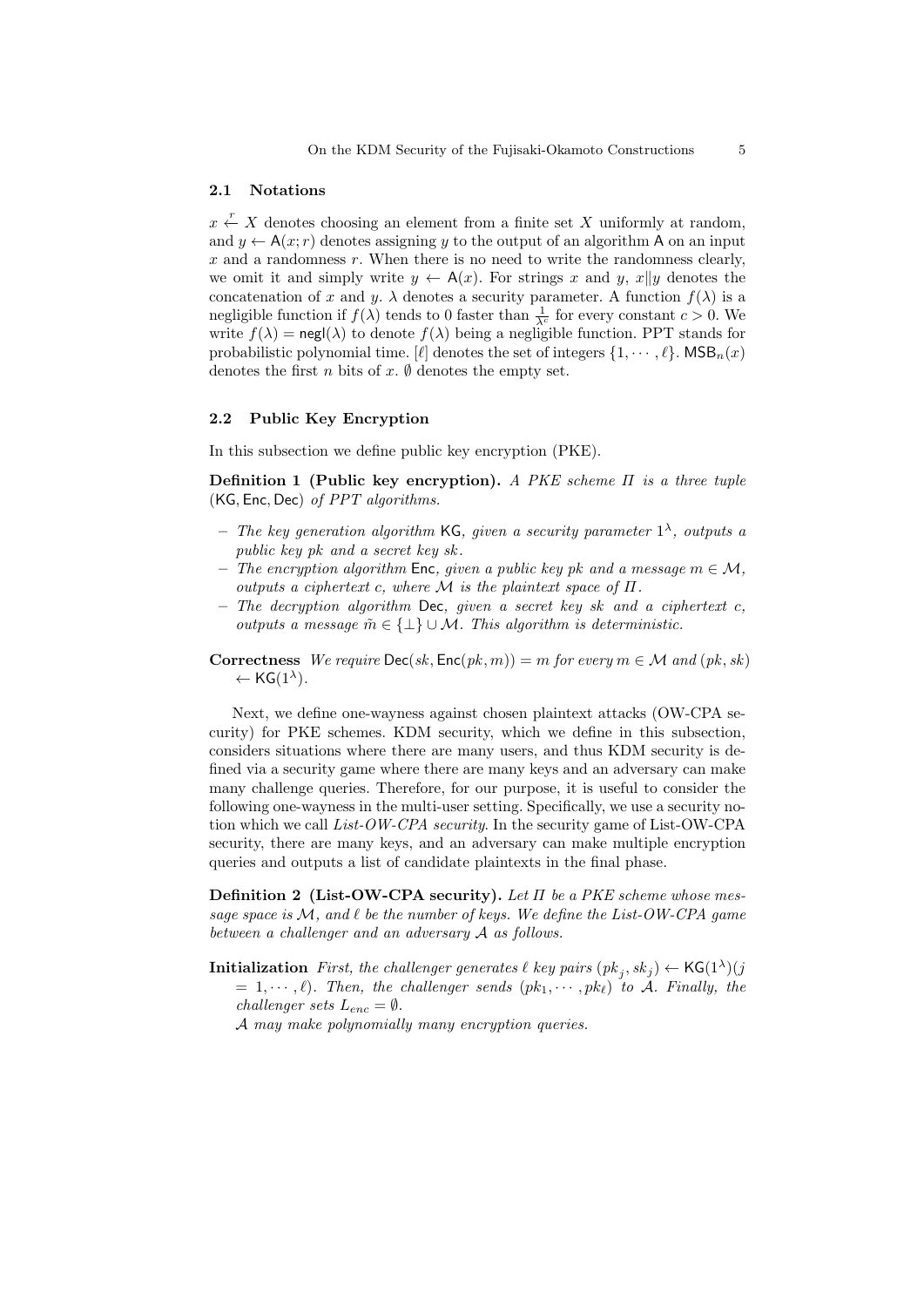**Encryption queries**  $j \in [\ell]$  *is an index of a key. The challenger generates m*  $\overset{r}{\leftarrow}$  *M* and computes  $c$  ← Enc( $pk_j$ , *m*)*. Then, the challenger adds m to Lenc and returns c to A.*

**Final phase** *A outputs Lans which is a set of plaintexts. (We require the size of*  $L_{ans}$  *to be bounded by some polynomial of*  $\lambda$ *.)* 

*In this game, we define the advantage of the adversary A as follows.*

$$
\mathsf{Adv}_{\Pi,\mathcal{A},\ell}^{lowerpa}(\lambda) = \Pr[L_{enc} \cap L_{ans} \neq \emptyset]
$$

*We say that Π is List-OW-CPA secure if for any PPT adversary A and polynomial*  $\ell = \ell(\lambda)$ *, we have*  $\mathsf{Adv}_{\Pi,\mathcal{A},\ell}^{lowerpa}(\lambda) = \mathsf{negl}(\lambda)$ *.* 

A OW-CPA secure PKE scheme *Π* is also List-OW-CPA secure. Formally, the following lemma holds. We provide the definition of OW-CPA security and the proof of Lemma 1 in Appendix A.

**Lemma 1.** *Let Π be a OW-CPA secure PKE scheme. Then, Π is also List-OW-CPA secure.*

Next, we define KDM-CPA security and KDM-CCA security for PKE schemes.

**Definition 3 (KDM-CPA security).** *Let Π be a PKE scheme and ℓ be the number of keys. We define the KDM-CPA game between a challenger and an adversary A as follows. In the following,* **sk** *denotes*  $(k_1, \dots, sk_\ell)$ *.* 

**Initialization** *First, the challenger chooses a challenge bit b*  $\stackrel{r}{\leftarrow}$  {0,1}*.* Next, *the challenger generates*  $\ell$  *key pairs*  $(pk_j, sk_j) \leftarrow \textsf{KG}(1^{\lambda})(j = 1, \dots, \ell)$  *and sends*  $(pk_1, \dots, pk_\ell)$  *to A.* 

*A may adaptively make polynomially many KDM queries.*

**KDM queries**  $(j, f)$ *, where*  $j$  *is a key index and*  $f$  *is a function. Here,*  $f$ *needs to be efficiently computable. If*  $b = 1$  *then the challenger returns*  $c \leftarrow$  $\textsf{Enc}(pk_j, f(\textbf{sk}))$ ; If  $b = 0$  then the challenger returns  $c \leftarrow \textsf{Enc}(pk_j, 0^{|f(\cdot)|})$ .

**Final phase**  $\mathcal{A}$  *outputs*  $b' \in \{0, 1\}$ *.* 

*In this game, we define the advantage of the adversary A as follows.*

$$
\mathsf{Adv}_{\Pi,\mathcal{A},\ell}^{kdmcpa}(\lambda) = |\Pr[b = b'] - \frac{1}{2}|
$$

*We say that Π is KDM-CPA secure if for any PPT adversary A and polynomial*  $\ell = \ell(\lambda)$ *, we have*  $\mathsf{Adv}_{\Pi,\mathcal{A},\ell}^{kdmcpa}(\lambda) = \mathsf{negl}(\lambda)$ *.* 

By permitting the adversary to make decryption queries, we can analogously define KDM-CCA security.

**Definition 4 (KDM-CCA security).** *Let Π be a PKE scheme and ℓ be the number of keys. We define the KDM-CCA game between a challenger and an adversary A in the same way as the KDM-CPA game except that A is allowed to*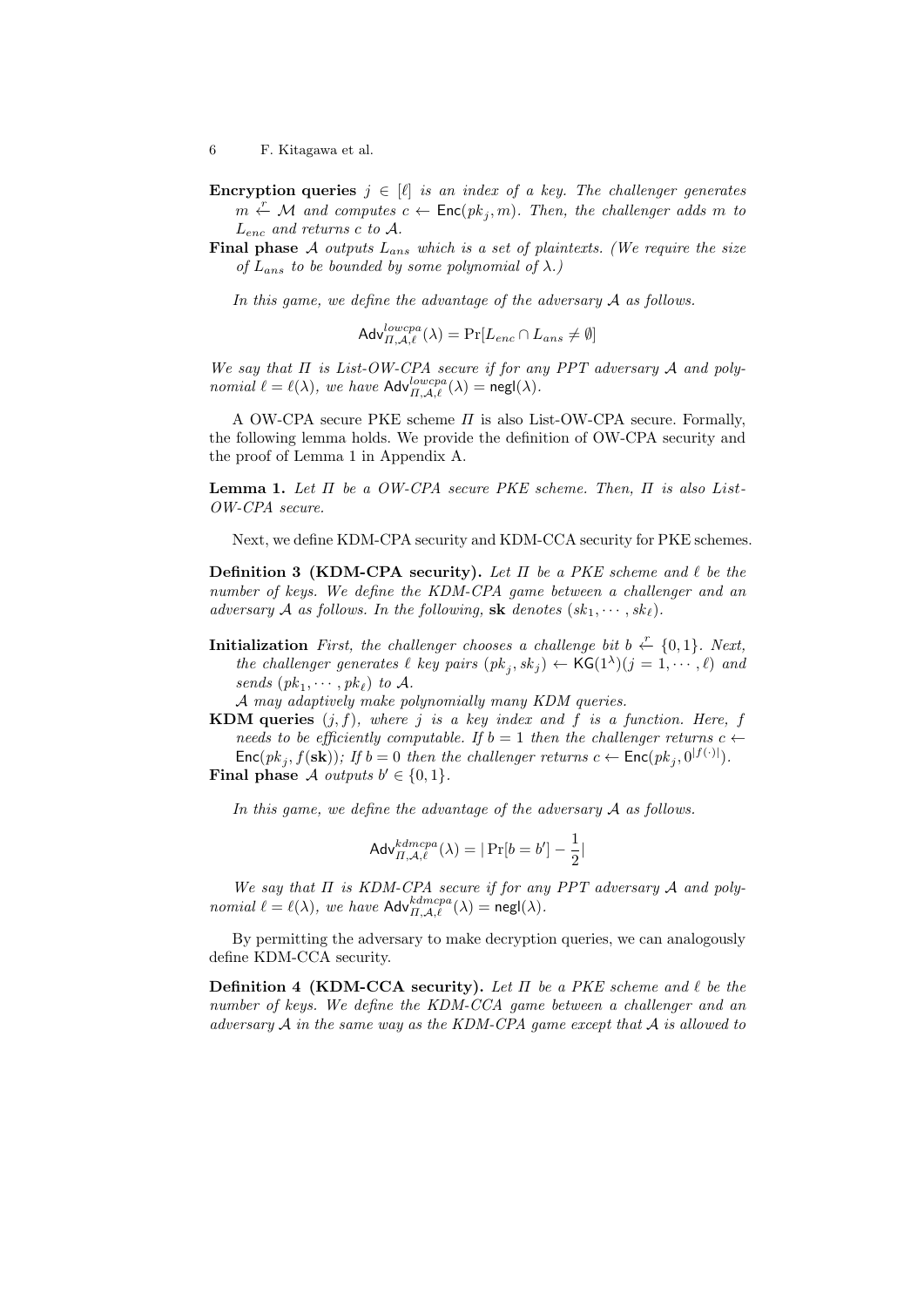*adaptively make decryption queries. In the initialization step of the KDM-CCA game, the challenger first runs in the same way as the KDM-CPA game, and then, prepares the KDM query list*  $L_{kdm}$  *into which pairs of the form*  $(j, c)$  *will be stored, where j is an index and c is a ciphertext, and which is initially empty. When A makes a KDM query* (*j, f*)*, the challenger computes the answer c and adds*  $(j, c)$  *to*  $L_{kdm}$ *. A is not allowed to make a decryption query*  $(j, c)$  *which is contained in Lkdm.*

**Decryption queries**  $(j, c) \notin L_{\text{kdm}}$ , where *j is a key index and c is a ciphertext. For this query, the challenger returns*  $m \leftarrow \text{Dec}(sk_i, c)$ *.* 

In this game, we define the advantage  $\mathsf{Adv}_{\Pi,\mathcal{A},\ell}^{kdmcca}(\lambda)$  of the adversary  $\mathcal A$  analo-<br>gously to that in the KDM-CPA game. Then,  $\Pi$  is said to be KDM-CCA secure *if for any PPT adversary A and polynomial*  $\ell = \ell(\lambda)$ *, we have*  $\mathsf{Adv}_{\Pi,\mathcal{A},\ell}^{kdmcca}(\lambda)$  =  $negl(\lambda)$ .

*Remarks.* Black et al. [11] first defined KDM security. In their paper, they made an assumption that functions which the adversary queries in the security game are length-regular. A function *f* is said to be length-regular if the output length of *f*(**sk**) does not depend on the value of **sk**, and thus we can uniquely determine the length of  $f(\mathbf{sk})$  only from  $f$ . In this paper, we also impose the length-regularity of functions which the adversary queries in the security game.

In the KDM-CPA game and KDM-CCA game in the random oracle model, the adversary is allowed to make hash queries to the random oracle. Moreover, it is more appropriate to permit a function which the adversary queries as a KDM query (KDM function) to access to the random oracle, in order to capture more various situations. Actually, Black et al. used the definition which allows KDM functions to access to the random oracle. Therefore, similarly to the definition of Black et al., we allow a KDM function to access to the random oracle.

IND-CPA security is a special case of KDM-CPA security. More specifically, we can define IND-CPA security by restricting functions an adversary can query as a KDM query in the KDM-CPA game to any constant functions. Similarly, IND-CCA security is a special case of KDM-CCA security.

Usually, KDM security is defined with respect to a function family *F*. *F*-KDM security is defined by restricting KDM functions used by an adversary to functions belonging to  $F$ . In this paper, unless stated otherwise, we allow an adversary to query arbitrary function computable in polynomial-time in the security game, and we omit to write a function family.

Next, we review a security notion for PKE schemes called *smoothness* [9]. Informally, a PKE scheme is said to be smooth if the number of possible ciphertexts is super-polynomially large for any message. We note that many known PKE schemes secure in the sense of indistinguishability have smoothness unconditionally, but it is not the case that any IND-CPA or IND-CCA secure PKE scheme is smooth. However, we can easily transform any non-smooth PKE scheme to a smooth one. Fujisaki and Okamoto [19, 21] proved the security of their scheme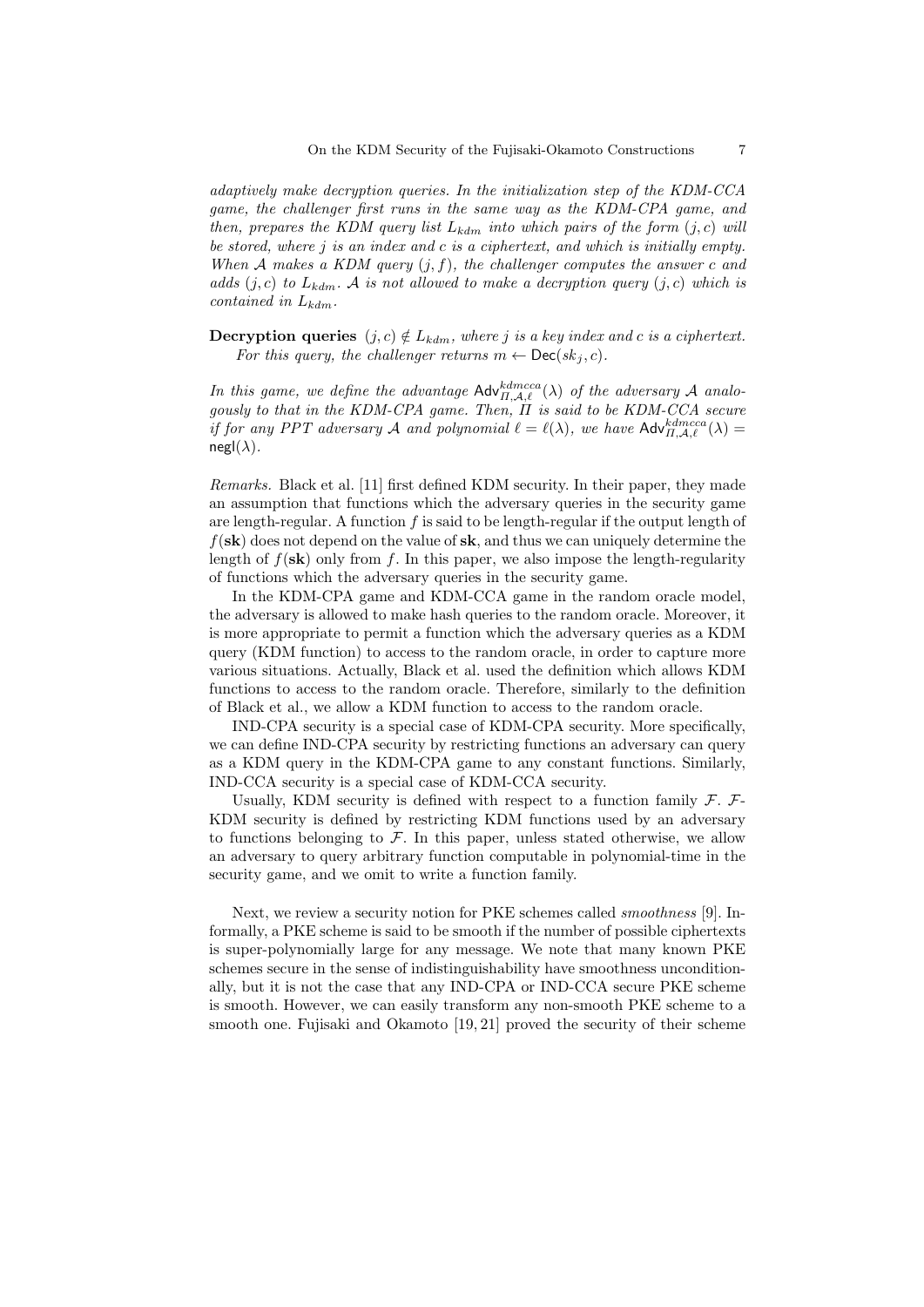via a property called *γ*-uniformity. *γ*-uniformity is a slightly stronger security notion than smoothness in the sense that it considers maximum also over all public keys, but these two notions are essentially the same.

**Definition 5 (Smoothness [9]).** *Let*  $\Pi$  *be a PKE scheme. For*  $\lambda \in \mathbb{N}$ *, we define* **Smth** *as follows.*

$$
\mathbf{Smth}(\lambda)=\mathrm{E}_{(pk,sk)\leftarrow\mathsf{KG}(1^{\lambda})}\left[\max_{m,c'}\Pr_{c\leftarrow\mathsf{Enc}(pk,m)}[c=c']\right]
$$

*We say that*  $\Pi$  *is smooth if we have*  $\text{Smth}(\lambda) = \text{negl}(\lambda)$ *.* 

We note that Definition 5 is essentially equivalent to the security notion defined via the following game played by a challenger and an adversary *A*.

**Initialization** The challenger generates  $\ell$  key pairs  $(pk_j, sk_j) \leftarrow \text{KG}(1^{\lambda})(j =$  $1, \dots, \ell$  and sends  $((pk_1, sk_1), \dots, (pk_\ell, sk_\ell))$  to A.

**Final phase**  $\mathcal A$  outputs  $(j, m, c')$ , and the challenger computes  $c \leftarrow \mathsf{Enc}(pk_j, m)$ .

In this game, we define the advantage of the adversary *A* as follows.

$$
\mathsf{Adv}_{\Pi,\mathcal{A},\ell}^{smth}(\lambda) = \Pr[c = c']
$$

Then, it is straightforward to see that for any computationally unbounded adversary *A* and polynomial  $\ell = \ell(\lambda)$ , we have  $\mathsf{Adv}_{II,\mathcal{A},\ell}^{smth}(\lambda) \leq \ell \cdot \mathbf{Smth}(\lambda)$ . Therefore, if **Smth**( $\lambda$ ) is negligible, so is  $\mathsf{Adv}_{II,\mathcal{A},\ell}^{smth}(\lambda)$  for any computationally unbounded adversary *A* and polynomial  $\ell = \ell(\lambda)$ .

#### **2.3 Symmetric Key Encryption**

In this subsection we define symmetric key encryption (SKE).

**Definition 6 (Symmetric key encryption).** *A SKE scheme Σ is a two tuple* (E*,* D) *of PPT algorithms.*

- $-$  *The encryption algorithm* **E**, given a key  $K \in \{0,1\}^{\lambda}$  and a message  $m \in \mathcal{M}$ , *outputs a ciphertext c, where*  $M$  *is the plaintext space of*  $\Sigma$ *.*
- **–** *The decryption algorithm* D*, given a key K and a ciphertext c, outputs a message*  $\tilde{m} \in \{\perp\} \cup \mathcal{M}$ *. This algorithm is deterministic.*
- **Correctness** We require  $D(K, E(K,m)) = m$  for every  $m \in M$  and  $K \in$  $\{0, 1\}^{\lambda}$ .

Next, we review the definition of indistinguishability against one-time chosen plaintext attacks (OT-CPA security) for SKE schemes.

**Definition 7 (OT-CPA security).** *Let Σ be a SKE scheme whose message space is M. We define the OT-CPA game between a challenger and an adversary A as follows.*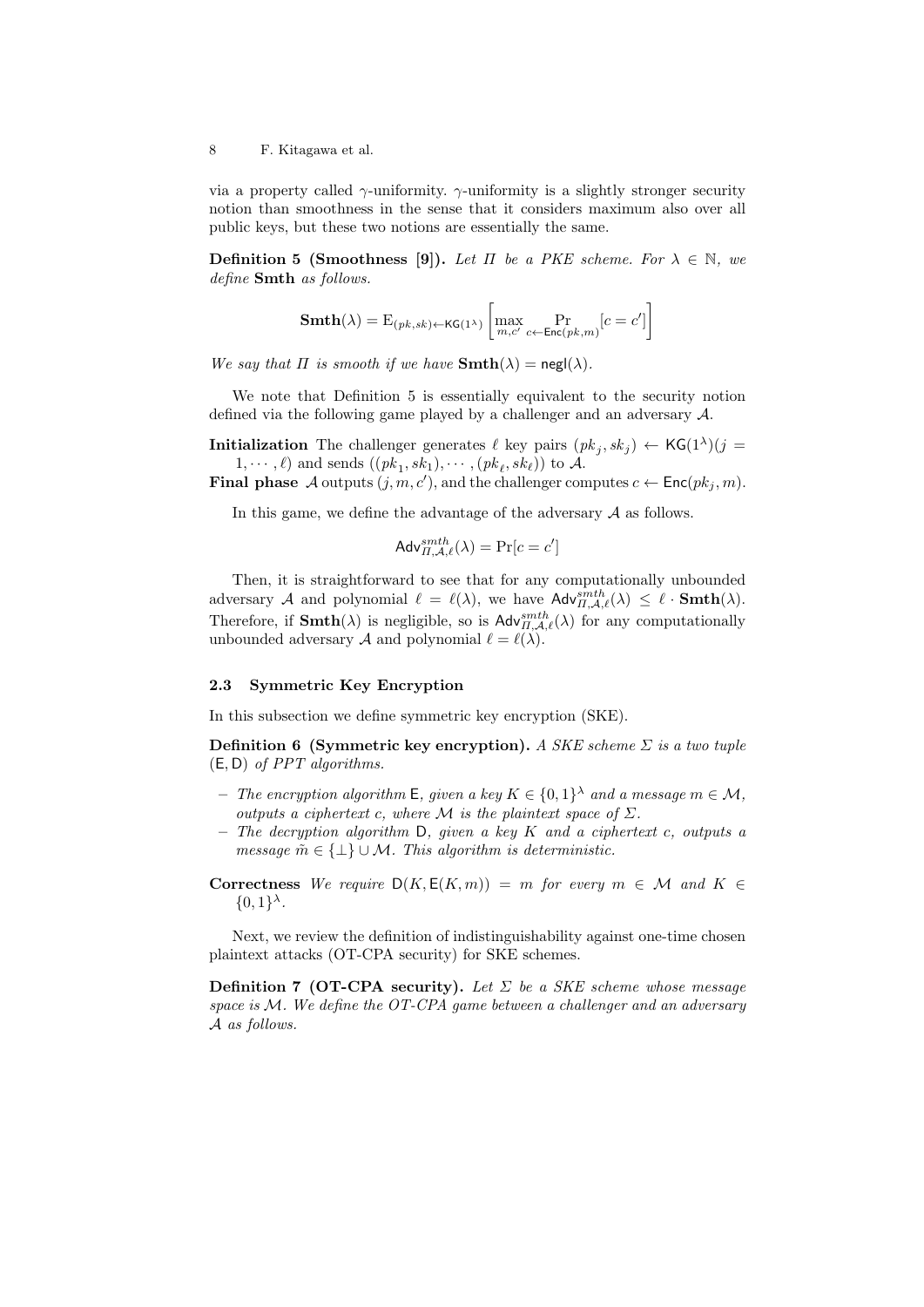On the KDM Security of the Fujisaki-Okamoto Constructions 9

| $KG_{FO1}(1^{\lambda})$ :                   | $Enc_{FQ1}(pk, m)$ :                       | $Dec_{FQ1}(sk, c)$ :                    |
|---------------------------------------------|--------------------------------------------|-----------------------------------------|
| $(pk, sk) \leftarrow {\sf KG}(1^{\lambda})$ | $r \leftarrow \{0,1\}^n$                   | $m  r \leftarrow \textsf{Dec}(sk, c)$   |
| return $(pk, sk)$                           | $R \leftarrow H(m  r)$                     | if $m  r = \perp$                       |
|                                             | $c \leftarrow \mathsf{Enc}(pk, m    r; R)$ | return                                  |
|                                             | return c                                   | else                                    |
|                                             |                                            | $R \leftarrow H(m  r)$                  |
|                                             |                                            | if $c \neq \mathsf{Enc}(pk, m    r; R)$ |
|                                             |                                            | return $\perp$                          |
|                                             |                                            | else                                    |
|                                             |                                            | return m                                |

**Fig. 1.** The construction [19] of an IND-CCA secure PKE scheme  $FO_1$  =  $(KG_{FQ1}, Enc_{FQ1}, Dec_{FQ1})$  from a PKE scheme  $\Pi = (KG, Enc, Dec)$  which is IND-CPA secure and smooth, and a hash function H.

**Initialization** *First the challenger chooses a challenge bit*  $b \stackrel{r}{\leftarrow} \{0,1\}$ *. Next the challenger generates a key*  $K \xleftarrow{r} \{0,1\}^{\lambda}$  *and sends*  $1^{\lambda}$  *to*  $\mathcal{A}$ *.* 

**Challenge** *A* selects two messages  $m_0$  and  $m_1$  of equal length, and sends them *to the challenger. Then the challenger returns*  $c \leftarrow E(K, m_b)$ .

**Final phase**  $\mathcal A$  *outputs*  $b' \in \{0,1\}$ *.* 

*In this game, we define the advantage of the adversary A as follows.*

$$
Adv_{\Sigma,\mathcal{A}}^{otcpa}(\lambda) = |\Pr[b = b'] - \frac{1}{2}|
$$

*We say that Σ is OT-CPA secure if for any PPT adversary A, we have*  $\mathsf{Adv}_{\Sigma,\mathcal{A}}^{otcpa}(\lambda) = \mathsf{negl}(\lambda).$ 

## **3 Fujisaki-Okamoto Construction (PKC'99) Does Not Satisfy KDM Security in General**

Fujisaki and Okamoto [19] showed how to transform any IND-CPA secure (and smooth) PKE scheme to an IND-CCA secure one by using a random oracle. The resulting scheme has almost the same efficiency as the underlying scheme. In this section, although their construction satisfies IND-CCA security, we show that their construction generally does not satisfy KDM security. In the following, we first review the construction of [19], and then we show our negative result.

Let  $\Pi = (KG, Enc, Dec)$  be a PKE scheme, and  $H: \{0, 1\}^* \rightarrow \{0, 1\}^n$  be a hash function, where  $n = n(\lambda)$  is a polynomial. Then, we construct a PKE scheme  $FO_1 = (KG_{F01}, Enc_{F01}, Dec_{F01})$  as described in Fig. 1. Here, we assume that the plaintext space of *Π* is  $\{0,1\}^*$ , and thus that of  $FO_1$  is also  $\{0,1\}^*$ . In addition, let the randomness spaces of  $Enc$  and  $Enc_{FO1}$  be both  $\{0,1\}^n$ .

In the above construction, Fujisaki and Okamoto showed that if *Π* is IND-CPA secure and smooth, and  $H$  is a random oracle, then  $FO<sub>1</sub>$  is IND-CCA secure in the random oracle model. However, as mentioned above, we show that  $FO<sub>1</sub>$  does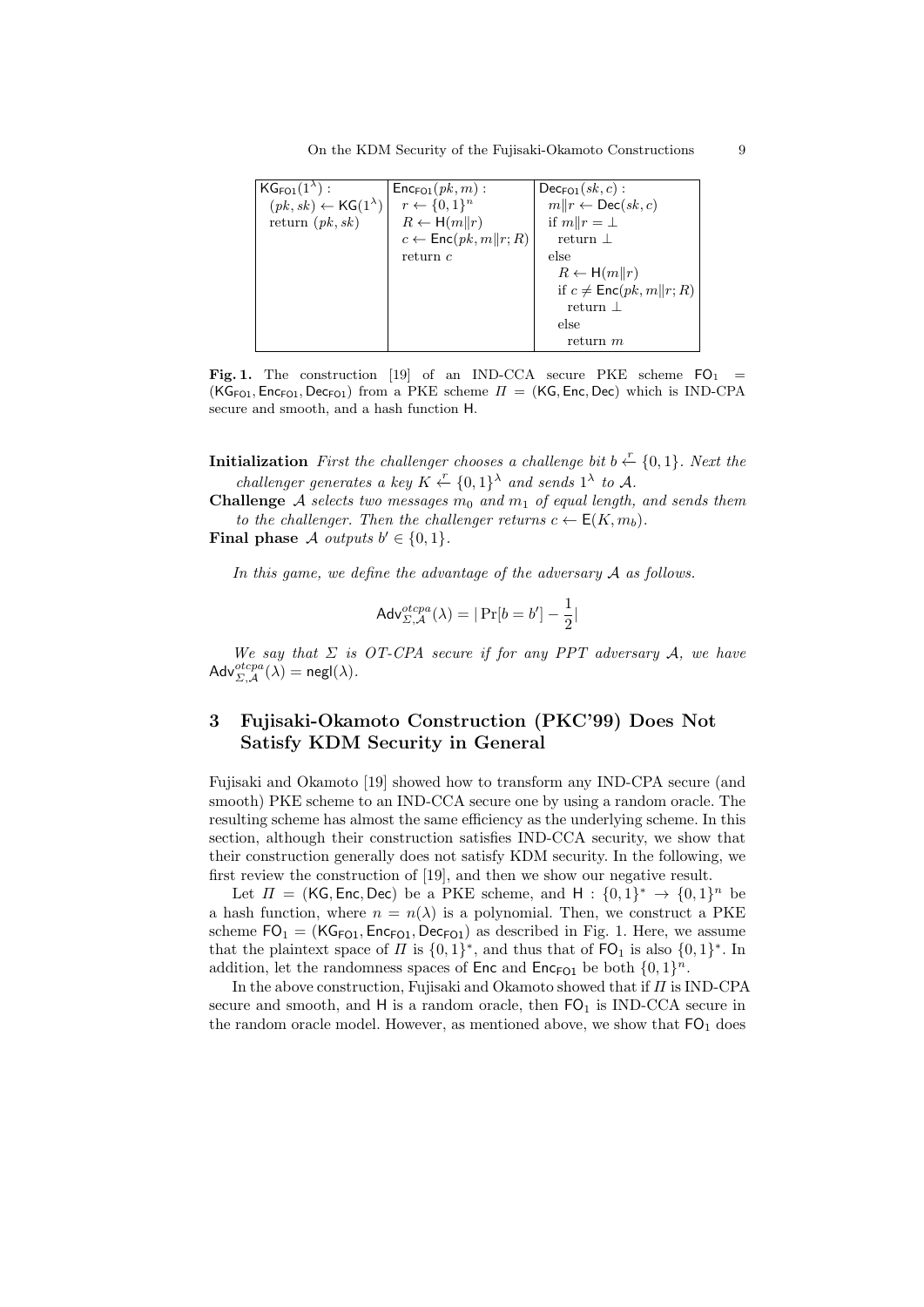| $KG(1^{\lambda})$ :                                                              | $Enc(pk, m)$ :                                                                | $\mathsf{p}\mathsf{Dec}(sk,p\ c):$                                               |
|----------------------------------------------------------------------------------|-------------------------------------------------------------------------------|----------------------------------------------------------------------------------|
| $sk \leftarrow \{0,1\}^s$                                                        | $c \leftarrow \widehat{\mathsf{Enc}}(pk, m)$                                  | $(\widehat{pk}, \widehat{sk}) \leftarrow \widehat{\mathsf{KG}}(1^{\lambda}; sk)$ |
| $(\widehat{pk}, \widehat{sk}) \leftarrow \widehat{\mathsf{KG}}(1^{\lambda}; sk)$ | $(pk', sk') \leftarrow \widehat{\mathsf{KG}}(1^{\lambda}; \mathsf{MSB}_s(m))$ | $m \leftarrow \widehat{\mathsf{Dec}}(\widehat{sk}, c)$                           |
| $pk \leftarrow \widehat{pk}$                                                     | if $pk = pk'$                                                                 | return $m$                                                                       |
| return $(pk, sk)$                                                                | return $1  c$                                                                 |                                                                                  |
|                                                                                  | else                                                                          |                                                                                  |
|                                                                                  | return $0  c$                                                                 |                                                                                  |

**Fig. 2.** The construction of a PKE scheme  $\Pi = (KG, Enc, Dec)$  which is IND-CPA secure and smooth but not KDM-CPA secure from an IND-CPA secure and smooth  $PKE$  scheme  $\hat{\Pi} = (KG, Enc, Dec)$ .

not satisfy KDM-CPA security generally under the same assumptions. Formally, we show the following theorem.

**Theorem 3.** *Assume that there exists an IND-CPA secure and smooth PKE scheme. Then, there exists an IND-CPA secure and smooth PKE scheme Π such that* FO<sup>1</sup> *does not satisfy KDM-CPA security in the random oracle model.*

*Proof of Theorem 3.* This proof consists of two steps. In the first step, using any IND-CPA secure and smooth PKE scheme, we construct a PKE scheme which is still IND-CPA secure and smooth, but insecure in the sense of KDM security. Then, in the second step, we show that the PKE scheme which is constructed by applying the conversion of [19] to the PKE scheme we construct in the first step, also does not satisfy KDM-CPA security. In the following, we start with the first step.

Let  $\hat{\Pi} = (\hat{\text{KG}}, \hat{\text{Enc}}, \hat{\text{Dec}})$  be any IND-CPA secure and smooth PKE scheme. Without loss of generality, we assume that the plaintext space of *Π* is  $\{0, 1\}^*$ , and the randomness space of  $\widehat{\text{KG}}$  is  $\{0,1\}^s$  for some polynomial  $s = s(\lambda)$ . Then, using  $\hat{\Pi}$ , we construct a PKE scheme  $\Pi = (K\mathsf{G}, \mathsf{Enc}, \mathsf{Dec})$  as described in Fig. 2.

It is clear that if  $\widehat{I}$  is IND-CPA secure and smooth, then  $I$  satisfies the same security notions. The reason is as follows. In the IND-CPA game regarding *Π*, since a PPT adversary can find the randomness that was used to run  $\overline{\text{KG}}$  with negligible probability, when the challenger generates the challenge ciphertext, Enc outputs a ciphertext whose first bit is 1 with negligible probability. Thus, if  $\hat{\Pi}$  satisfies IND-CPA, then so is  $\Pi$ . Moreover, regardless of the plaintext, a ciphertext output by Enc includes a ciphertext output by  $\overline{\mathsf{Enc}}$  itself, and thus  $\Pi$ is smooth if so is  $\Pi$ . On the other hand,  $\Pi$  does not satisfy KDM-CPA security. In order to show it, we consider the following adversary *A* which attacks the KDM-CPA security of *Π*. For simplicity, we consider the case where only one key pair exists. On input *pk*, *A* queries the identity function *id*, gets the answer  $p$ <sup>*||c*</sup>, and outputs  $b' = p$ . Let *b* be the challenge bit in the KDM-CPA game between the challenger and *A*. Then, we can estimate the advantage of *A* as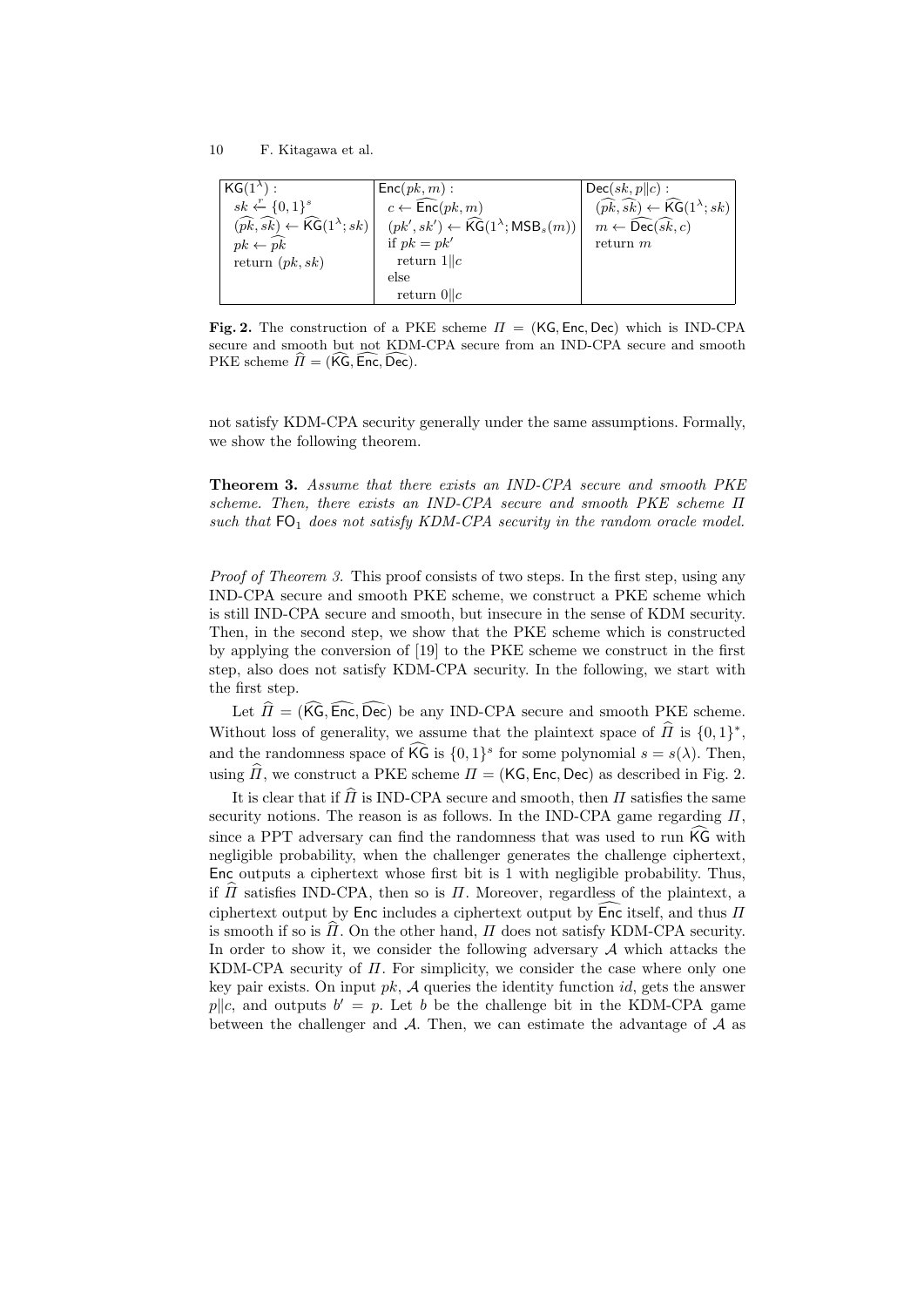follows.

$$
\begin{aligned} \mathsf{Adv}_{II,\mathcal{A},1}^{kdmcpa}(\lambda) &= \frac{1}{2} |\Pr[b'=1|b=1] - \Pr[b'=1|b=0] \\ &= \frac{1}{2} |\Pr[p=1|b=1] - \Pr[p=1|b=0] \end{aligned}
$$

Here, let *sk* be the secret key corresponding to *pk*. Then, *sk* is chosen from  $\{0,1\}^s$  at random and  $pk = pk$ , where  $(pk, sk) = \mathsf{KG}(1^{\lambda}; sk)$ . In addition, let  $m_1 = sk$  and  $m_0 = 0^s$ . Then, we note that for any  $b \in \{0, 1\}$ , the probability that *p* equals 1 is the same as the probability that  $pk = pk'$  holds, where  $(pk', sk') =$  $\widehat{\text{KG}}(1^{\lambda}; m_b)$ . We note that these probabilities are taken over the choice of *sk*. When  $b = 1$ , it is straightforward that  $pk = pk'$  always holds, and thus we have  $Pr[p = 1|b = 1] = 1$ . On the other hand, when  $b = 0$ ,  $pk = pk'$  occurs only with negligible probability. The reason is as follows. If  $pk = pk'$  holds, by the correctness of *Π*, Dec( $sk'$ , Enc( $pk, m$ )) = *m* holds for any  $m \in \{0, 1\}^*$ . Therefore, if  $pk = pk'$  holds with non-negligible probability, an adversary can break the IND-CPA security of  $\hat{H}$  by generating  $(pk', sk') \leftarrow \hat{KG}(1^{\lambda}; 0^s)$  and decrypting the challenge ciphertext using *sk′* . This is a contradiction, and thus we have  $\Pr[p = 1 | b = 0] = \text{negl}(\lambda)$ . From these, we have  $\text{Adv}_{\Pi, \mathcal{A}, 1}^{kdmcpa}(\lambda) = \frac{1}{2}(1 - \text{negl}(\lambda)),$ and we see that *Π* does not satisfy KDM-CPA security.

Next, we construct a PKE scheme  $FO_1 = (KG_{FO1}, Enc_{FO1}, Dec_{FO1})$  by applying the conversion in Fig. 1 to the above  $\Pi$ , and show that  $FO<sub>1</sub>$  also does not satisfy KDM-CPA security. Let  $(pk, sk)$  be a key pair output by  $\mathsf{KG}_{\mathsf{FO1}}$ . Here, a key pair of  $FO_1$  is a key pair of  $\Pi$  itself. Namely,  $sk$  is randomly chosen from  $\{0,1\}^s$  and  $pk = pk$ , where  $(\overline{pk}, \overline{sk}) \leftarrow \widehat{\mathsf{KG}}(1^\lambda; sk)$ . Then, for any  $m \in \{0,1\}^s$ , the probability that the first bit of the result of  $Enc_{FQ1}(pk, m)$  equals 1 is the same as the probability that  $pk = pk'$  holds, where  $(pk', sk') = \widehat{\mathsf{KG}}(1^\lambda; \mathsf{MSB}_s(m||r)) =$  $\widehat{\mathsf{KG}}(1^{\lambda};m)$  and r is a randomness generated in  $\mathsf{Enc}_{\mathsf{FO1}}$ . These probabilities are over the choice of the random oracle H,  $(pk, sk)$ , and  $r \in \{0, 1\}^n$ . Therefore, if  $m = sk$ , the first bit of  $Enc_{FQ1}(pk, m; r)$  always equals 1. One the other hand, if *m* does not depend on *sk*, similarly to the first step, the first bit of  $Enc_{F01}(pk, m; r)$  equals 1 only with negligible probability. From these,  $FO_1$  does not satisfy KDM-CPA security. □ (**Theorem 3**)

## **4 KDM-CCA Security of Fujisaki-Okamoto Construction (J. Cryptology'13)**

Fujisaki and Okamoto [21] showed how to construct an IND-CCA secure PKE scheme in the random oracle model (which we call  $FO<sub>2</sub>$ ) using a OW-CPA secure PKE scheme and a OT-CPA secure SKE scheme. In this section, we show that  $FO<sub>2</sub>$  also satisfies KDM-CCA security in the random oracle model, under exactly the same assumptions on the building blocks as those used in [21]. First, we review the construction of  $FO<sub>2</sub>$ .

Let  $\Pi = (KG, Enc, Dec)$  be a PKE scheme and  $\Sigma = (E, D)$  be a SKE scheme. Here, we assume that the message space and the randomness space of *Π* are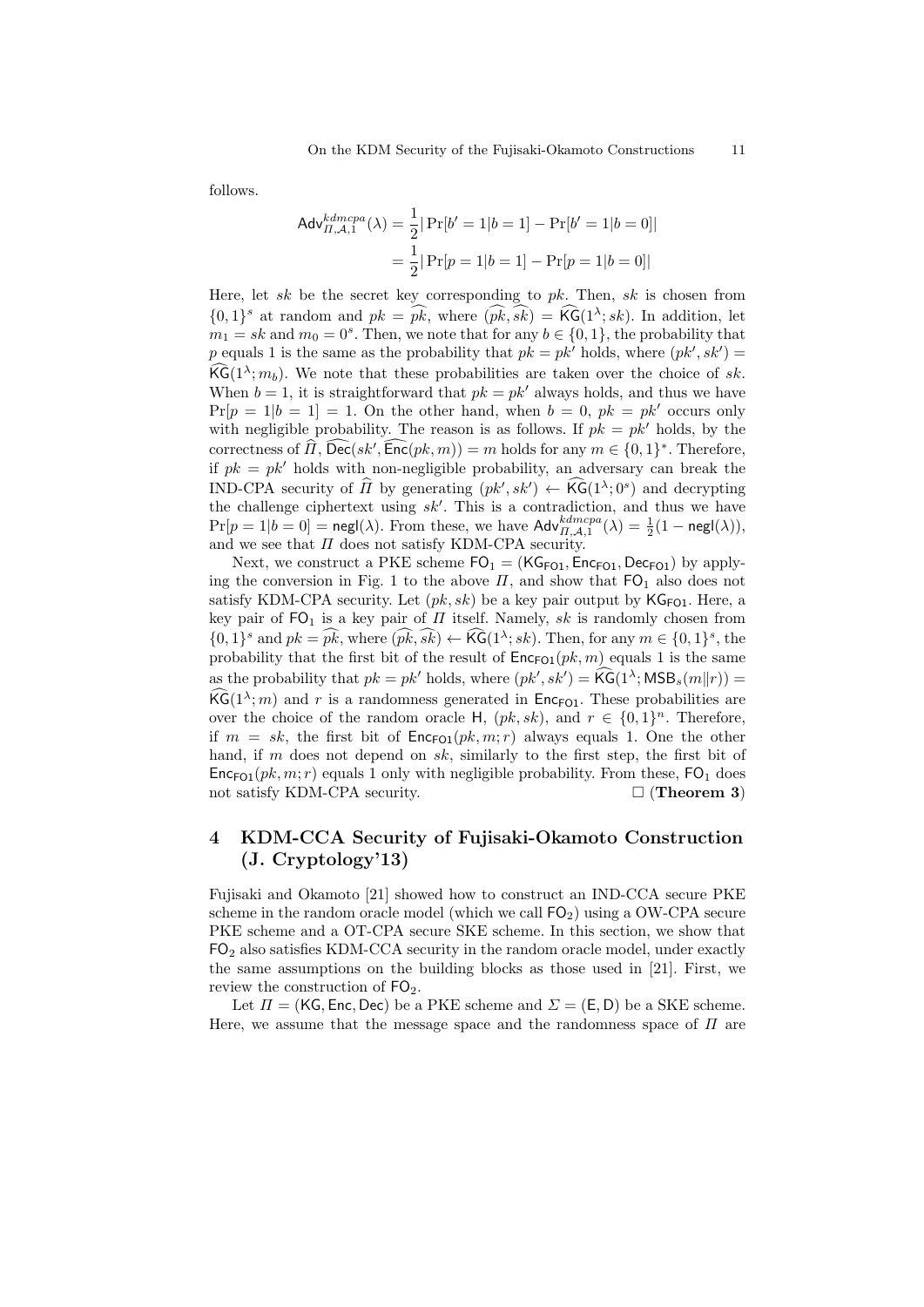| $KG_{FO2}(1^{\lambda})$ :                   | $\mathsf{Enc}_{\mathsf{FO2}}(pk, m)$ : | $Dec_{FQ2}(sk, (c, d))$ :                             |
|---------------------------------------------|----------------------------------------|-------------------------------------------------------|
| $(pk, sk) \leftarrow {\sf KG}(1^{\lambda})$ | $r \leftarrow \{0,1\}^{\lambda}$       | $r \leftarrow \mathsf{Dec}(sk, c)$                    |
| return $(pk, sk)$                           | $K \leftarrow G(r)$                    | if $r = \perp$ or $c \neq \text{Enc}(pk, r; H(r, d))$ |
|                                             | $d \leftarrow E(K, m)$                 | return $\perp$                                        |
|                                             | $R \leftarrow H(r, d)$                 | else                                                  |
|                                             | $c \leftarrow \mathsf{Enc}(pk, r; R)$  | $K \leftarrow \mathsf{G}(r)$                          |
|                                             | return $(c, d)$                        | $m \leftarrow D(K, d)$                                |
|                                             |                                        | return m                                              |

**Fig. 3.** The construction [21] of a PKE scheme  $FO_2 = (KG_{FO2}, Enc_{FO2}, Dec_{FO2})$  from a PKE scheme  $\Pi = (KG, Enc, Dec)$  and a SKE scheme  $\Sigma = (E, D)$ .

 $\{0,1\}$ <sup> $\lambda$ </sup> and  $\{0,1\}$ <sup>n</sup>, respectively, where  $n = n(\lambda)$  is a polynomial. Moreover, we also assume that the message space and the key space of  $\Sigma$  are  $\{0,1\}^*$  and  $\{0,1\}^{\lambda}$ , respectively. In addition, let  $H : \{0,1\}^* \times \{0,1\}^* \to \{0,1\}^n$  and G :  $\{0,1\}^* \to \{0,1\}^{\lambda}$  be hash functions. Then, we construct a PKE scheme  $\mathsf{FO}_2$  =  $(KG<sub>FO2</sub>, Enc<sub>FO2</sub>, Dec<sub>FO2</sub>)$  as described in Fig. 3. Here, we note that the message space of  $FO_2$  is  $\{0, 1\}^*$ .

[21] showed that, by regarding H and G as random oracles, if *Π* is OW-CPA secure and smooth, and  $\Sigma$  is OT-CPA secure, then  $\mathsf{FO}_2$  satisfies IND-CCA security in the random oracle model. As mentioned earlier, we show that  $FO<sub>2</sub>$  satisfies KDM-CCA security, even though we require exactly the same assumptions for building blocks as those used in [21]. Formally, we show the following theorem.

**Theorem 4.** *Let Π be a PKE scheme which is OW-CPA secure and smooth, Σ be a OT-CPA secure SKE scheme, and* H *and* G *be random oracles. Then,* FO<sup>2</sup> *is a PKE scheme which is KDM-CCA secure in the random oracle model.*

## **5 Overview of Our Techniques**

Our idea for proving the KDM-CCA security of  $FO<sub>2</sub>$  is conceptually simple. However, unfortunately, our security proof might look somewhat complicated. Thus, in this section, we first explain where the difficulty lies and how we overcome it when showing the KDM-CCA security of  $FO<sub>2</sub>$ .

**The difficulty.** FO<sub>2</sub> has a somewhat complicated structure at first glance. However, it can roughly be seen as a hybrid encryption scheme  $\Pi_{\mathsf{hvb}}$  which has the following encryption algorithm  $Enc_{\text{hvb}}$ .

$$
\mathsf{Enc}_{\mathsf{hyb}}(pk, m; r) = (\mathsf{Enc}(pk, r), \mathsf{E}(\mathsf{G}(r), m))
$$

Here, similarly to  $FO_2$ ,  $\Pi = (KG, Enc, Dec)$  and  $\Sigma = (E, D)$  are a OW-CPA secure PKE scheme and a OT-CPA secure SKE scheme, respectively, and G is a random oracle. The difficulty that lies in the security proof of the KDM-CCA security of  $FO_2$ , is almost the same as that of the KDM-CPA security of  $\varPi_{\text{hvb}}$ . Therefore, for simplicity, we explain the difficulty we encounter when showing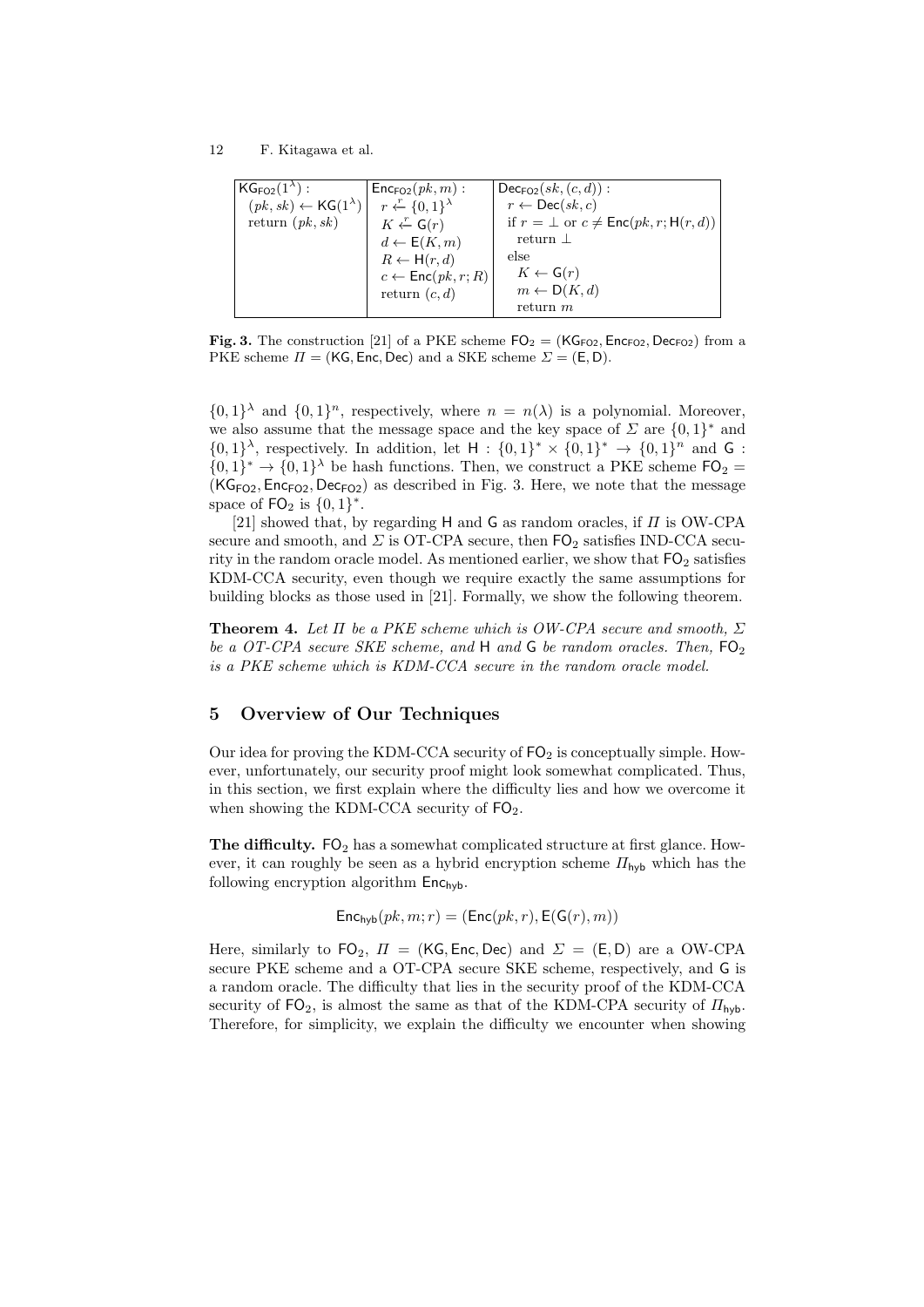|  | Game $ b=1 $ | Game [hybrid]                                                                                                                                                                                                       | Game $[b=0]$ |
|--|--------------|---------------------------------------------------------------------------------------------------------------------------------------------------------------------------------------------------------------------|--------------|
|  |              | $\mathbb{E} \left[ \left. \texttt{Int}_{\textsf{hyb}}(pk, f_1^{\mathsf{G}}(sk)) \right  \texttt{Enc}_{\textsf{hyb}}(pk, 0^{ f_1(\cdot) }) \left  \texttt{Enc}_{\textsf{hyb}}(pk, 0^{ f_1(\cdot) }) \right  \right]$ |              |
|  |              | $ 2nd \mathsf{Enc}_{\mathsf{hyb}}(pk, f_2^{\mathsf{G}}(sk)) \mathsf{Enc}_{\mathsf{hyb}}(pk, f_2^{\mathsf{G}}(sk)) \mathsf{Enc}_{\mathsf{hyb}}(pk, 0^{ f_2(\cdot) }) $                                               |              |

**Fig. 4.** The ordinary sequence of games. "1st" and "2nd" indicate the answers to the first and second KDM queries from *A*, respectively.

the KDM-CPA security of *Π*hyb in the case where only one key pair (*pk, sk*) exists. In the following, we call a function an adversary queries as a KDM query in the security game a KDM function. In addition, we call an answer to a KDM query a challenge ciphertext, and randomness *r* encapsulated by Enc a proto-key.

We first consider a simple case, that is, the case where KDM functions cannot access to the random oracle G. In this case, an adversary who does not query a proto-key *r* to G cannot distinguish  $(Enc(pk, r), E(G(r), f(sk))$ and  $(\textsf{Enc}(pk, r), \textsf{E}(\textsf{G}(r), 0^{|f(\cdot)|}))$  due to the randomness of outputs of G and the OT-CPA security of  $\Sigma$ , where  $f$  is a KDM function. Thus, all we have to consider is whether the adversary can query the proto-key  $r$  to  $\mathsf{G}$ , but it is unlikely because of the OW-CPA security of *Π*. From these, in this case, we can easily see that  $\Pi_{\text{hvb}}$  is KDM-CPA secure.

However, in the case where KDM functions can access to the random oracle G, there is a problem. The problem is that an adversary who makes multiple KDM queries can get an encryption of a proto-key *r* which was used to compute a past challenge ciphertext. In order to take a closer look at this problem, we consider the reduction from the KDM-CPA security of  $\mathbb{I}_{\mathsf{hvb}}$  to the OT-CPA security of  $\Sigma$ . For simplicity, we consider an adversary  $A$  who makes only two KDM queries in the KDM-CPA game of  $\Pi_{\text{hyb}}$ . Let  $f_1$  and  $f_2$  be the KDM functions that A sends, and *b* denote the challenge bit between the challenger and *A*. Then, consider the sequence of games as described in Fig. 4.

Game  $[b = 1]$  and Game  $[b = 0]$  correspond to the KDM-CPA game when  $b = 1$  and  $b = 0$ , respectively. If the behavior of *A* does not change non-negligibly between Game  $[b = 1]$  and Game  $[b = 0]$ , then we can conclude that  $\Pi_{\text{hvb}}$  is KDM-CPA secure. In order to show this by using the OT-CPA security of *Σ*, we typically consider a hybrid game Game [hybrid], and we show that the behavior of *A* does not change between  $\text{Game}[b = 1]$  and  $\text{Game}$  [hybrid], and between Game [hybrid] and Game  $[b = 0]$ .

Then, we try to construct an adversary  $\beta$  who simulates Game  $[b = 1]$  or Game [hybrid] for *A* according to the value of the challenge bit between *B* and the challenger of the OT-CPA game regarding  $\Sigma$ .  $\beta$  first generates  $(pk, sk)$  using  $KG$  and sends  $pk$  to  $A$ .  $B$  simulates  $G$  by lazy sampling. For the first KDM query  $f_1$  from *A*, *B* first makes the challenge query  $(f_1^{\mathsf{G}}(sk), 0^{|f_1(\cdot)|})$  and gets the answer *d*<sub>1</sub>. Then, *B* generates a proto-key  $r_1$ , computes  $c_1 \leftarrow \text{Enc}(pk, r_1)$ , and returns  $(c_1, d_1)$  to A. In addition, B let the value of  $G(r_1)$  be the value of the key of *Σ* that the challenger used to compute  $d_1$ . We note that *B* does not know the actual value of the key of *Σ*. Here, suppose that *A* sends the following KDM function  $f_2$  as the second KDM query.  $f_2^{\mathsf{G}}(sk)$  computes  $r_1 = \mathsf{Dec}(sk, c_1)$ , and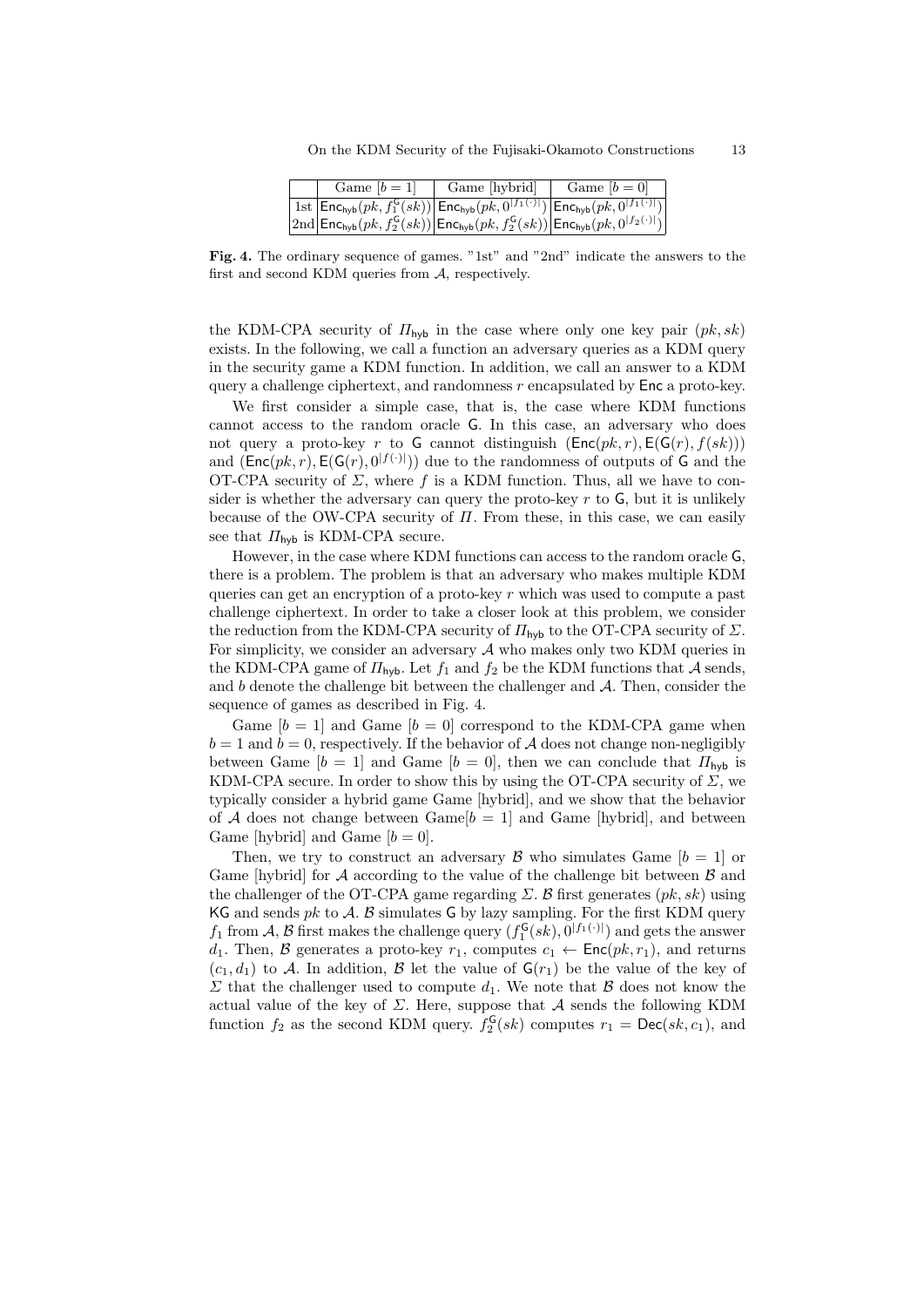then computes  $\mathsf{G}(r_1)$  and returns the value. Then, in order to compute the value of  $f_2^{\mathsf{G}}(r_1)$ ,  $\mathcal B$  needs the value of  $\mathsf{G}(r_1)$ . However,  $\mathcal B$  does not know the actual value of  $G(r_1)$ , and thus cannot compute  $f_2^G(sk)$  correctly. Therefore,  $B$  fails a simulation of Games for *A* if *A* queries such a second KDM query.

**The approach of Davies and Stam [17].** Davies and Stam [17] studied KDM security for hybrid encryption where the key derivation function (KDF) is regarded as a random oracle, and pointed out the above problem. <sup>5</sup> Then, they overcame the problem and showed that if a PKE scheme satisfies OW-CCA security and a SKE scheme satisfies OT-CCA security, the hybrid encryption scheme satisfies KDM-CCA security in the random oracle model.

They approached the above problem by introducing a new security notion for SKE schemes that they call *prior key dependent message security (PKDM security)*. Informally, PKDM security guarantees that an encryption scheme can securely encrypt a message which depends only on keys of the scheme used to generate past ciphertexts. In other words, confidentiality of a ciphertext of a PKDM secure scheme under a key *K<sup>i</sup>* holds even if an adversary can get an encryption of the form  $E(K_i, f(K_1, \dots, K_{i-1}))$ , where  $K_1, \dots, K_{i-1}$  are keys used so far and *f* is an arbitrary function. Davies and Stam showed that PKDM-CCA security is equivalent to OT-CCA security, and they overcame the above problem by reducing the KDM-CCA security of the hybrid encryption scheme to the PKDM-CCA security of the SKE scheme.

To accomplish this task, their reduction algorithm has to convert a KDM function of the secret keys of the PKE scheme to that of the keys of the SKE scheme. Here, in the KDM-CCA game which the reduction algorithm simulates, there exists a random oracle. On the other hand, in the PKDM-CCA game which the reduction algorithm actually plays, there does not exist a random oracle. Therefore, Davies and Stam used the technique of replacing the random oracle with a pseudorandom functions (PRF) when conducting the above conversion of KDM functions. Therefore, their security bound has a PRF term even though the construction does not include a PRF. In addition, they stated that it is difficult to prove its KDM-CCA security without using PKDM security or a PRF.

**Our approach.** Both our work and the work of [17] study the KDM-CCA security of the hybrid encryption scheme whose KDF is regarded as a random oracle. However, there is a big difference between our work and [17]. The difference is that the building blocks of [17] already satisfy CCA security. On the other hand, the building blocks of  $FO<sub>2</sub>$  that we treat satisfy only CPA security. In order to prove the KDM-CCA security of  $FO<sub>2</sub>$  even though the building blocks satisfy only CPA security, similarly to Fujisaki and Okamoto [21], we have to use smoothness [9]. (As mentioned in Section 2, smoothness is essentially the same notion as  $\gamma$ -uniformity.) In addition, the construction of  $FO<sub>2</sub>$  contains two random oracles, and one of them is used to generate a randomness for the encryption algorithm of the PKE scheme. Thus, it looks difficult to replace both

<sup>5</sup> Davies and Stam actually treated a hybrid encryption scheme constructed from a SKE scheme and a key encapsulation mechanism (KEM).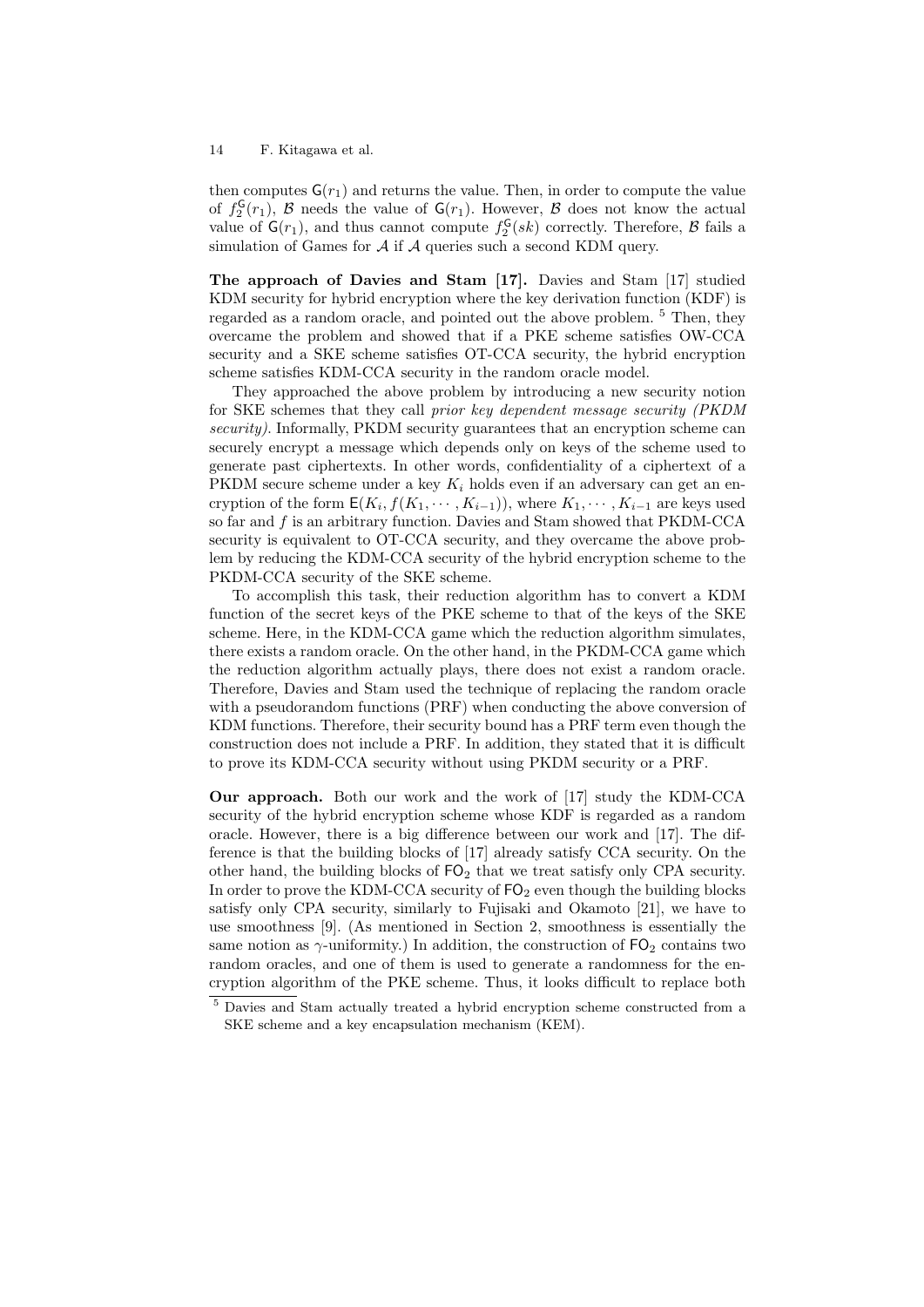|  | Game $ b=1 $ | Game reverse                                                                                                                                                                                     | Game $ b=0 $ |
|--|--------------|--------------------------------------------------------------------------------------------------------------------------------------------------------------------------------------------------|--------------|
|  |              | $ \ln \ln \vert \mathsf{Enc}_{\mathsf{hyb}}(pk, f_1^{\mathsf{G}}(sk)) \big  \mathsf{Enc}_{\mathsf{hyb}}(pk, f_1^{\mathsf{G}}(sk)) \big  \mathsf{Enc}_{\mathsf{hyb}}(pk, 0^{ f_1(\cdot) }) \big $ |              |
|  |              | $\left 2\text{nd}\right $ Enc <sub>hyb</sub> $(pk, f_2^{\mathsf{G}}(sk))\right $ Enc <sub>hyb</sub> $(pk, 0^{ f_2(\cdot) })\left $ Enc <sub>hyb</sub> $(pk, 0^{ f_2(\cdot) })\right $            |              |

Fig. 5. The sequence of games which replace the challenge ciphertexts in the "reverse" order".

of two random oracles with a PRF, and thus, to directly use the proof technique used in [17]. Therefore, we try to prove the KDM-CCA security of  $FQ_2$ by a proof technique which is different from that of [17], especially a technique without using PKDM security or a PRF. In the following, we give our main idea using  $\Pi_{\text{hvh}}$ .

As earlier, we consider an adversary *A* for the KDM-CPA security of *Π*hyb who makes a KDM query only twice. Our idea is to replace the challenge ciphertexts in "reverse order". Namely, we consider the sequence of games as described in Fig. 5.

Then, we can avoid the problem that we explained above. We try to construct an adversary  $\beta$  who simulates Game  $[b = 1]$  or Game [reverse] for  $\mathcal A$  according to the value of the challenge bit between *B* and the challenger of the OT-CPA game regarding *Σ*. *B* first generates (*pk, sk*) using KG and sends *pk* to *A*. For the first KDM query  $f_1$  from  $\mathcal{A}, \mathcal{B}$  generates a proto-key  $r_1$  and a key  $K_1$  of  $\mathcal{Z}$ , and returns ( $Enc(pk, r_1)$ ,  $E(K_1, f_1^{\mathsf{G}}(sk))$ ). In addition, *B* defines the value of  $\mathsf{G}(r_1)$ as  $K_1$  by itself. For the second KDM query  $f_2$  from  $A$ ,  $B$  makes the challenge query  $(f_2^{\mathsf{G}}(sk), 0^{|f_2(\cdot)|})$  and gets the answer  $d_2$ . Then, *B* generates a proto-key  $r_2$ , computes  $c_2 \leftarrow \text{Enc}(pk, r_2)$ , and returns  $(c_2, d_2)$  to *A*. Since *B* defines the value of  $\mathsf{G}(r_1)$  by itself,  $\mathcal{B}$  can simulate  $\mathsf{G}$  for  $f_2$  and compute  $f_2^{\mathsf{G}}(sk)$  correctly even if  $f_2$  calls **G**.

Then, we in turn try to construct an adversary  $\mathcal{B}'$  who simulates Game [reverse] or Game  $[b = 0]$  for A according to the value of the challenge bit between *B ′* and the challenger of the OT-CPA game regarding *Σ*. *B ′* also generates ( $pk, sk$ ) using KG and sends  $pk$  to  $A$ . For the first KDM query  $f_1$  from  $A, B'$ first makes the challenge query  $(f_1^{\mathsf{G}}(sk), 0^{|f_1(\cdot)|})$  and gets the answer  $d_1$ . Then,  $\mathcal{B}'$  generates a proto-key  $r_1$ , computes  $c_1 \leftarrow \mathsf{Enc}(pk, r_1)$ , and returns  $(c_1, d_1)$  to *A*. Here, *B'* let the value of  $\mathsf{G}(r_1)$  be the value of the key of  $\Sigma$  that the challenger used to compute  $d_1$ , and thus  $\beta$  does not know the value of  $\mathsf{G}(r_1)$ . However, in this case,  $\mathcal{B}'$  does not need the value of  $\mathsf{G}(r_1)$  to respond to the second KDM query because the answer to this query is an encryption of  $0^{|f_2(\cdot)|}$ , and thus  $\mathcal{B}'$ does not have to compute  $f_2^{\mathsf{G}}(sk)$  actually. We note that since KDM functions are length regular,  $\mathcal{B}'$  can know  $|f_2(\cdot)|$  without computing  $f_2^{\mathsf{G}}(sk)$ . Therefore, we can overcome the problem that KDM functions may refer to past proto-keys by replacing the challenge ciphertexts in the reverse order.

When we prove the KDM-CCA security of  $FO_2$ , we have to take the OW-CPA security and smoothness of the building block PKE scheme into consideration, and then we use the identical-until-bad technique and the deferred analysis technique. Hence, in this case, whether a KDM function is computed actually or not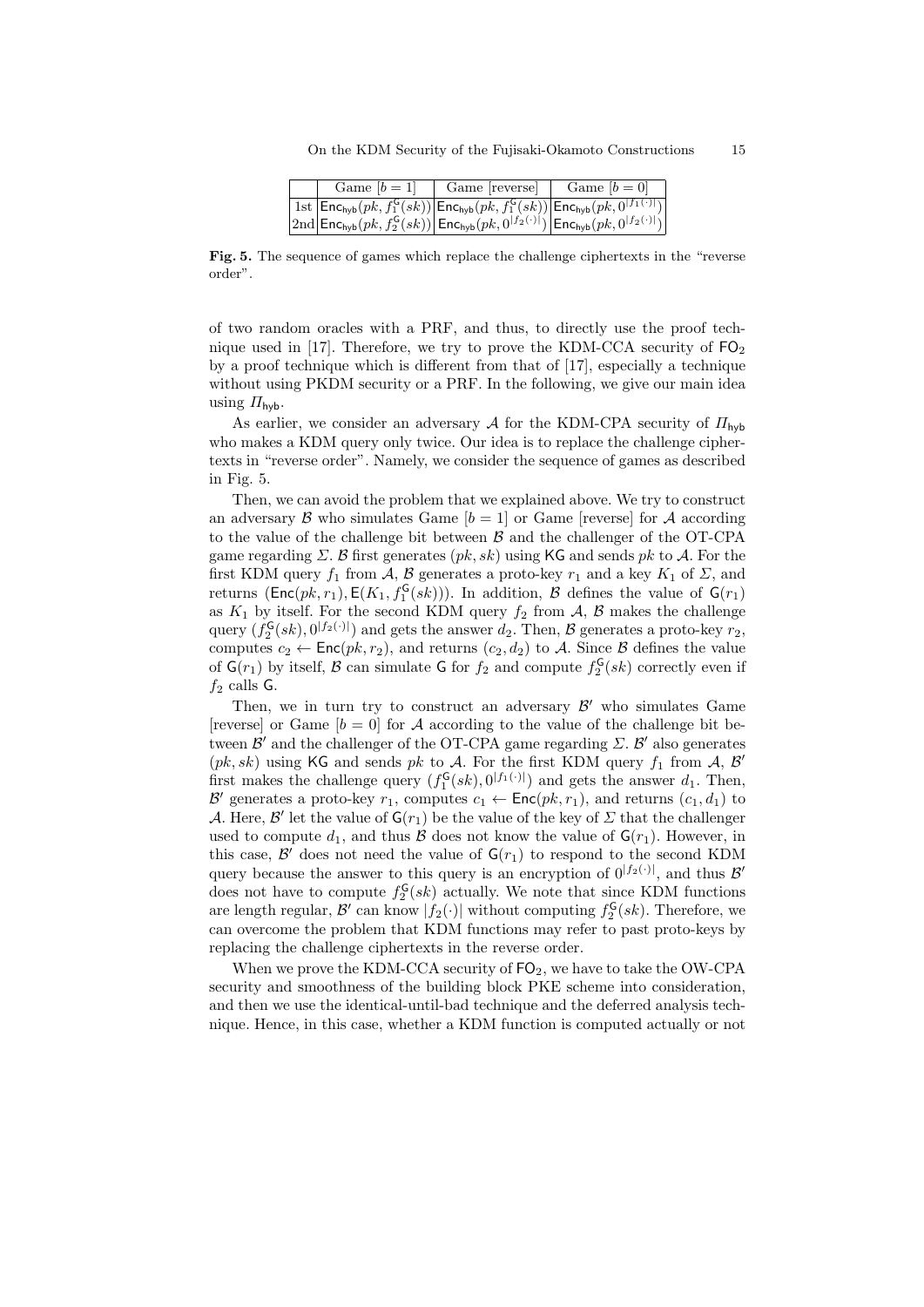is very sensitive, but by dividing the bad events into smaller pieces than Davies and Stam, we are able to complete the proof.

## **6 Proof of Theorem 4**

In this section, we show the formal proof of Theorem 4.

Let  $A$  be an adversary that attacks the KDM-CCA security of  $FQ_2$  in the random oracle model, and makes at most  $q_e$  KDM queries and  $q_d$  decryption queries, where  $q_e$  and  $q_d$  are polynomials of  $\lambda$ . Let  $\ell$  be a polynomial of  $\lambda$  and denote the number of keys. As mentioned just after Definition 4, similarly to Black et al. [11], we assume that a function which  $A$  queries as a KDM query can access to the random oracles, and is length-regular. We note that since KDM functions can access to the random oracle, it makes security proof simple to clearly distinguish the entries of the hash list used to compute KDM functions and that used to make challenge ciphertexts. Thus, we divide the random oracle into multiple random oracles, which is a technique used by Davies and Stam [17]. Namely, in our sequence of games, there are six random oracles even though the construction of  $FO<sub>2</sub>$  contains only two random oracles. Now, consider the following sequence of games.

**Game 0** This is the KDM-CCA game in the random oracle model regarding FO2. See Fig. 6 for how KDM queries and decryption queries are answered, and how random oracles behave in Game 0.

In the original KDM-CCA game regarding  $FO_2$ , there exist only two random oracles H and G. However, to define the subsequent games, we consider six random oracles H, H<sup>\*</sup>, HH<sup>\*</sup>, G, G<sup>\*</sup>, and GG<sup>\*</sup>. Moreover, random oracles are implemented by lazy sampling. More specifically, random oracles run as follows.

- $-$  H maintains the list  $L_H$  which stores query/answer pairs so far, and runs as follows. If some value  $(r, d)$  is queried to  $H$ ,  $H$  first checks whether there is an entry of the form  $((r, d), R)$  in  $L_H$ . If so, H returns R. Otherwise, H returns a fresh random value R and adds  $((r, d), R)$  to  $L_H$ .
- **–** H *∗* , G, and G *<sup>∗</sup>* also maintain the query/answer pairs list *L*<sup>H</sup>*<sup>∗</sup>* , *L*G, and *L*<sup>G</sup>*<sup>∗</sup>* , respectively, and run in the same way as H.
- **–** Similarly to the other random oracles, HH*<sup>∗</sup>* and GG*<sup>∗</sup>* are implemented by lazy sampling. However, HH*<sup>∗</sup>* and GG*<sup>∗</sup>* do not have their own list. When HH<sup>∗</sup> samples a fresh random value, HH<sup>∗</sup> adds a new entry to  $L$ <sub>H</sub>, and when GG*<sup>∗</sup>* samples a fresh random value, GG*<sup>∗</sup>* adds a new entry to *L*G. In addition, HH<sup>∗</sup> runs by referring to both lists  $L$ <sub>H</sub> and  $L$ <sub>H<sup>∗</sup></sub>, and GG<sup>∗</sup> runs by referring to both lists  $L_G$  and  $L_{G^*}$ .

Moreover, in this game, H and H<sup>\*</sup> are synchronized. Namely, H and H<sup>\*</sup> refer to not only their own list but also the list of the other one. Similarly, G and G *<sup>∗</sup>* are synchronized. In this game, random oracles are called at the following four cases.

**– (1)** When *A* makes a hash query.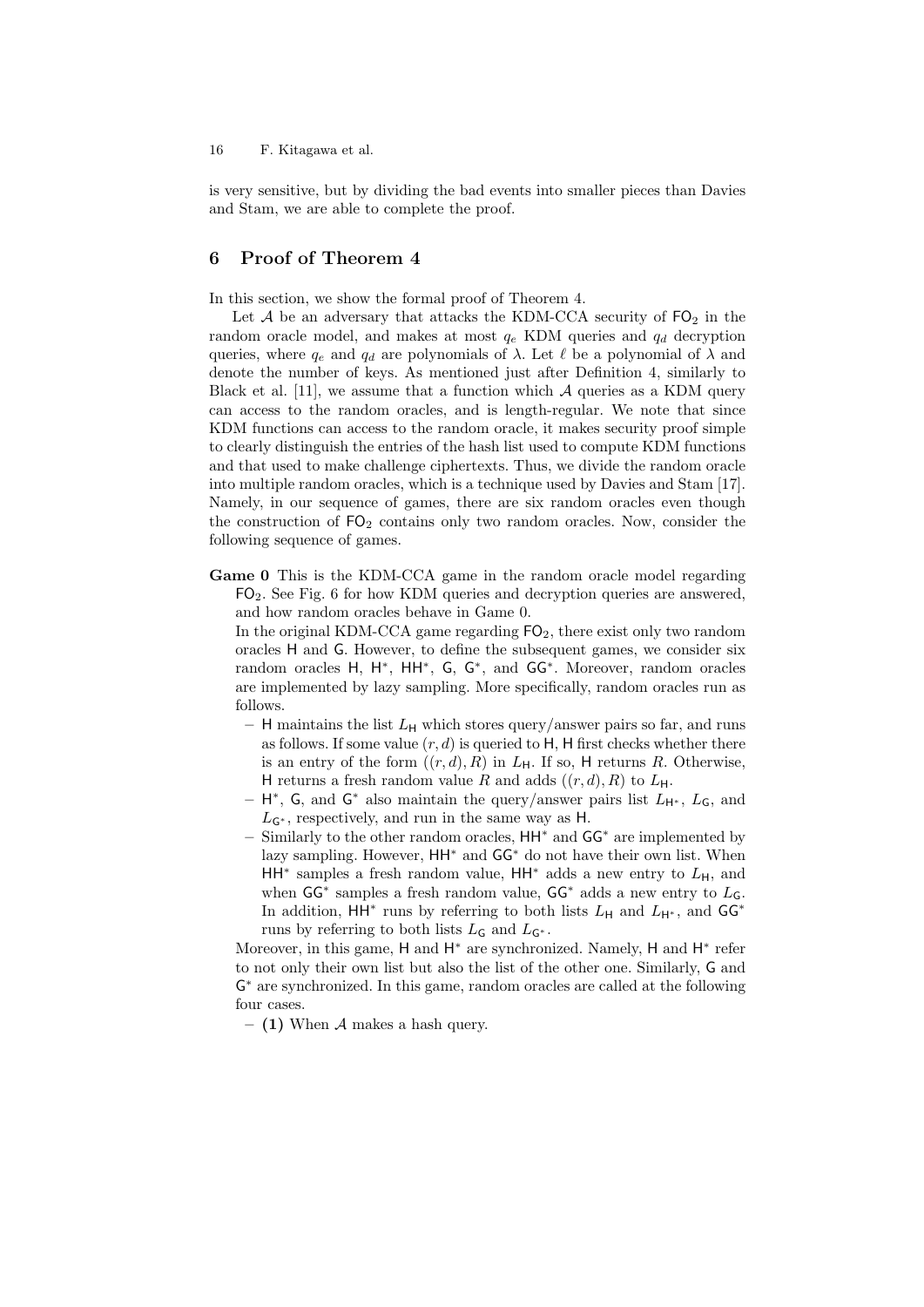| $[KDM]$ $(i, f)$                                          | $H(r, d)$ :                                               | $H^*(r, d)$ :                                             |
|-----------------------------------------------------------|-----------------------------------------------------------|-----------------------------------------------------------|
| $m_1 \leftarrow f^{\text{HH}^*,\text{GG}^*}(\textbf{sk})$ | if $((r, d), R) \in L_{\mathsf{H}} \cup L_{\mathsf{H}^*}$ | if $((r, d), R) \in L_{\mathsf{H}} \cup L_{\mathsf{H}^*}$ |
| $m_0 \leftarrow 0^{ f(\cdot) }$                           | return $R$                                                | return $R$                                                |
| $r \leftarrow \{0,1\}^{\lambda}, K \leftarrow G^*(r)$     | else                                                      | else                                                      |
| $d \leftarrow E(K, m_b)$                                  | $R \leftarrow \{0,1\}^n$                                  | $R \leftarrow \{0,1\}^n$                                  |
| $R \leftarrow H^*(r, d)$                                  | add $((r, d), R)$ to $L_{\mathsf{H}}$                     | add $((r, d), R)$ to $L_{H^*}$                            |
| $c \leftarrow \mathsf{Enc}(pk_i, r; R)$                   | return $R$                                                | return $R$                                                |
| add $(i, c, d)$ to $L_{kdm}$                              | $G(r)$ :                                                  | $\mathsf{G}^*(r)$ :                                       |
| return $(c, d)$                                           | if $(r, K) \in L_G \cup L_{G^*}$                          | if $(r, K) \in L_G \cup L_{G^*}$                          |
| [Decryption] $(j, c, d) \notin L_{\mathrm{kdm}}$          | return $K$                                                | return $K$                                                |
| $r \leftarrow \mathsf{Dec}(sk_i, c)$                      | else                                                      | else                                                      |
| if $r = \perp$ or                                         | $K \leftarrow \{0,1\}^{\lambda}$                          | $K \leftarrow \{0,1\}^{\lambda}$                          |
| $c \neq \mathsf{Enc}(pk_i, r; \mathsf{HH}^*(r, d))$       | add $(r, K)$ to $LG$                                      | add $(r, K)$ to $L_{\mathsf{G}^*}$                        |
| return $\perp$                                            | return $K$                                                | return $K$                                                |
| else                                                      |                                                           |                                                           |
| $K \leftarrow \mathsf{GG}^*(r)$                           |                                                           |                                                           |
| return $m \leftarrow D(K, c)$                             |                                                           |                                                           |

On the KDM Security of the Fujisaki-Okamoto Constructions 17

**Fig. 6.** The manner the challenger responds to a KDM query and a decryption query, and the behavior of H, H<sup>\*</sup>, G, and G<sup>\*</sup> in Game 0. We note that in Game 0, HH<sup>\*</sup> and GG*<sup>∗</sup>* run in exactly the same way as H and G, respectively.

- **(2)** When the challenger computes a hash value to respond to a KDM query from *A*.
- **(3)** When a function which *A* sends to the challenger as a KDM query accesses to the random oracles.
- **(4)** When the challenger computes a hash value to respond to a decryption query from *A*.

H and G are used when **(1)**, H *<sup>∗</sup>* and G *<sup>∗</sup>* are used when **(2)**, and HH*<sup>∗</sup>* and GG*<sup>∗</sup>* are used when **(3)** and **(4)**. Then, we note that the difference between this game and the original KDM-CCA game is only conceptual.

- **Game 1** Same as Game 0, except for the behaviors of H *<sup>∗</sup>* and G *∗* . In this game, H<sup>∗</sup> runs without referring to  $L_{H}$ . Moreover, every time H<sup>∗</sup> is given an input  $(r, d) \in \{0, 1\}^{\lambda} \times \{0, 1\}^*$ , H<sup>\*</sup> generates a uniformly random value R over  $\{0,1\}$ <sup>n</sup>. Then, H<sup>\*</sup> outputs *R* after adding  $((r,d),R)$  to  $L_{H^*}$  even if there already exists an entry whose first component is  $(r, d)$  in  $L_{H^*}$ . We note that H and HH<sup>∗</sup> still refer to  $L_{\mathsf{H}^*}$  in this game. When H and HH<sup>∗</sup> refer to  $L_{\mathsf{H}^*}$ , if there are multiple entries whose first components are identical, then H and HH*<sup>∗</sup>* adopt the entry which was added first. G, G *∗* , and GG*<sup>∗</sup>* run analogously to H, H *∗* , and HH*<sup>∗</sup>* , respectively. See Fig. 7 for how H *<sup>∗</sup>* and G *<sup>∗</sup>* behave in Game 1.
- **Game 2** Same as Game 1, except that H runs without referring to  $L_{H^*}$ , and G runs without referring to  $L_{\mathsf{G}*}$ . Here, we note that HH<sup>∗</sup> still refers to both  $L_{\mathsf{H}}$ and  $L_{H^*}$ , and  $GG^*$  also refers to both  $L_G$  and  $L_{G^*}$ . See Fig. 8 for how H and G behave in Game 2.
- **Game 3** Same as Game 2, except that if *A* makes a decryption query, then the challenger responds as described in Fig. 9. We note that, due to this change,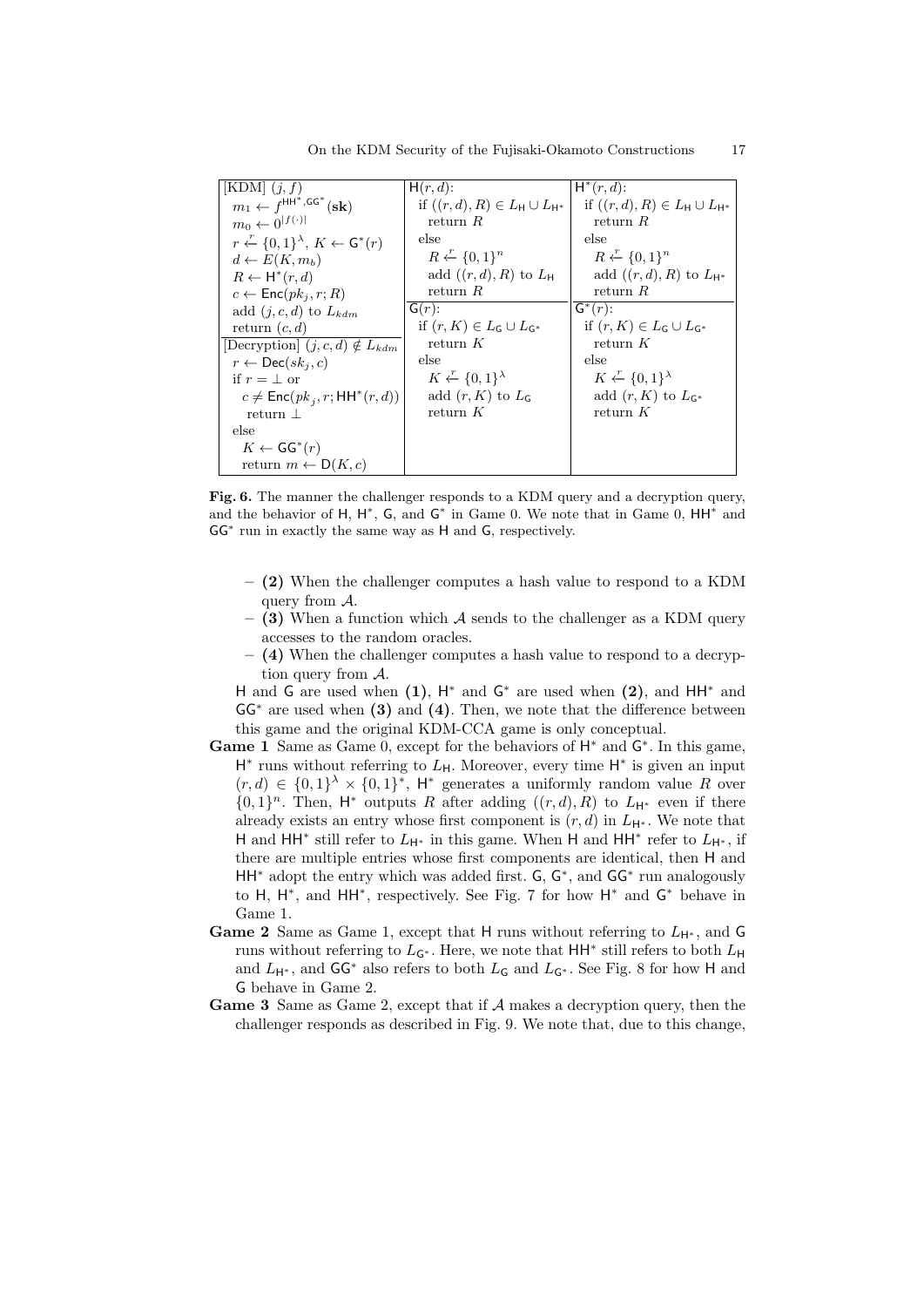|                                    | if $((r, d), R) \in L_{\mathsf{H}}$ |
|------------------------------------|-------------------------------------|
|                                    | return $R$                          |
| $H^*(r,d)$ :                       | else                                |
| $R \leftarrow \{0,1\}^n$           | $R \leftarrow \{0,1\}^n$            |
| add $((r, d), R)$ to $L_{H^*}$     | add $((r, d), R)$ to $L_{H}$        |
| return $R$                         | return $R$                          |
| $\mathsf{G}^*(r)$ :                | $G(r)$ :                            |
| $K \leftarrow \{0,1\}^{\lambda}$   | if $(r, K) \in L_G$                 |
| add $(r, K)$ to $L_{\mathsf{G}^*}$ | return $K$                          |
| return $K$                         | else                                |
|                                    |                                     |
| 7. The behavior of $H^*$ and $G^*$ | $K \leftarrow \{0,1\}^{\lambda}$    |
|                                    | add $(r, K)$ to $L_G$               |

**Fig. 7.** Th in Game 1.

**Fig. 8.** The behavior of H and G in Game 2.

return *K*

 $H(r, d)$ :

| $ [\text{Decryption}](j, c, d) \notin L_{\text{kdm}} $            | $\left[[\text{Decryption}](j, c, d) \notin L_{\text{kdm}}\right]$ |
|-------------------------------------------------------------------|-------------------------------------------------------------------|
| if $\exists ((r, d), R) \in L_{\mathsf{H}} \cup L_{\mathsf{H}^*}$ | if $\exists ((r, d), R) \in L_{\mathsf{H}}$                       |
| s.t. $c = \mathsf{Enc}(pk_i, r; R)$                               | s.t. $c = \mathsf{Enc}(pk_i, r; R)$                               |
| $K \leftarrow GG^*(r)$                                            | $K \leftarrow \mathsf{G}(r)$                                      |
| $m \leftarrow D(K, d)$                                            | $m \leftarrow D(K, d)$                                            |
| return $m$                                                        | return $m$                                                        |
| else return $\perp$                                               | else return $\perp$                                               |

**Fig. 9.** The manner the challenger re-**Fig. 10.** The manner the challenger responds to a decryption query in Game 3. sponds to a decryption query in Game 4.

the challenger can respond to a decryption query without using the secret keys in this and subsequent games.

- **Game 4** Same as Game 3, except that if *A* makes a decryption query, the challenger refers to only  $L_H$  instead of  $L_H \cup L_{H^*}$  when checking the validity of the ciphertext from *A*, and uses G instead of GG*<sup>∗</sup>* to compute the answer. See Fig. 10.
- **Game 5** Same as Game 4, except that if  $A$  makes a KDM query  $(j, f)$ , the challenger always returns a ciphertext whose plaintext is  $0^{|f(\cdot)|}$ . See Fig. 11.

The above completes the description of the games. We define the following events in Game  $i$  ( $i = 0, \dots, 5$ ).

- SUC<sub>i</sub>: *A* succeeds in guessing the challenge bit, that is,  $b = b'$  occurs.
- COL<sub>i</sub>: When the challenger generates  $r \leftarrow \{0,1\}^{\lambda}$  to respond to a KDM query from *A*, there exists an entry of the form  $(r, \cdot)$  in  $L_G \cup L_{G^*}$ , or there exists an entry of the form  $((r, \cdot), \cdot)$  in  $L_H$ .
- $\texttt{BHQ}_i$ : When *A* queries *r* to G or queries  $(r, d)$  to H, there exists an entry of the form  $(r, \cdot)$  in  $L_{G^*}$ . We call such a hash query a "**bad hash query**".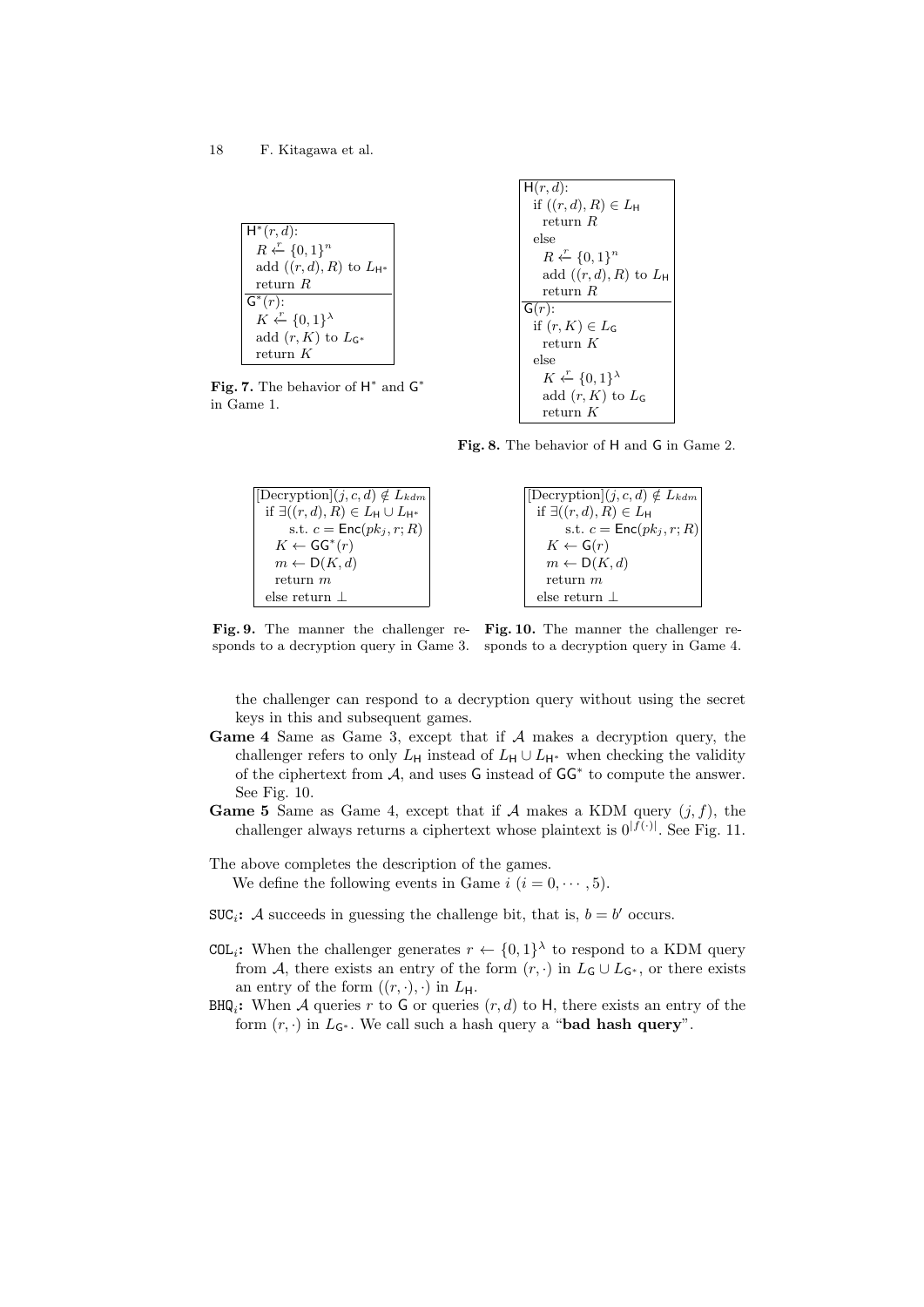```
[KDM](j, f)r
r←− {0, 1}
λ
  K \leftarrow G^*(r)d \leftarrow \mathsf{E}(K, 0^{|f(\cdot)|})R ← H<sup>*</sup>(r, d)c \leftarrow \mathsf{Enc}(pk_j, r; R)add (j, c, d) to Lkdm
  return (c, d)
```
**Fig. 11.** The manner the challenger responds to a KDM query in Game 5.

In addition, we define the following two events related to decryption queries.

- SMTH<sub>i</sub>**:** *A* makes a decryption query  $(j, c, d) \notin L_{\text{kdm}}$  which satisfies the following two conditions, where  $\text{Dec}(sk_i, c) = r$ : There does not exist an entry of the form  $((r, d), \cdot)$  in  $L_H \cup L_{H^*}$ , and  $c = \text{Enc}(pk, r; HH^*(r, d))$  holds.
- $BDQ_i$ : *A* makes a decryption query  $(j, c, d) \notin L_{kdm}$  which satisfies the following condition: There exists an entry  $((r, d), R) \in L_{\mathsf{H}} \cup L_{\mathsf{H}^*}$  which satisfies  $c =$ Enc $(pk_j, r; R)$ , and for such  $r, (r, \cdot) \in L_{\mathsf{G}^*}$  holds. Here,  $(r, \cdot) \in L_{\mathsf{G}^*}$  indicates that there exists an entry in  $L_{\mathsf{G}^*}$  whose first component is *r*. We call such a decryption query a "**bad decryption query**".

Using the above events, we can estimate  $\mathsf{Adv}_{\mathsf{FO}_2,\mathcal{A},\ell}^{d\textrm{dmcca}}(\lambda)$  as Lemma 2 stated below.

**Lemma 2.** *We can estimate*  $\mathsf{Adv}_{\mathsf{FO}_2,\mathcal{A},\ell}^{kdmcca}(\lambda)$  *as follows:* 

$$
\mathsf{Adv}_{\mathsf{FO}_2,\mathcal{A},\ell}^{kdmcca}(\lambda) \le \Pr[\mathtt{COL}_1] + 2\Pr[\mathtt{SMTH}_3] + |\Pr[\mathtt{SUC}_4] - \Pr[\mathtt{SUC}_5]|
$$
  
+ |\Pr[\mathtt{BHQ}\_4] - \Pr[\mathtt{BHQ}\_5]| + 2|\Pr[\mathtt{BDQ}\_4] - \Pr[\mathtt{BDQ}\_5]|  
+  $\Pr[\mathtt{BHQ}_5] + 2\Pr[\mathtt{BDQ}_5]$  (1)

*Proof of Lemma 2.* As mentioned above, the difference between Game 0 and the original KDM-CCA game is only conceptual, and thus we have  $\mathsf{Adv}_{\mathsf{FO}_2,\mathcal{A},\ell}^{kdmcca}(\lambda)$  = *|*Pr[SUC<sub>0</sub>] −  $\frac{1}{2}$ |. By using the triangle inequality, we get the following inequality.

$$
|\Pr[\texttt{SUC}_0] - \frac{1}{2}| \leq \sum_{k=0}^4 |\Pr[\texttt{SUC}_k] - \Pr[\texttt{SUC}_{k+1}]| + |\Pr[\texttt{SUC}_5] - \frac{1}{2}|
$$

We note that, in Game 5, the challenger always responds to a KDM query  $(j, f)$  from *A* by returning an encryption of  $0^{|f(\cdot)|}$  regardless of the value of the challenge bit. Therefore, in Game 5, the choice of the challenge bit and the behavior of *A* are independent, and thus  $|Pr[\text{SUC}_5] - \frac{1}{2}| = 0$ . Below, we estimate *|*Pr[SUC*k*] *−* Pr[SUC*k*+1]*|*(*k* = 0*,* 1*,* 2*,* 3*,* 4).

Game 0 and Game 1 are identical games unless when the challenger generates  $r \leftarrow \{0,1\}^{\lambda}$ , there already exists an entry whose first component is *r* in *L*<sub>H</sub> *∪*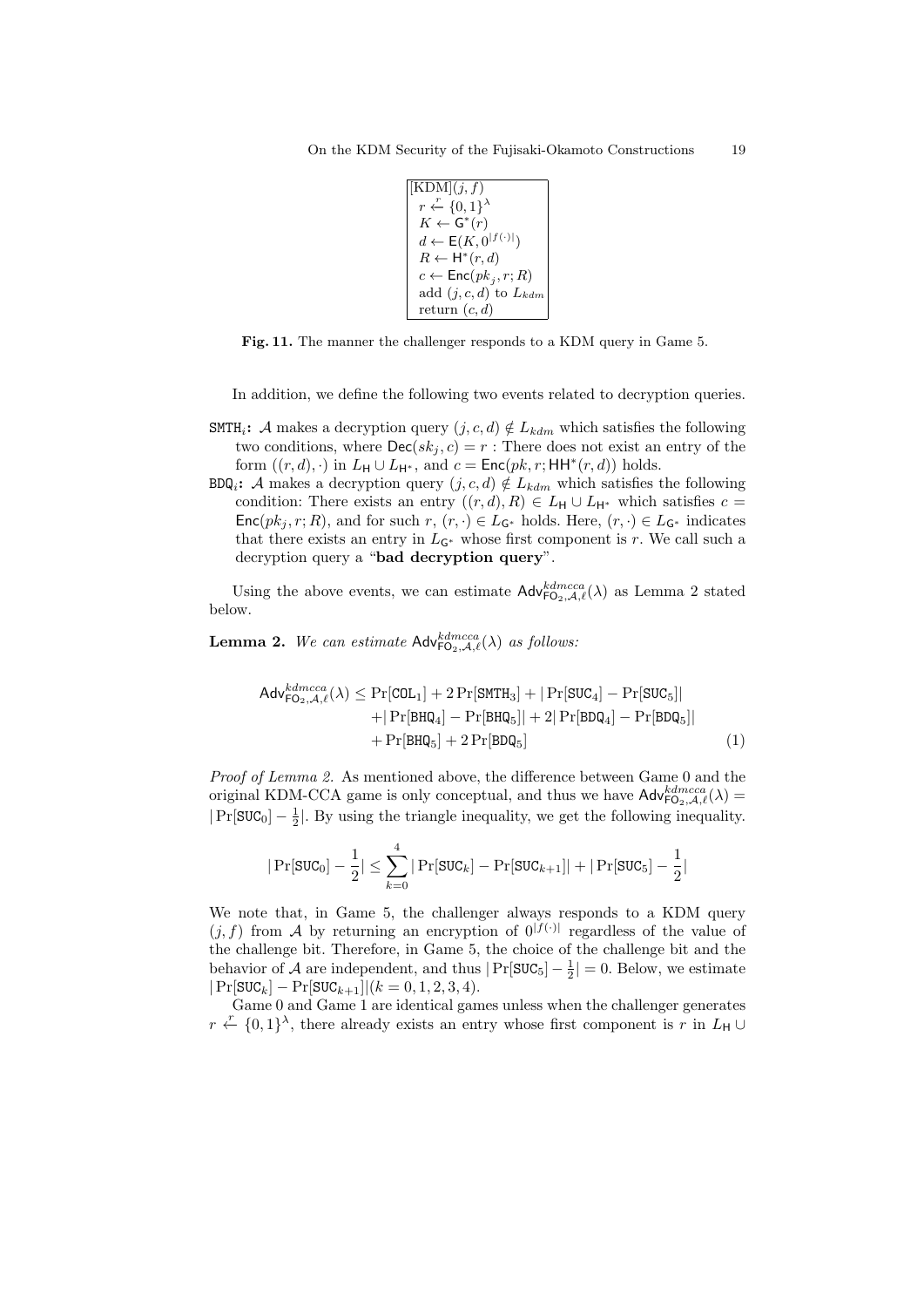*L*<sup>G</sup> *∪ L*<sup>G</sup>*<sup>∗</sup>* . We note that if *L*<sup>G</sup>*<sup>∗</sup>* does not have such an entry, the same is true for *L*<sup>H</sup>*<sup>∗</sup>* . Therefore, we can see that Game 0 and Game 1 are identical unless the event  $COL_0$  (resp.  $COL_1$ ) occurs in Game 0 (resp. Game 1), and thus we have *|*Pr[SUC0] *−* Pr[SUC1]*| ≤* Pr[COL1].

Next, the only difference between Game 1 and Game 2 is how the challenger responds to a bad hash query from *A*. In other words, Game 1 and Game 2 are identical unless the event  $BHQ_1$  (resp.  $BHQ_2$ ) occurs in Game 1 (resp. Game 2), and thus we have  $|Pr[\text{SUC}_1] - Pr[\text{SUC}_2]| \leq Pr[\text{BHQ}_2]$ .

Moreover, Game 2 and Game 3, and Game 3 and Game 4 are identical games except for how the challenger responds to a decryption query which satisfies the condition we stated in the definition of events SMTH*<sup>i</sup>* and BDQ*<sup>i</sup>* , respectively. In other words, Game 2 and Game 3 are identical unless the event SMTH<sup>2</sup> (resp. SMTH3) occurs in Game 2 (resp. Game 3), and Game 3 and Game 4 are identical unless the event  $BDQ_3$  (resp.  $BDQ_4$ ) occurs in Game 3 (resp. Game 4). Therefore, we have *|*Pr[SUC2]*−*Pr[SUC3]*| ≤* Pr[SMTH3] and *|*Pr[SUC3]*−*Pr[SUC4]*| ≤* Pr[BDQ4]. Then, we get the following inequality.

$$
\mathsf{Adv}_{\mathsf{FO}_2,\mathcal{A},\ell}^{kdmcca}(\lambda) \le \Pr[\mathtt{COL}_1] + \Pr[\mathtt{BHQ}_2] + \Pr[\mathtt{SMTH}_3] + \Pr[\mathtt{BDQ}_4] + |\Pr[\mathtt{SUC}_4] - \Pr[\mathtt{SUC}_5]|
$$
(2)

In addition,  $Pr[BHQ_2] \leq \sum_{k=2}^4 |Pr[BHQ_k] - Pr[BHQ_{k+1}]| + Pr[BHQ_5]$  holds. By considering analogously to the above argument, we get *|*Pr[BHQ2] *−* Pr[BHQ3]*| ≤* Pr[SMTH3] and *|*Pr[BHQ3]*−*Pr[BHQ4] *≤* Pr[BDQ4]. Therefore, the following inequality holds.

$$
\Pr[\text{BHQ}_2] \leq \Pr[\text{SMTH}_3]+\Pr[\text{BDQ}_4]+|\Pr[\text{BHQ}_4]-\Pr[\text{BHQ}_5]|+\Pr[\text{BHQ}_5]
$$

Moreover, we have  $Pr[BDQ_4] \leq |Pr[BDQ_4] - Pr[BDQ_5]| + Pr[BDQ_5]$ . By using these inequalities in the inequality (2), we get the inequality (1).  $\Box$  (Lemma 2)

Below, we show the following lemmas that state each term of the right side of the inequality (1) is negligible.

**Lemma 3.**  $Pr[COL_1] = negl(\lambda)$ *.* 

**Lemma 4.** Let  $\Pi$  be smooth. Then  $\Pr[\text{SMTH}_3] = \text{negl}(\lambda)$ .

**Lemma 5.** *Let*  $\Sigma$  *be OT-CPA secure. Then*  $|\Pr[\text{SUC}_4] - \Pr[\text{SUC}_5]| = \text{negl}(\lambda)$ *,*  $|Pr[BHQ_4] - Pr[BHQ_5]| = negl(\lambda), and$   $|Pr[BDQ_4] - Pr[BDQ_5]| = negl(\lambda).$ 

**Lemma 6.** *Let*  $\Pi$  *be OW-CPA secure. Then*  $\Pr[\text{BHQ}_5] = \text{negl}(\lambda)$ *.* 

**Lemma 7.** *Let*  $\Pi$  *be OW-CPA secure. Then*  $Pr[BDQ_5] = negl(\lambda)$ *.* 

*Proof of Lemma 3.* Since *A* is a PPT algorithm, there is a polynomial of  $\lambda$ which is the upper bound of the number of total entries in  $L_H \cup L_G \cup L_{G^*}$ . Let  $Q = Q(\lambda)$  denote this upper bound. Then, the probability that when the challenger generates  $r \leftarrow \{0,1\}^{\lambda}$  to respond to a KDM query form *A*, there is an entry of the form  $(r, \cdot)$  in  $L_G \cup L_{G^*}$ , or there is an entry of the form  $((r, \cdot), \cdot)$  in  $L_H$ is at most  $\frac{Q}{2^{\lambda}}$ . *A* makes a KDM query at most  $q_e$  times, and  $q_e$  is a polynomial of  $\lambda$ . Therefore, we have  $Pr[COL_1] \leq \frac{Q \cdot q_e}{2^{\lambda}} = negl(\lambda)$ .  $\Box$  (**Lemma 3**)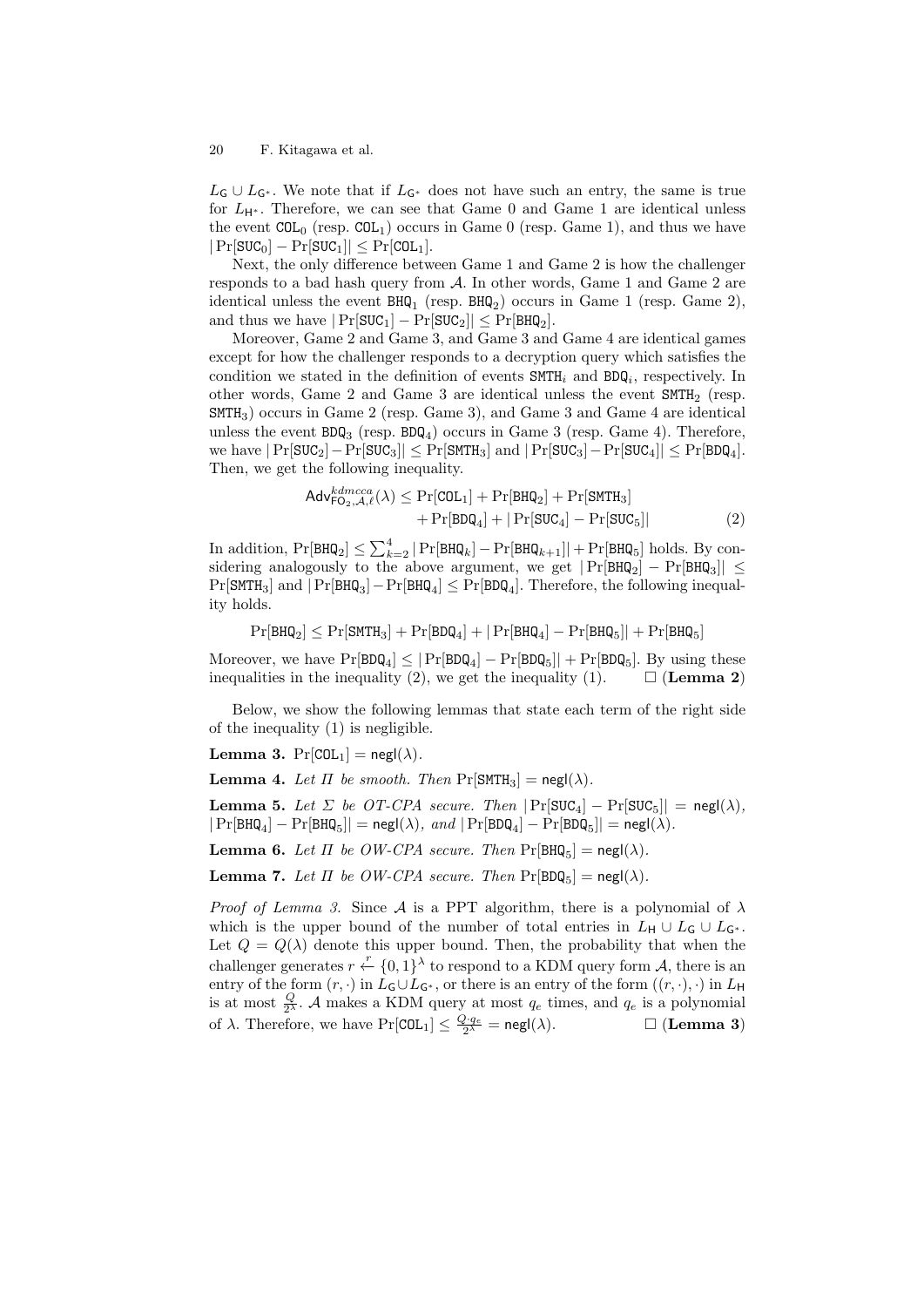*Proof of Lemma 4.* We first define the following event for every  $i \in [q_d]$ .

 $\text{SMTH}_3^i$ : In Game 3, the *i*-th decryption query  $(j, c, d)$  made by *A* satisfies the following two conditions, where  $\text{Dec}(sk_i, c) = r$ : (1) There does not exist an entry of the form  $((r, d), \cdot)$  in  $L_{\mathsf{H}} \cup L_{\mathsf{H}^*}$ , and (2)  $c = \mathsf{Enc}(pk_j, r; \mathsf{HH}^*(r, d)).$ 

When the condition (1) is satisfied, the value of  $HH^*(r, d)$  is defined with a newly generated uniformly random value. Then, the above condition **(2)** means that  $c = \text{Enc}(pk_j, r; R)$  holds, where  $R \leftarrow \{0, 1\}^n$ . In addition,  $Pr[\text{SMTH}_3] \leq$  $\sum_{i \in [q_d]} \Pr[\text{SMTH}_3^i]$  holds. Then, using the adversary *A* that attacks  $\text{FO}_2$ , we construct the following adversary  $\beta$  that attacks the smoothness of  $\Pi$ .

- **Initialization** On input  $((pk_1, sk_1), \cdots, (pk_\ell, sk_\ell)),$  *B* first chooses  $b \stackrel{r}{\leftarrow} \{0, 1\}$ and  $t \leftarrow [q_d]$ . Then,  $\hat{\mathcal{B}}$  sends  $(pk_1, \dots, pk_\ell)$  to  $\mathcal{A}$ . Finally,  $\mathcal{B}$  sets  $s\mathbf{k} =$  $(sk_1, \dots, sk_\ell)$  and  $L_{kdm} = L_H = L_{H^*} = L_G = L_{G^*} = \emptyset$ .
- **Hash queries** If *A* queries  $(r, d)$  to H, *B* simulates H. Namely, *B* first checks whether there is an entry of the form  $((r, d), R)$  in  $L_H$ . If so,  $\beta$  returns  $R$  to *A*. Otherwise, *B* generates  $R \stackrel{r}{\leftarrow} \{0,1\}^n$ , adds  $((r,d),R)$  to  $L_H$ , and returns *R* to *A*. If *A* queries *r* to G, *B* simulates G analogously.
- **KDM queries** For a KDM query  $(j, f)$  from  $A$ ,  $B$  computes  $m_1 \leftarrow f^{\mathsf{HH}^*,\mathsf{GG}^*}(\mathbf{sk})$ and  $m_0 \leftarrow 0^{|m_1|}$ . Here, *B* correctly forms  $L_{\mathsf{H}}$ ,  $L_{\mathsf{H}}$ <sup>\*</sup>,  $L_{\mathsf{G}}$ , and  $L_{\mathsf{G}}$ <sup>\*</sup> through to the end, and thus if *f* calls HH*<sup>∗</sup>* or GG*<sup>∗</sup>* , *B* can simulate them for *f*. Next, *B* generates  $r \leftarrow \{0, 1\}^{\lambda}, K \leftarrow \{0, 1\}^{\lambda}, \text{ and } R \leftarrow \{0, 1\}^n$ . Then, *B* computes  $c \leftarrow \mathsf{Enc}(pk_j, r; R)$  and  $d \leftarrow \mathsf{E}(K, m_b)$ , and returns  $(c, d)$  to *A*. Finally, *B* adds  $(r, K)$  to  $L_{\mathsf{G}^*}$ ,  $((r, d), R)$  to  $L_{\mathsf{H}^*}$ , and  $(j, c, d)$  to  $L_{\mathsf{kdm}}$ .
- **Decryption queries** For the *i*-th decryption query  $(i, c, d) \notin L_{\text{kdm}}$  from *A*, *B* responds as follows.
	- $−$  In the case  $i < t$ , if there does not exist an entry  $((r, d), R) \in L$ H which satisfies  $c = \text{Enc}(pk_i, r; R)$ ,  $\beta$  returns  $\bot$  to  $\mathcal{A}$ . Otherwise,  $\beta$  first checks whether there is an entry of the form  $(r, K)$  in  $L_G \cup L_{G^*}$ . If so,  $\beta$  returns *m* ←  $D(K, d)$  to *A*. Otherwise, *B* generates  $K \leftarrow \{0, 1\}^{\lambda}$ , adds  $(r, K)$  to  $L_{\mathsf{G}}$ , and returns  $m \leftarrow \mathsf{D}(K, d)$  to A.
	- **–** In the case *i* = *t*, *B* first computes *r ←* Dec(*sk<sup>j</sup> , c*). Then, if there exists an entry of the form  $((r, d), \cdot)$  in  $L_H \cup L_{H^*}, \mathcal{B}$  aborts with output  $\bot$ . Otherwise,  $\beta$  outputs  $(j, r, c)$  and terminates.

*B* perfectly simulates Game 3 until *A* makes the *t*-th decryption query. We note that since t is chosen from  $[q_d]$  uniformly at random and independently of  $A$ , and is information-theoretically hidden from the view of *A*, the choice of *t* does not affect the behavior of *B*. When *A* makes the *t*-th decryption query  $(i, c, d)$ , *B* first computes  $r \leftarrow \text{Dec}(sk_i, c)$ , and if there does not exist an entry of the form  $((r, d), \cdot)$  in  $L_{\mathsf{H}} \cup L_{\mathsf{H}^*}$ ,  $\mathcal B$  outputs  $(j, r, c)$  and terminates. Otherwise,  $\mathcal B$  outputs *⊥* and terminates. We can see that *B* succeeds in breaking the smoothness of *Π* if and only if  $c = \text{Enc}(pk_i, r; R)$  holds for a fresh randomness R, which means that the event  $SMTH_3^t$  occurs in Game 3 which  $\beta$  simulates for  $\mathcal{A}$ . Therefore, we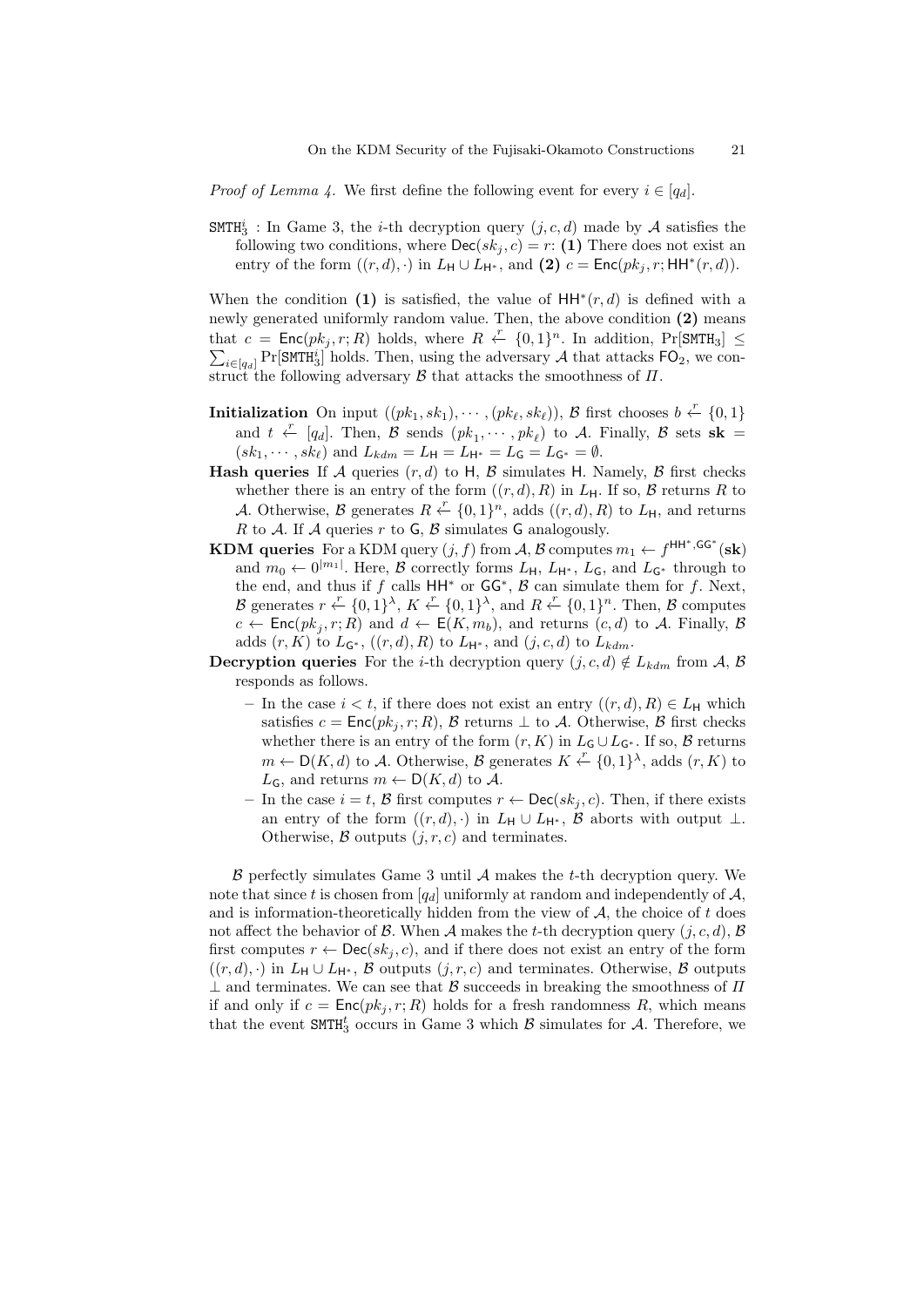can estimate the advantage of  $\mathcal{B}$  Adv $_{\Pi,\mathcal{B}}^{smth}(\lambda)$  as follows.

$$
Adv_{II,B}^{smth}(\lambda) = \sum_{i \in [q_d]} \Pr[\text{SMTH}_3^i \wedge t = i]
$$

$$
= \sum_{i \in [q_d]} \Pr[\text{SMTH}_3^i] \cdot \Pr[t = i] = \frac{1}{q_d} \sum_{i \in [q_d]} \Pr[\text{SMTH}_3^i]
$$

Therefore, we see that  $\Pr[\text{SMTH}_3] \leq q_d \cdot \text{Adv}_{\Pi,B}^{smth}(\lambda)$ . Since  $\Pi$  is smooth and  $q_d$  is a polynomial of  $\lambda$ , we have  $Pr[\text{SMTH}_3] = negl(\lambda)$ .  $\Box$  (**Lemma 4**)

*Proof of Lemma 5.* Using the adversary  $A$  that attacks  $FO_2$ , we construct the adversaries  $\mathcal{B}_{\text{SUC}}$ ,  $\mathcal{B}_{\text{BHO}}$ , and  $\mathcal{B}_{\text{BDO}}$  all of which attack the OT-CPA security of  $\Sigma$ . We first describe  $B_{\text{SUC}}$  below.

- **Initialization** On input security parameter  $1^{\lambda}$ ,  $\mathcal{B}_{\text{SUC}}$  first chooses  $t \leftarrow [q_e]$ . Then,  $\mathcal{B}_{\text{SUC}}$  generates  $\ell$  key pairs  $(pk_j, sk_j) \leftarrow \text{KG}(1^{\lambda})(j = 1, \dots, \ell)$  and  ${\rm sends}\ (pk_1, \cdots, pk_\ell)$  to *A*. Finally,  $B_{\text{SUC}}$  sets  ${\bf sk} = (sk_1, \cdots, sk_\ell)$  and  $L_{\text{kdm}} =$  $L_{\mathsf{H}} = L_{\mathsf{H}^*} = L_{\mathsf{G}} = L_{\mathsf{G}^*} = \emptyset.$
- **Hash queries** For a hash query from  $\mathcal{A}$ ,  $\mathcal{B}_{\text{SUC}}$  responds in the same manner as *B* in the proof of Lemma 4.
- **KDM queries** For the *i*-th KDM query  $(j, f)$  from  $A$ ,  $B_{\text{SUC}}$  responds as follows.  $-$  In the case *i* < *t*,  $\mathcal{B}_{\text{SUC}}$  first computes  $m_1 \leftarrow f^{\text{HH}^*,\text{GG}^*}(\textbf{sk})$  and  $m_0$  ←  $0^{|f(\cdot)|}$ . Since  $\mathcal{B}_{\text{SUC}}$  correctly forms  $L_{\mathsf{H}}$ ,  $L_{\mathsf{H}}$ <sup>\*</sup>,  $L_{\mathsf{G}}$ , and  $L_{\mathsf{G}}$ <sup>\*</sup> up to this point, when *f* calls  $HH^*$  and  $GG^*$ ,  $B_{SUC}$  can simulate them for *f*. Next,  $B_{SUC}$  generates  $r \leftarrow \{0, 1\}^{\lambda}$ ,  $K \leftarrow \{0, 1\}^{\lambda}$ , and  $R \leftarrow \{0, 1\}^n$ . Then  $\mathcal{B}_{\text{SUC}}$  computes  $c \leftarrow \mathsf{Enc}(pk_j, r; R)$  and  $d \leftarrow \mathsf{E}(K, m_b)$ , and returns  $(c, d)$  to *A*. Finally, *B*<sub>SUC</sub> adds  $(r, K)$  to  $L_{\mathsf{G}^*}$ ,  $((r, d), R)$  to  $L_{\mathsf{H}^*}$ , and  $(j, c, d)$  to  $L_{\mathsf{kdm}}$ .
	- $-$  In the case *i* = *t*,  $\mathcal{B}_{\text{SUC}}$  first computes  $m_1 \leftarrow f^{\text{HH}^*,\text{GG}^*}(\textbf{sk})$  and  $m_0 \leftarrow$  $0^{|f(\cdot)|}$ . Since  $\mathcal{B}_{\text{SUC}}$  correctly forms  $L_{\mathsf{H}}$ ,  $L_{\mathsf{H}}$ <sup>\*</sup>,  $L_{\mathsf{G}}$ , and  $L_{\mathsf{G}}$ <sup>\*</sup> up to this point, when *f* calls  $HH^*$  and  $GG^*$ ,  $B_{SUC}$  can simulate them for *f*. Next,  $B_{SUC}$ sends  $(m_0, m_b)$  as a challenge query to the challenger to get the answer *d*. Then,  $\mathcal{B}_{\text{SUC}}$  generates  $r \leftarrow \{0,1\}^{\lambda}$  and  $R \leftarrow \{0,1\}^n$ , computes  $c \leftarrow$  $Enc(pk_j, r; R)$ , and returns  $(c, d)$  to *A*. Finally,  $B_{SUC}$  adds  $(r, \perp)$  to  $L_{G^*}$ ,  $((r, d), R)$  to  $L_{H^*}$ , and  $(j, c, d)$  to  $L_{kdm}$ .
	- *F*  $\frac{1}{2}$  in the case *i* > *t*,  $\mathcal{B}_{\text{SUC}}$  first generates  $r \leftarrow \{0, 1\}^{\lambda}$ ,  $K \leftarrow \{0, 1\}^{\lambda}$ , and  $R \leftarrow$ *{*0*,* 1*}*<sup>*n*</sup>. Then, *B*<sub>SUC</sub> computes *c* ← Enc( $pk_j, r$ ; *R*) and  $d$  ← E(*K*, 0<sup>|*f*(·)|</sup>), and returns  $(c, d)$  to *A*. Finally,  $\mathcal{B}_{\text{SUC}}$  adds  $(r, K)$  to  $L_{G^*}$ ,  $((r, d), R)$  to  $L_{\mathsf{H}^*}$ , and  $(j, c, d)$  to  $L_{\mathit{kdm}}$ .
- **Decryption queries** For a decryption query  $(j, c, d) \notin L_{\text{kdm}}$  from *A*, if there does not exist an entry  $((r, d), R) \in L_H$  which satisfies  $c = \text{Enc}(pk_j, r; R)$ ,  $B_{SUC}$  returns  $\perp$  to *A*. Otherwise,  $B_{SUC}$  first checks whether there is an entry of the form  $(r, K)$  in  $L_G$ . If so,  $\mathcal{B}_{SUC}$  returns  $m \leftarrow D(K, d)$  to A. Otherwise, *B*<sub>SUC</sub> generates  $K \stackrel{r}{\leftarrow} \{0,1\}^{\lambda}$ , adds  $(r, K)$  to  $L_G$ , and returns  $m \leftarrow D(K, d)$  to *A*.
- **Final phase** When *A* terminates with output *b*',  $\mathcal{B}_{\text{SUC}}$  outputs  $\beta_{\text{SUC}} = 1$  if  $b = b'$ . Otherwise,  $\mathcal{B}_{\text{SUC}}$  outputs  $\beta_{\text{SUC}} = 0$ .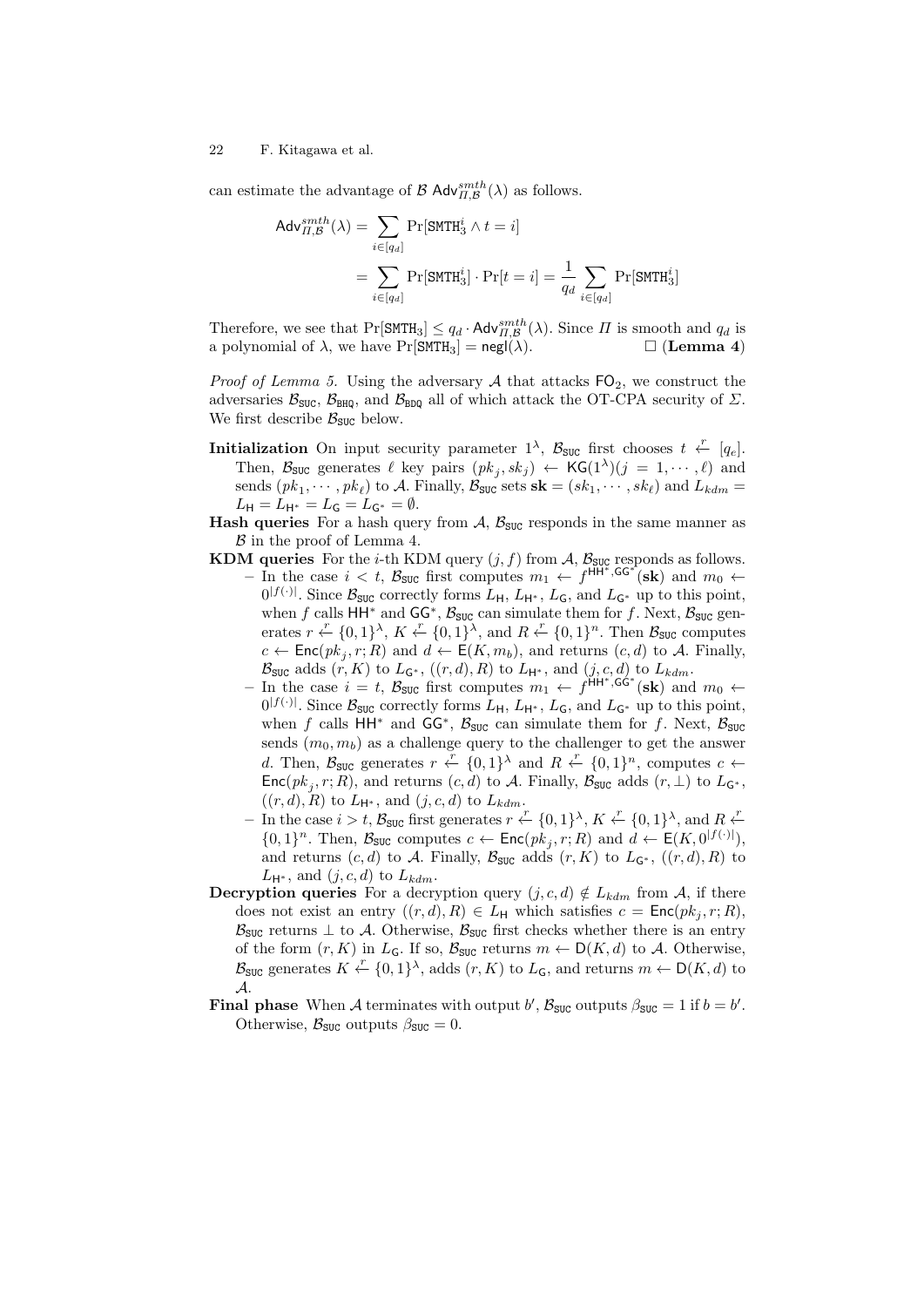$B_{\text{BHQ}}$  runs in exactly the same way as  $B_{\text{SUC}}$  except for how to determine the final output bit  $\beta_{\text{BHQ}}$ .  $\beta_{\text{BHQ}}$  determines  $\beta_{\text{BHQ}}$  as follows.  $\beta_{\text{BHQ}}$  initially sets  $\beta_{\text{BHQ}} = 0$ . When *A* queries *r* to G or queries  $(r, d)$  to H,  $\mathcal{B}_{\text{BHQ}}$  first responds in the same manner as  $B_{\text{SUC}}$ . In addition,  $B_{\text{BHO}}$  checks whether the query is a bad hash query or not. Namely,  $\mathcal{B}_{\text{BHO}}$  checks whether there exists an entry in  $L_{\mathsf{G}^*}$  whose first component is *r*. If so,  $\mathcal{B}_{\text{BHQ}}$  sets  $\beta_{\text{BHQ}} = 1$ . When A terminates with output *b'*,  $\mathcal{B}_{\text{BHQ}}$  outputs  $\beta_{\text{BHQ}}$ .

 $B_{\text{BDD}}$  also runs in exactly the same way as  $B_{\text{SUC}}$  except for how to determine the final output bit  $\beta_{\text{BDO}}$ .  $\beta_{\text{BDO}}$  determines  $\beta_{\text{BDO}}$  as follows.  $\beta_{\text{BDO}}$  initially sets  $\beta_{\text{BDO}}$ 0. When *A* makes a decryption query  $(j, c, d) \notin L_{\text{kdm}}$ ,  $\mathcal{B}_{\text{BDQ}}$  first responds in the same manner as  $\mathcal{B}_{\text{SUC}}$ . In addition,  $\mathcal{B}_{\text{BDQ}}$  checks whether the query is a bad decryption query or not. Namely,  $\mathcal{B}_{\text{BDQ}}$  checks whether the query satisfies the following condition: There exists an entry  $((r, d), R) \in L_{\mathsf{H}} \cup L_{\mathsf{H}^*}$  which satisfies  $c = \text{Enc}(pk_j, r; R)$ , and if so, for such  $r, (r, \cdot) \in L_{\mathbb{G}^*}$  holds. If  $(j, c, d)$  satisfies the above condition, then  $\mathcal{B}_{\text{BDQ}}$  sets  $\beta_{\text{BDQ}} = 1$ . When A terminates with output *b'*,  $\mathcal{B}_{\text{BDD}}$  outputs  $\beta_{\text{BDD}}$ .

Let  $\beta$  be the challenge bit in the game between the challenger and  $\mathcal{B}_{\text{SUC}}$ . Then, the advantage of  $B_{\text{SUC}}$  is estimated as follows.

$$
\begin{aligned} \mathsf{Adv}_{\Sigma, \mathcal{B}_{\text{SUC}}}^{\text{otcpa}}(\lambda) &= \frac{1}{2} |\Pr[\beta_{\text{SUC}} = 1 | \beta = 1] - \Pr[\beta_{\text{SUC}} = 1 | \beta = 0] | \\ &= \frac{1}{2} |\sum_{k \in [q_e]} \Pr[\beta_{\text{SUC}} = 1 \land t = k | \beta = 1] \\ &- \sum_{k \in [q_e]} \Pr[\beta_{\text{SUC}} = 1 \land t = k | \beta = 0] | \end{aligned}
$$

Here, for any  $k \in [q_e]$ , we have the following two equations.

$$
\Pr[\beta_{\text{SUC}} = 1 \land t = k | \beta = 1] = \Pr[t = k | \beta = 1] \Pr[\beta_{\text{SUC}} = 1 | \beta = 1 \land t = k]
$$

$$
\Pr[\beta_{\text{SUC}} = 1 \land t = k | \beta = 0] = \Pr[t = k | \beta = 0] \Pr[\beta_{\text{SUC}} = 1 | \beta = 0 \land t = k]
$$

We note that *t* is chosen from  $[q_e]$  uniformly at random and independently of *β*. Hence, for all  $k \in [q_e]$ , we have  $Pr[t = k | \beta = 1] = Pr[t = k | \beta = 0] = \frac{1}{q_e}$ . Moreover, for every  $k \in [q_e - 1]$ , in the cases  $\beta = 1 \land t = k$  and  $\beta = 0 \land t = k + 1$ ,  $B_{SUC}$  responds to KDM queries from  $A$  in exactly the same way. In the above two cases, the only difference is whether  $\mathcal{B}_{\text{SUC}}$  computes  $f^{\text{HH}^*,\text{GG}^*}$  (sk) to responds to the  $(k + 1)$ -th KDM query from  $A$ . Due to this difference, in the above two cases, the manner  $L_H$  and  $L_G$  are formed is different. However, since A cannot see the contents of  $L_H$  and  $L_G$ , this does not affect the behavior of A. Therefore, we have  $Pr[\beta_{SUC} = 1 | \beta = 1 \land t = k] = Pr[\beta_{SUC} = 1 | \beta = 0 \land t = k + 1]$  for any  $k \in [q_e - 1]$ . From these, we have the following equality.

$$
\mathsf{Adv}_{\varSigma,\mathcal{B}\mathsf{suc}}^{otpa}(\lambda) = \frac{1}{2q_e} |\Pr[\beta_{\mathsf{SUC}} = 1 | \beta = 1 \land t = q_e] - \Pr[\beta_{\mathsf{SUC}} = 1 | \beta = 0 \land t = 1]|
$$

Since  $\mathcal{B}_{\text{BHO}}$  and  $\mathcal{B}_{\text{BDO}}$  run in exactly the same way as  $\mathcal{B}_{\text{SUC}}$  except for how to determine the final output bit, all of the above arguments also hold for  $B_{\text{BHO}}$  and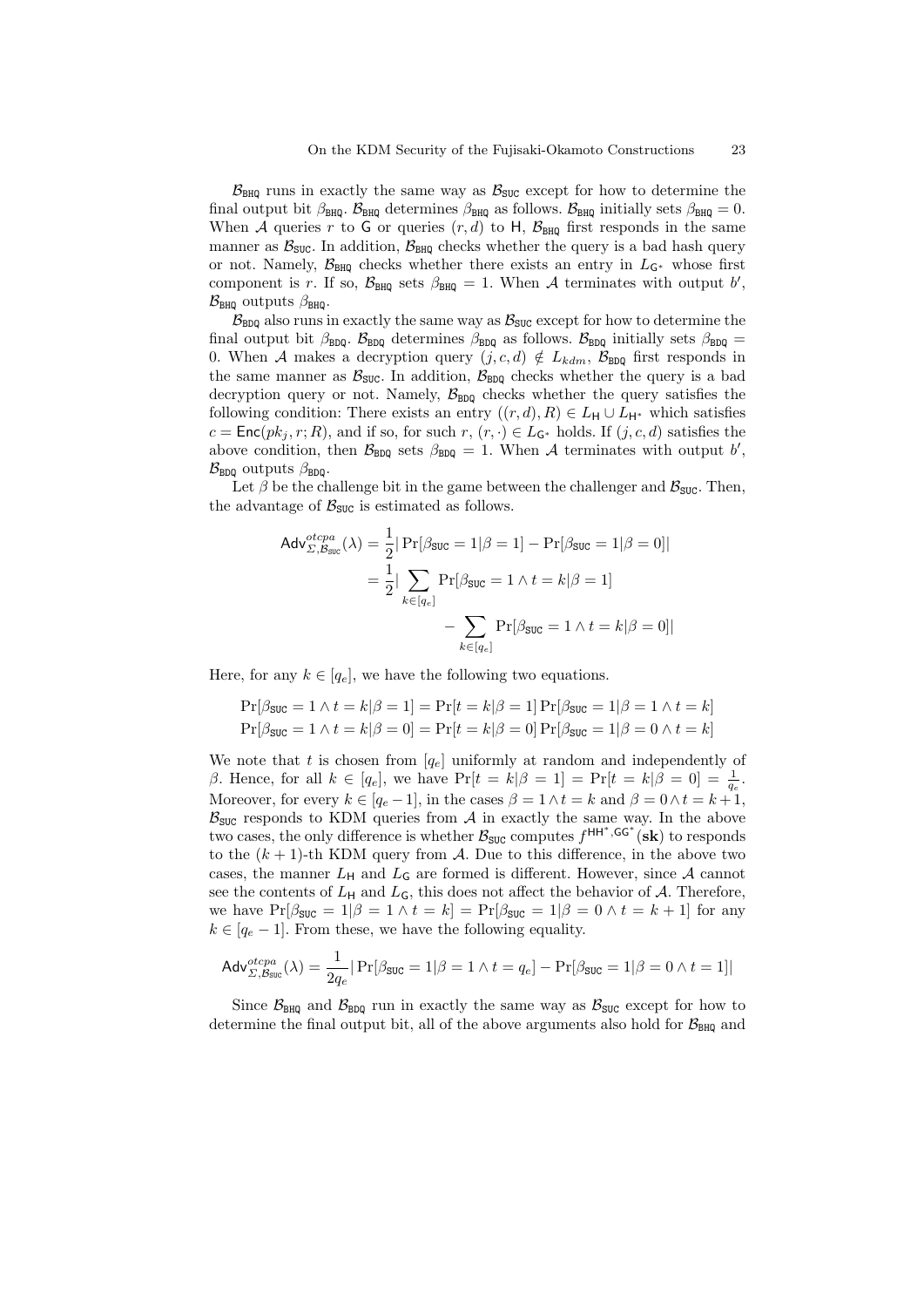$\mathcal{B}_{\text{BDO}}$ . Therefore, we also have the following equalities.

$$
\begin{aligned} \mathsf{Adv}_{\Sigma,\mathcal{B}_{\mathsf{BBQ}}}^{otcpa}(\lambda) &= \frac{1}{2q_e} |\Pr[\beta_{\mathsf{BRQ}} = 1 | \beta = 1 \land t = q_e] - \Pr[\beta_{\mathsf{BRQ}} = 1 | \beta = 0 \land t = 1] | \\ \mathsf{Adv}_{\Sigma,\mathcal{B}_{\mathsf{BDQ}}}^{otcpa}(\lambda) &= \frac{1}{2q_e} |\Pr[\beta_{\mathsf{BDQ}} = 1 | \beta = 1 \land t = q_e] - \Pr[\beta_{\mathsf{BDQ}} = 1 | \beta = 0 \land t = 1] | \end{aligned}
$$

We note that, until A makes the *t*-th KDM query,  $\mathcal{B}_{\text{SUC}}$  correctly forms  $L_{\rm H}$ ,  $L_{\mathsf{H}^*}$ ,  $L_{\mathsf{G}}$ , and  $L_{\mathsf{G}^*}$ , and thus  $\mathcal{B}_{\text{SUC}}$  can compute KDM functions up to this point. On the other hand,  $\mathcal{B}_{\text{SUC}}$  cannot simulate the *t*-th entry of  $L_{\mathsf{G}^*}$  because  $\mathcal{B}$  simulates the security game for *A* so that the second component of the *t*-th entry of  $L$ <sup>α∗</sup> is the value of the key the challenger generates, and thus  $B$ <sub>SUC</sub> does not know it. Therefore, when responding to the subsequent KDM queries,  $B_{SUC}$  cannot compute KDM functions correctly. However, since  $\mathcal{B}_{\text{SUC}}$  only needs the output length of KDM functions to respond to the  $(t + 1)$ -th and subsequent KDM queries, and KDM functions are length regular,  $B_{SUC}$  need not compute f. Then, we see that when  $\beta = 1 \wedge t = q_e$ ,  $\mathcal{B}_{\text{SUC}}$  perfectly simulates Game 4 for *A*. On the other hand, when  $\beta = 0 \wedge t = 1$ ,  $\mathcal{B}_{\text{SUC}}$  perfectly simulates Game 5 for *A*. We note that *t* is information-theoretically hidden from the view of *A*, and thus the choice of *t* does not affect the behavior of *A*. Here, this argument also holds for  $B_{\text{BHO}}$  and  $B_{\text{BDD}}$ .

In addition,  $\mathcal{B}_{\text{SUC}}$  outputs 1 only when *A* succeeds in guessing *b*, that is,  $b = b'$ occurs,  $\mathcal{B}_{\text{BHO}}$  outputs 1 only when A makes a bad hash query, and  $\mathcal{B}_{\text{BDO}}$  outputs 1 only when *A* makes a bad decryption query. Therefore, we have following equalities.

$$
\Pr[\beta_{\text{BUC}} = 1 | \beta = 1 \land t = q_e] = \Pr[\text{SUC}_4], \Pr[\beta_{\text{SUC}} = 1 | \beta = 0 \land t = 1] = \Pr[\text{SUC}_5]
$$
\n
$$
\Pr[\beta_{\text{BHQ}} = 1 | \beta = 1 \land t = q_e] = \Pr[\text{BHQ}_4], \Pr[\beta_{\text{BHQ}} = 1 | \beta = 0 \land t = 1] = \Pr[\text{BHQ}_5]
$$
\n
$$
\Pr[\beta_{\text{BDQ}} = 1 | \beta = 1 \land t = q_e] = \Pr[\text{BDQ}_4], \Pr[\beta_{\text{BDQ}} = 1 | \beta = 0 \land t = 1] = \Pr[\text{BDQ}_5]
$$

Therefore, we get the following equalities.

$$
\begin{aligned} \mathsf{Adv}_{\varSigma,\mathcal{B}_{\mathsf{SUC}}}^{otcpa}(\lambda) &= \frac{1}{2q_e} |\Pr[\mathtt{SUC}_4] - \Pr[\mathtt{SUC}_5]| \\ \mathsf{Adv}_{\varSigma,\mathcal{B}_{\mathsf{BHQ}}}^{otcpa}(\lambda) &= \frac{1}{2q_e} |\Pr[\mathtt{BHQ}_4] - \Pr[\mathtt{BHQ}_5]| \\ \mathsf{Adv}_{\varSigma,\mathcal{B}_{\mathsf{BDQ}}}^{otcpa}(\lambda) &= \frac{1}{2q_e} |\Pr[\mathtt{BDQ}_4] - \Pr[\mathtt{BDQ}_5]| \end{aligned}
$$

Since *Σ* is OT-CPA secure and  $q_e$  is a polynomial of  $\lambda$ , we see that  $|Pr[\text{SUC}_4]$  –  $Pr[\text{SUC}_5]| = \text{negl}(\lambda), |Pr[\text{BHQ}_4]-Pr[\text{BHQ}_5]| = \text{negl}(\lambda), \text{and } |Pr[\text{BDQ}_4]-Pr[\text{BDQ}_5]| =$  $\Box$  (**Lemma 5**)

*Proof of Lemma 6.* Using the adversary  $A$  that attacks  $FO_2$ , we construct the following adversary *B* that attacks the List-OW-CPA security of *Π*. We note that since *Π* is OW-CPA secure, by Lemma 1, *Π* is also List-OW-CPA secure.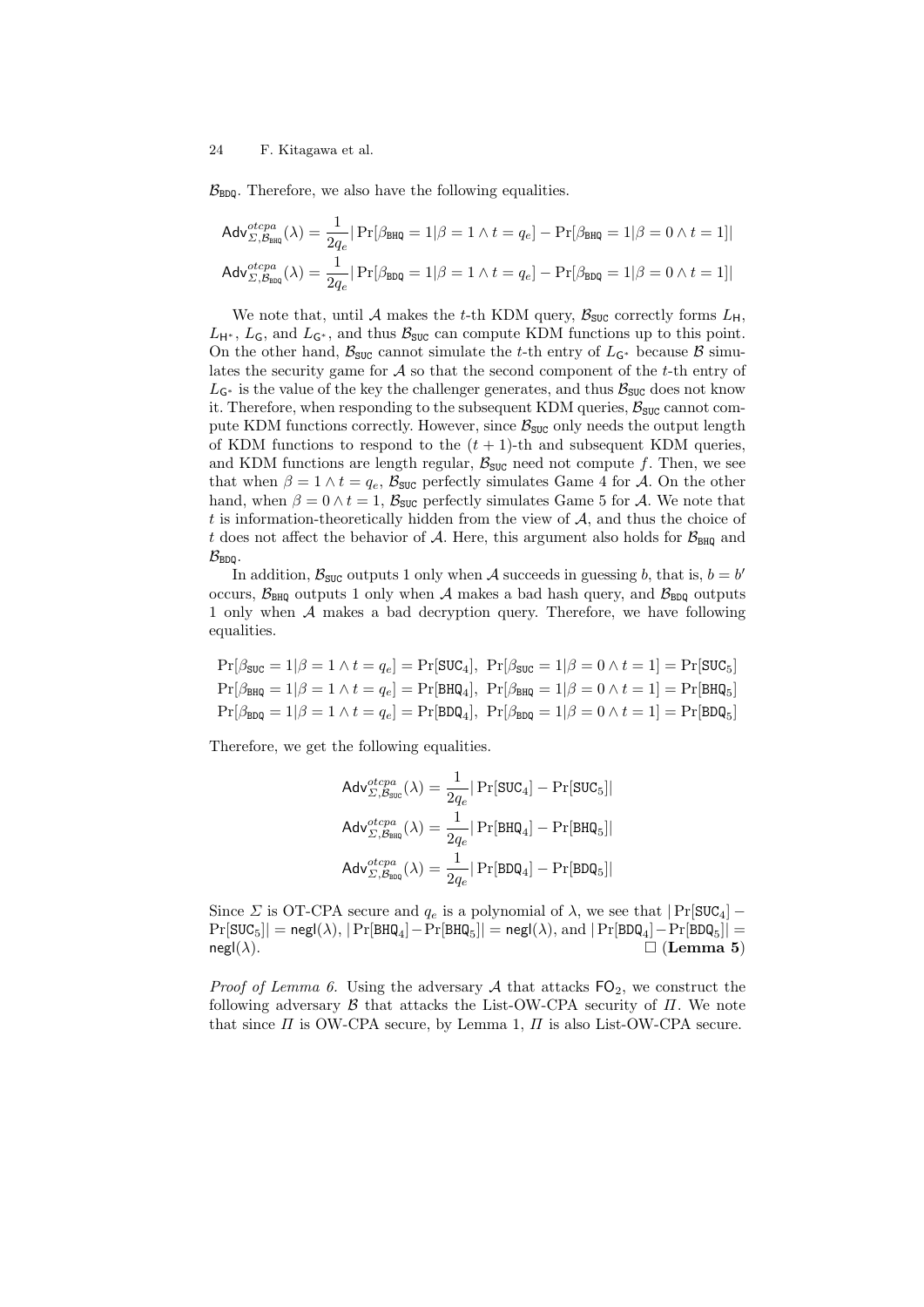- **Initialization** On input  $(pk_1, \dots, pk_\ell)$ ,  $\mathcal{B}$  sends  $(pk_1, \dots, pk_\ell)$  to  $\mathcal{A}$ , and  $\mathcal{B}$  sets  $L_{\text{kd}m} = L_{\text{H}} = L_{\text{G}} = L_{ans} = \emptyset.$
- **Hash queries** If *A* queries  $(r, d)$  to H, *B* simulates H. Namely, *B* first checks whether there is an entry of the form  $((r, d), R)$  in  $L_H$ . If so,  $\beta$  returns  $R$  to *A*. Otherwise, *B* generates  $R \stackrel{r}{\leftarrow} \{0,1\}^n$ , adds  $((r,d), R)$  to  $L_H$ , and returns  $R$ to A. Then,  $\beta$  adds  $r$  to  $L_{ans}$ . If  $\mathcal A$  queries  $r$  to  $\mathsf G$ ,  $\beta$  simulates  $\mathsf G$  analogously to H as above, and adds *r* to *Lans*.
- **KDM queries** For a KDM query  $(j, f)$  from  $A$ ,  $B$  first queries  $j$  to the challenger as an encryption query and gets the answer  $c$ . Then,  $\beta$  generates *K*  $\stackrel{\circ}{\leftarrow}$  {0,1}<sup> $\lambda$ </sup> and computes *d* ← E(*K,* 0<sup>|*f*(·)|</sup>). Finally, *B* adds (*j, c, d*) to  $L_{\text{kdm}}$ , and returns  $(c, d)$  to  $\mathcal{A}$ .
- **Decryption queries** For a decryption query  $(j, c, d) \notin L_{\text{kdm}}$  from *A*, *B* responds in the same manner as  $B_{SUC}$  in the proof of Lemma 5.

**Final phase** When *A* terminates with output *b ′* , *B* outputs *Lans*.

In the List-OW-CPA game, the challenger maintains the list *Lenc* which stores plaintexts of the challenge ciphertexts. Then, the advantage of  $\mathcal{B}$  is  $Pr[L_{enc}]$ *∩*  $L_{ans}$   $\neq$   $\emptyset$ . We see that *B* perfectly simulates Game 5 for *A*. If *A* queries *r* as a G query or  $(r, d)$  as a H query,  $\beta$  adds  $r$  to  $L_{ans}$ . In addition, in Game 5, a new entry is added to  $L_G$  and  $L_H$  only when  $A$  makes a  $G$  query and  $H$  query, respectively. Therefore, we can write  $L_{ans} = \{r | (r, \cdot) \in L_{\mathsf{G}} \vee ((r, \cdot), \cdot) \in L_{\mathsf{H}}\}.$ Here,  $(r, \cdot) \in L_G$  (resp.  $((r, \cdot), \cdot) \in L_H$ ) indicates that there exists an entry in  $L_G$ (resp.  $L_{\rm H}$ ) whose first component is *r*.

On the other hand, every time  $A$  makes a KDM query  $(i, f)$ ,  $B$  sends  $j$  to the challenger as an encryption query and gets the answer *c*. Here, let *c* be an encryption of  $r$ . Then, by the above encryption query from  $\mathcal{B}$ , the challenger adds *r* to *Lenc*. On the other hand, in Game 5, the hash value of *r* is computed using  $G^*$  at this point, and thus an entry of the form  $(r, \cdot)$  is added to  $L_{G^*}$ . Therefore, *Lenc* can be seen as the set of the first components of the entries in *L*<sup>G</sup>*<sup>∗</sup>* in Game 5. (Actually, *B* does not make *L*<sup>G</sup>*<sup>∗</sup>* by itself, but *B* does not need *L*<sub>G<sup>∗</sup></sub> to simulate Game 5 for *A*.) From these, we see that  $L_{enc} \cap L_{ans} \neq \emptyset$  holds if the event  $BHQ_5$  occurs in Game 5 which  $\beta$  simulates for  $\mathcal{A}$ . Therefore, we can see that  $\mathsf{Adv}_{\Pi,\mathcal{B},\ell}^{lowcpa}(\lambda) \geq \Pr[\text{BHQ}_5]$ . Since  $\Pi$  is List-OW-CPA secure, we see that  $Pr[BHQ_5] = negl(\lambda).$   $\Box$  (**Lemma 6**)

*Proof of Lemma 7.* First, we define the following two events.

- BDQ1<sub>5</sub>: In Game 5, *A* makes a decryption query  $(j, c, d) \notin L_{\text{kdm}}$  satisfying the following condition: There exists an entry  $((r, d), R) \in L_H$  which satisfies  $c = \textsf{Enc}(pk_i, r; R)$  and  $(r, \cdot) \in L_{\mathsf{G}^*}$ .
- BDQ2<sub>5</sub>: In Game 5, *A* makes a decryption query  $(j, c, d) \notin L_{\text{kdm}}$  satisfying the following condition: There exists an entry  $((r, d), R) \in L_{H^*}$  which satisfies  $c = \textsf{Enc}(pk_i, r; R)$ . (We note that if there is an entry of the form  $((r, \cdot), \cdot) \in$  $L_{\mathsf{H}^*}$ , then there is an entry of the form  $(r, \cdot) \in L_{\mathsf{G}^*}$ .)

By the definition of the events, obviously,  $BDQ_5 = BDQ1_5 \vee BDQ2_5$  holds, and thus we have  $Pr[BDQ_5] \leq Pr[BDQ1_5] + Pr[BDQ2_5]$ . Here, regarding  $BDQ2_5$ , when A makes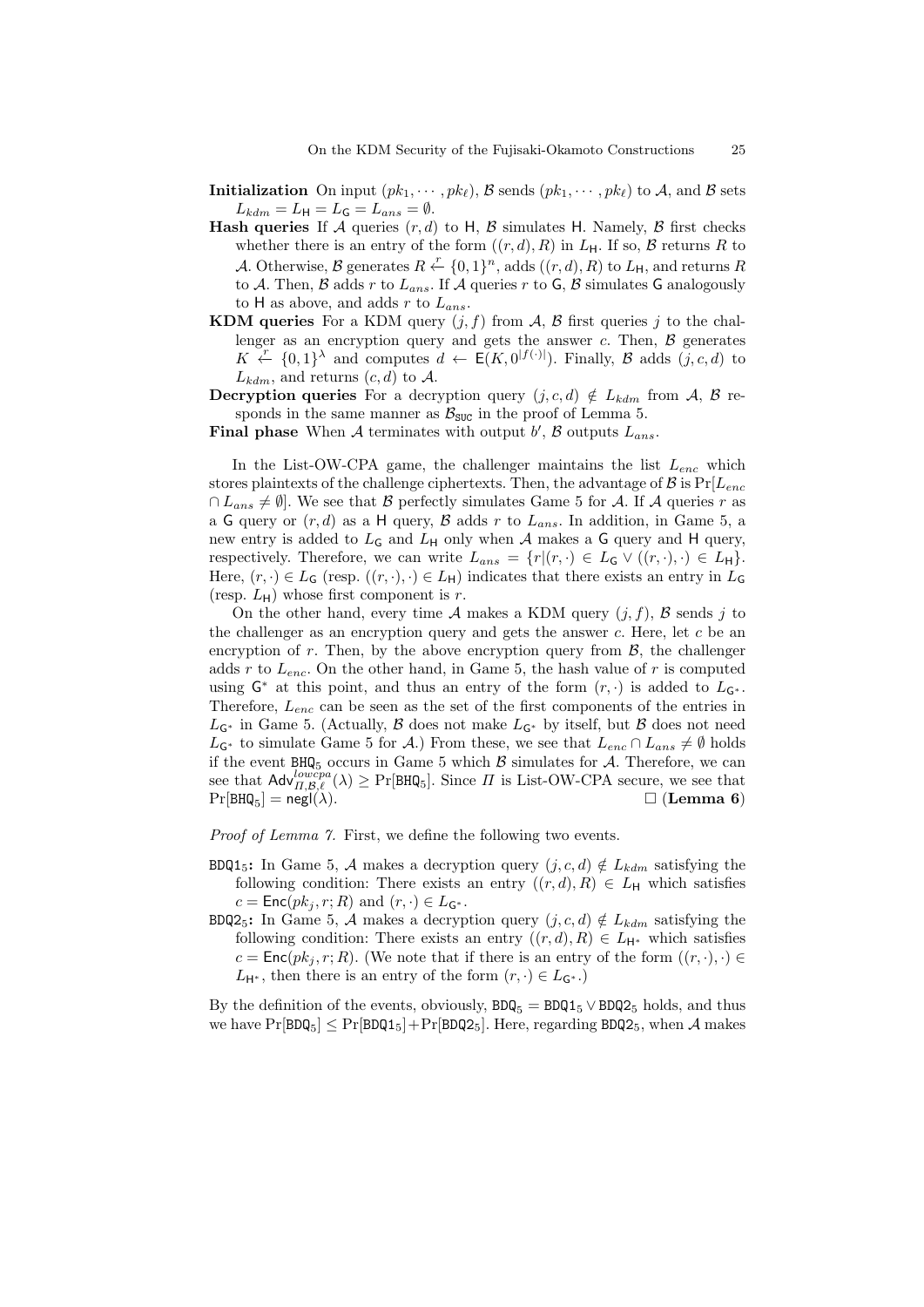a decryption query  $(j, c, d) \notin L_{\text{kdm}}$  satisfying the condition of BDQ2<sub>5</sub>, it holds that  $r = r^*$ ,  $R = R^*$ , and  $d = d^*$  for some entry  $(j^*, c^*, d^*) \in L_{\text{kdm}}$ , where  $c^* = \textsf{Enc}(pk_{j^*}, r^*; R^*)$ . In addition, in this case,  $j \neq j^*$  also holds. The reason is as follows. If  $j = j^*$  holds, then  $c = \textsf{Enc}(pk_j, r; R) = \textsf{Enc}(pk_{j^*}, r^*; R^*) = c^*$ holds, and thus we have  $(j, c, d) = (j^*, c^*, d^*)$ , which contradicts  $(j, c, d) \notin L_{\text{kdm}}$ . Therefore,  $j \neq j^*$  holds. From these, the event  $BDQ2_5$  implies the following event.

BDQ2*<sup>∗</sup>* 5 **:** In Game 5, *A* makes a decryption query (*j, c, d*) *∈/ Lkdm* satisfying the following condition: For some entry  $(j^*, c^*, d^*) \in L_{\text{kdm}}$ , where  $c^* =$  $Enc(pk_j, r^*; R^*)$ , it holds that  $c = Enc(pk_j, r^*; R^*)$  and  $j \neq j^*$ .

Here, we have  $Pr[BDQ2_5] \leq Pr[BDQ2_5^*]$ .

Then, using the adversary  $A$  that attacks  $FO_2$ , we construct the following adversary *B* that attacks the List-OW-CPA security of *Π*. Since *Π* is OW-CPA secure, from Lemma 1,  $\Pi$  is also List-OW-CPA secure. Here, we note that  $\beta$ attacks the List-OW-CPA security of  $\Pi$  in the case the number of keys is  $\ell-1$ .

- **Initialization** On input  $(pk_1^*, \cdots, pk_{\ell-1}^*)$ , *B* first chooses  $s \leftarrow [\ell]$  and generates  $(pk_s, sk_s) \leftarrow \mathsf{KG}(1^{\lambda})$ . Then, for  $1 \leq j \leq s$ ,  $\mathcal{B}$  sets  $pk_j = pk_j^*$ , and for  $s < j \leq \ell$ , *B* sets  $pk_j = pk_{j-1}^*$ . Finally, *B* sends  $(pk_1, \dots, pk_\ell)$  to *A*, and sets  $L_{kdm} = L_{\rm H} = L_{\rm G} = L_{ans}^1 = L_{ans}^2 = \emptyset.$
- **Hash queries** If *A* queries  $(r, d)$  to H, *B* first simulates H. Namely, *B* first checks whether there is an entry of the form  $((r, d), R)$  in  $L_H$ . If so,  $\beta$  returns  $R$  to *A*. Otherwise, *B* generates  $R \stackrel{r}{\leftarrow} \{0,1\}^n$ , adds  $((r,d),R)$  to  $L_H$ , and returns *R* to *A*. Then, *B* adds *r* to  $L^1_{ans}$ . If *A* queries *r* to *G*, *B* just simulates *G* analogously to H. ( $\beta$  does not add  $r$  to  $L_{ans}^1$  in the case of G query.)

**KDM queries** For a KDM query  $(j, f)$  from  $A$ ,  $B$  responds as follows.

- **–** In the case *j ̸*= *s*, *B* first queries *j* if *j < s* and *j −* 1 if *j > s* to the challenger as an encryption query and gets the answer  $c$ . Then,  $\beta$ generates  $K \xleftarrow{r} \{0,1\}^{\lambda}$  and computes  $d \leftarrow \mathsf{E}(K, 0^{|f(\cdot)|})$ . Finally, *B* adds  $(j, c, d)$  to  $L_{kdm}$ , and returns  $(c, d)$  to  $\mathcal{A}$ .
- *−* In the case *j* = *s*, *B* first generates  $r \stackrel{r}{\leftarrow} \{0,1\}^{\lambda}$ ,  $K \stackrel{r}{\leftarrow} \{0,1\}^{\lambda}$ , and  $R \leftarrow \{0, 1\}^{\lambda}$ . Then, *B* computes  $c = \text{Enc}(pk_j, r; R)$  and  $d \leftarrow E(K, 0^{|f(\cdot)|})$ . Finally, *B* adds  $(j, c, d)$  to  $L_{kdm}$ , and returns  $(c, d)$  to  $A$ .
- **Decryption queries** For a decryption query  $(j, c, d) \notin L_{\text{kdm}}$  from *A*, if  $j = s$ , *B* first computes  $r \leftarrow \text{Dec}(sk_s, c)$ , and adds  $r$  to  $L^2_{ans}$  if  $r \neq \bot$ . Then, *B* responds in the same manner as  $\mathcal{B}_{\text{SUC}}$  in the proof of Lemma 5.
- **Final phase** When *A* terminates with output *b*', *B* chooses  $\gamma \leftarrow \{1, 2\}$  and outputs  $L^{\gamma}_{ans}$ .

We see that  $\beta$  perfectly simulates Game 5 for  $\mathcal{A}$ . In the initialization step, *B* chooses  $s \leftarrow [\ell]$  and generates  $(pk_s, sk_s) \leftarrow \mathsf{KG}(1^\lambda)$ . Since *s* is informationtheoretically hidden from the view of *A*, this does not affect the behavior of *A*. We note that, in the List-OW-CPA game, the challenger maintains the list *Lenc* which stores plaintexts of the challenge ciphertexts. Then, it holds that  $\text{Adv}_{\Pi,\mathcal{B},\ell-1}^{lowerpa}(\lambda) = \Pr[L_{enc} \cap L_{ans}^{\gamma} \neq \emptyset].$  Here,  $\gamma$  is a randomness over  $\{1,2\}$  which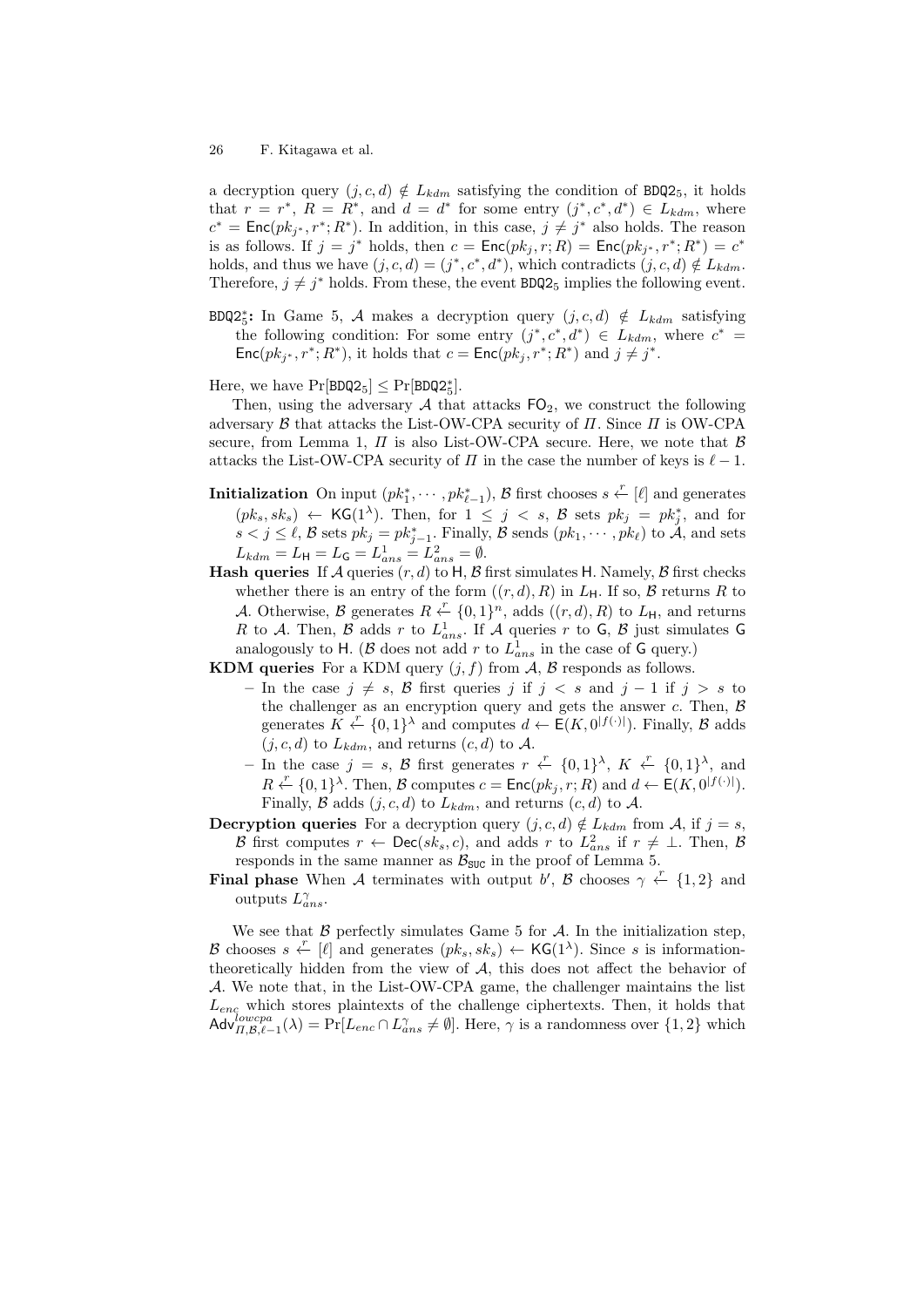B chooses in the final phase, and thus the following equality holds.

$$
\mathsf{Adv}_{\Pi,\mathcal{B},\ell-1}^{lowera}(\lambda) = \frac{1}{2} \Pr[L_{enc} \cap L_{ans}^1 \neq \emptyset] + \frac{1}{2} \Pr[L_{enc} \cap L_{ans}^2 \neq \emptyset]
$$

In the following, we first consider  $Pr[L_{enc} \cap L_{ans}^1 \neq \emptyset]$ . When the event BDQ1<sub>5</sub> occurs in Game 5 which *B* simulates for *A*, there exists an entry  $((r^*, d), R) \in L$ <sup>H</sup> which satisfies  $c = \text{Enc}(pk_j, r^*, R)$  and  $(r^*, \cdot) \in L_{G^*}$  for some decryption query  $(j, c, d) \notin L_{\underline{kdm}}$  from *A*. We note that only when *A* makes a H query, an entry is added to  $L_{\mathsf{H}}$ . Thus,  $((r^*, d), R) \in L_{\mathsf{H}}$  means that *A* has queries  $(r^*, d)$  as a H query. Therefore, in this case,  $L_{ans}^1$  contains  $r^*$ . Also,  $(r^*, \cdot) \in L_{G^*}$  means that *r ∗* is generated to compute the answer to a KDM query from *A*. (Actually, *B* does not make  $L_{G^*}$  by itself, but *B* need not make  $L_{G^*}$  to simulate Game 5 for *A*.) Here, let *r*<sup>∗</sup> be generated to compute the answer  $(c^*, d^*)$  to a KDM query  $(j^*, f)$  from *A*. In other words, let  $c^*$  be an encryption of  $r^*$  under  $pk_{j^*}$ . Then, if  $j^* \neq s$ ,  $c^*$  is computed by the challenger, and thus  $L_{enc}$  contains  $r^*$ . On the other hand, if  $j^* = s$ ,  $c^*$  is computed by  $\mathcal{B}$ , and thus  $L_{enc}$  does not contain  $r^*$ . Therefore, at least when *A* makes a decryption query satisfying the condition of the event  $BDQ1_5$ , and  $j^* \neq s$  holds for the above  $j^*$ ,  $L_{enc} \cap L_{ans}^1 \neq \emptyset$  holds. Since *s* is chosen from  $[\ell]$  uniformly at random, and is information-theoretically hidden from the view of *A*, the choice of *s* is independent of the behavior of *A*. Therefore, the probability that  $j^* \neq s$  holds under the condition that *A* has made a decryption query satisfying the condition of  $BDQ1_5$  is  $\frac{\ell-1}{\ell}$ . Moreover, since B perfectly simulates Game 5 for *A*, the probability that *A* makes a decryption query satisfying the condition of the event  $BDQ1_5$  is  $Pr[BDQ1_5]$ . From these, we have  $\Pr[L_{enc} \cap L_{ans}^1 \neq \emptyset] \geq \frac{\ell-1}{\ell} \Pr[\text{BDQ1}_5].$ 

Next, we consider  $Pr[L_{enc} \cap L_{ans}^2 \neq \emptyset]$ . When the event BDQ2<sup>\*</sup><sub>5</sub> occurs in Game 5 which *B* simulates for *A*, for some decryption query  $(j, c, d) \notin L_{\text{kdm}}$ from *A* and some entry  $(j^*, c^*, d^*) \in L_{kdm}$ , it holds that  $c = \text{Enc}(pk_j, r^*; R^*)$ and  $j \neq j^*$ , where  $c^* = \text{Enc}(pk_{j^*}, r^*; R^*)$ . Then, if  $j = s$ ,  $L^2_{ans}$  contains  $r^*$ . In addition, in this case,  $j^* \neq j = s$  holds, and thus  $L_{enc}$  also contains  $r^*$ . Therefore, at least when *A* makes a decryption query  $(j, c, d) \notin L_{kdm}$  satisfying the condition of the event  $BDQ2^*_{5}$ , and  $j = s$  holds,  $L_{enc} \cap L_{ans}^2 \neq \emptyset$  holds. Since the choice of *s* is independent of *A*, the probability that  $j = s$  holds under the condition that  $A$  has made a decryption query satisfying the condition of BDQ2<sup>\*</sup><sub>5</sub> is  $\frac{1}{\ell}$ . Moreover, since *B* perfectly simlates Game 5 for *A*, the probability that *A* makes a decryption query satisfying the condition of the event BDQ2*<sup>∗</sup>* 5 is  $Pr[\text{BDQ2}_5^*]$ . Therefore, we get  $Pr[L_{enc} \cap L_{ans}^2 \neq \emptyset] \geq \frac{1}{\ell} Pr[\text{BDQ2}_5^*]$ .

From these, we can estimate  $\mathsf{Adv}_{\Pi,\mathcal{B},\ell-1}^{lowerpa}(\lambda)$  as follows.

$$
\begin{aligned}\n\mathsf{Adv}_{\Pi,\mathcal{B},\ell-1}^{lowcpa}(\lambda) &= \frac{1}{2} \Pr[L_{enc} \cap L_{ans}^1 \neq \emptyset] + \frac{1}{2} \Pr[L_{enc} \cap L_{ans}^2 \neq \emptyset] \\
&\geq \frac{1}{2} \cdot \frac{\ell-1}{\ell} \Pr[\mathtt{BDQ1}_5] + \frac{1}{2} \cdot \frac{1}{\ell} \Pr[\mathtt{BDQ2}_5^*] \\
&\geq \frac{1}{2\ell} (\Pr[\mathtt{BDQ1}_5] + \Pr[\mathtt{BDQ2}_5^*]) \\
&\geq \frac{1}{2\ell} (\Pr[\mathtt{BDQ1}_5] + \Pr[\mathtt{BDQ2}_5]) \geq \frac{1}{2\ell} \Pr[\mathtt{BDQ}_5]\n\end{aligned}
$$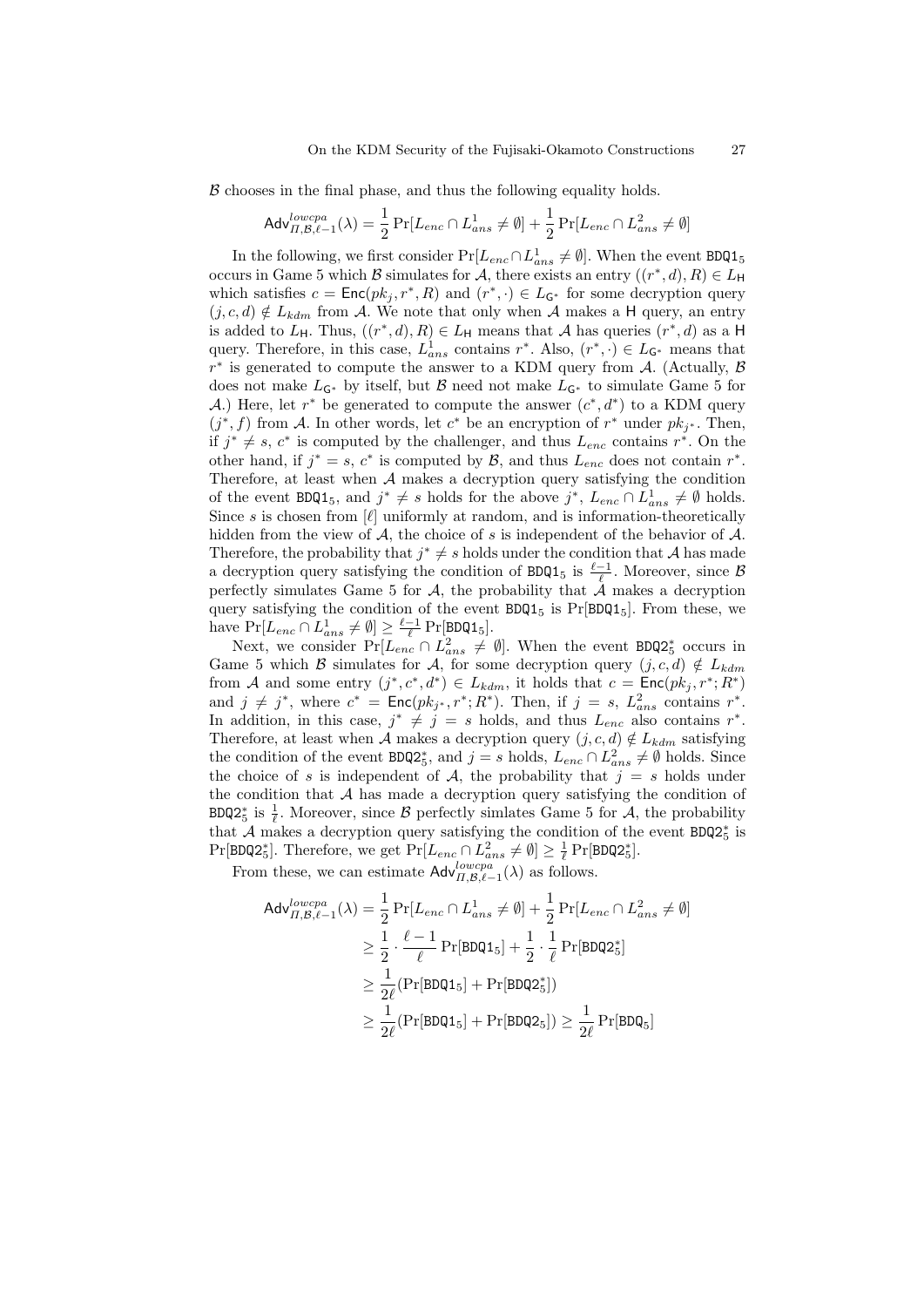From the above, we have  $\Pr[\text{BDQ}_5] \leq 2\ell \cdot \text{Adv}_{\Pi,\mathcal{B},\ell-1}^{lowera}(\lambda)$ . Since  $\Pi$  is List-OW-CPA secure and  $\ell$  is a polynomial of  $\lambda$ , we see that  $Pr[BDQ_5] = negl(\lambda)$ .  $\Box$  (**Lemma 7**)

From the inequality (1) and Lemmas 3 to 7, we have  $\mathsf{Adv}_{\mathsf{FQ}_2,\mathcal{A},\ell}^{kdmcca}(\lambda) = \mathsf{negl}(\lambda)$ . Since the choice of  $\ell$  and  $\mathcal A$  is arbitrary, we see that  $\mathsf{FO}_2$  is KDM-CCA secure in the random oracle model. □ (**Theorem 4**)

## **References**

- 1. IEEE standard specifications for public-key cryptography amendment 1: Additional techniques. *IEEE Std 1363a-2004 (Amendment to IEEE Std 1363-2000)*, Sept 2004.
- 2. M. Abadi and P. Rogaway. Reconciling two views of cryptography (the computational soundness of formal encryption). *J. Cryptology*, 20(3):395, 2007.
- 3. P. Ad˜ao, G. Bana, J. Herzog, and A. Scedrov. Soundness and completeness of formal encryption: The cases of key cycles and partial information leakage. *Journal of Computer Security*, 17(5):737–797, 2009.
- 4. B. Applebaum. Key-dependent message security: Generic amplification and completeness. *EUROCRYPT 2011*, *LNCS* 6632, pp. 527–546. 2011.
- 5. B. Applebaum, D. Cash, C. Peikert, and A. Sahai. Fast cryptographic primitives and circular-secure encryption based on hard learning problems. *CRYPTO 2009*, *LNCS* 5677, pp. 595–618. 2009.
- 6. M. Backes, M. Dürmuth, and D. Unruh. OAEP is secure under key-dependent messages. *ASIACRYPT 2008*, *LNCS* 5350, pp. 506–523. 2008.
- 7. M. Bellare, A. Desai, D. Pointcheval, and P. Rogaway. Relations among notions of security for public-key encryption schemes. *CRYPTO 1998*, *LNCS* 1462, pp. 26–45. 1998.
- 8. M. Bellare, V. Hoang, and P. Rogaway. Garbling schemes. *IACR Cryptology ePrint Archive*, 2012:265, 2012. (The proceedings version appears in ACMCCS 2012.)
- 9. M. Bellare, D. Hofheinz, and E. Kiltz. Subtleties in the definition of IND-CCA: when and how should challenge decryption be disallowed? *J. Cryptology*, 28(1):29– 48, 2015.
- 10. M. Bellare and P. Rogaway. Optimal asymmetric encryption. *EUROCRYPT 1994*, *LNCS* 950, pp. 92–111. 1994.
- 11. J. Black, P. Rogaway, and T. Shrimpton. Encryption-scheme security in the presence of key-dependent messages. *SAC 2002*, *LNCS* 2595, pp. 62–75. 2002.
- 12. D. Boneh, S. Halevi, M. Hamburg, and R. Ostrovsky. Circular-secure encryption from decision Diffie-Hellman. *CRYPTO 2008*, *LNCS* 5157, pp. 108–125. 2008.
- 13. Z. Brakerski and S. Goldwasser. Circular and leakage resilient public-key encryption under subgroup indistinguishability - (or: Quadratic residuosity strikes back). *CRYPTO 2010*, *LNCS* 6223, pp. 1–20. 2010.
- 14. J. Camenisch, N. Chandran, and V. Shoup. A public key encryption scheme secure against key dependent chosen plaintext and adaptive chosen ciphertext attacks. *EUROCRYPT 2009*, *LNCS* 5479, pp. 351–368. 2009.
- 15. J. Camenisch and A. Lysyanskaya. An efficient system for non-transferable anonymous credentials with optional anonymity revocation. *EUROCRYPT 2001*, *LNCS* 2045, pp. 93–118. 2001.
- 16. D. Cash, M. Green, and S. Hohenberger. New definitions and separations for circular security. *PKC 2012*, *LNCS* 7293, pp. 540–557. 2012.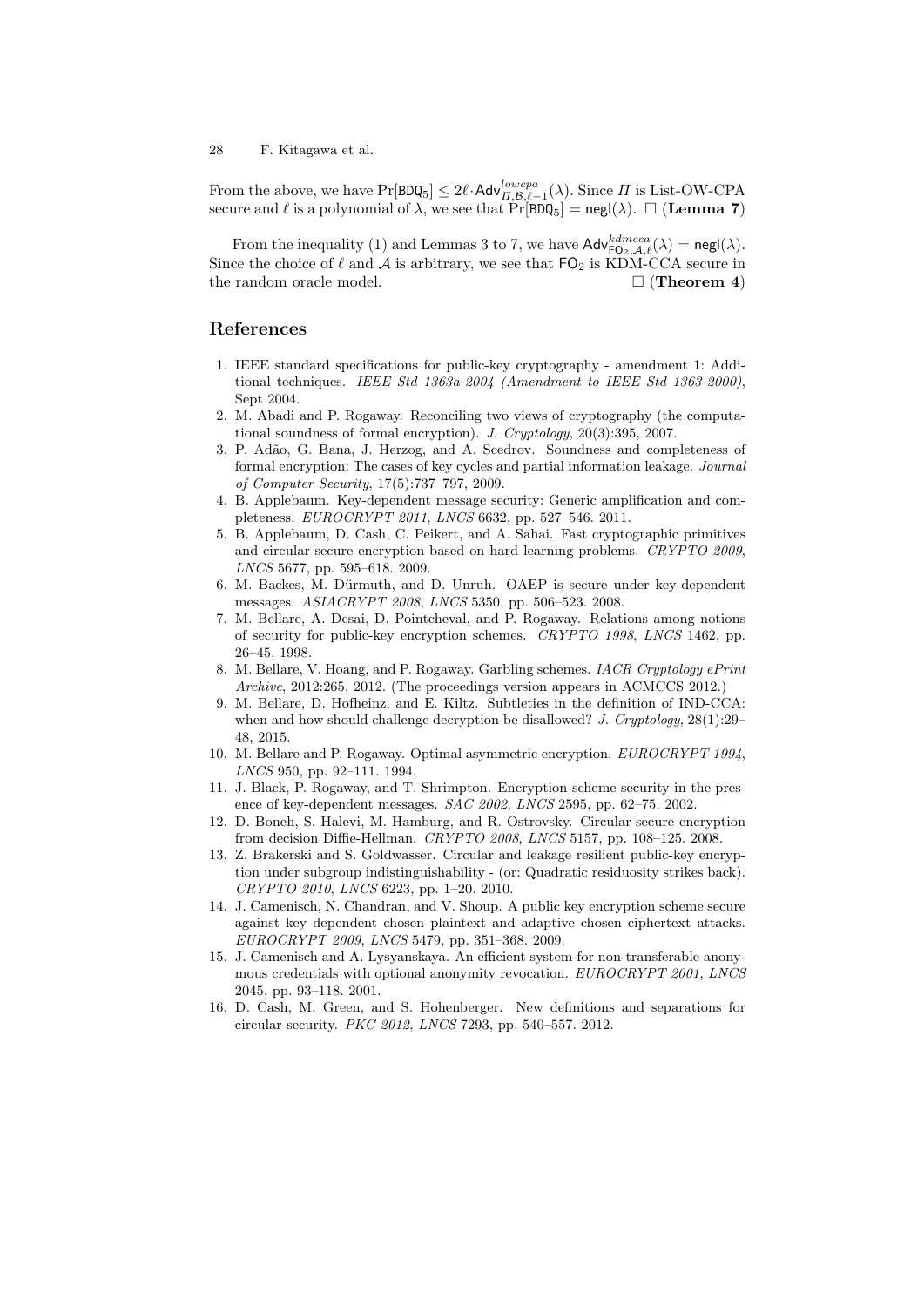- 17. G. Davies and M. Stam. KDM security in the hybrid framework. *CT-RSA 2014*, *LNCS* 8366, pp. 461–480. 2014.
- 18. D. Dolev, C. Dwork, and M. Naor. Non-malleable cryptography (extended abstract). *STOC 1991*, pp. 542–552. 1991.
- 19. E. Fujisaki and T. Okamoto. How to enhance the security of public-key encryption at minimum cost. *PKC 1999*, *LNCS* 1560, pp. 53–68. 1999.
- 20. E. Fujisaki and T. Okamoto. Secure integration of asymmetric and symmetric encryption schemes. *CRYPTO 1999*, *LNCS* 1666, pp. 537–554. 1999.
- 21. E. Fujisaki and T. Okamoto. Secure integration of asymmetric and symmetric encryption schemes. *J. Cryptology*, 26(1):80–101, 2013.
- 22. D. Hofheinz. Circular chosen-ciphertext security with compact ciphertexts. *EU-ROCRYPT 2013*, *LNCS* 7881, pp. 520–536. 2013.
- 23. F. Kitagawa, T. Matsuda, G. Hanaoka, and K. Tanaka. Efficient key dependent message security amplification against chosen ciphertext attacks. *ICISC 2014*, *LNCS* 8949, pp. 84–100. 2014.
- 24. F. Kitagawa, T. Matsuda, G. Hanaoka, and K. Tanaka. Completeness of single-bit projection-kdm security for public key encryption. *CT-RSA 2015*, *LNCS* 9048, pp. 201–219. 2015.
- 25. T. Malkin, I. Teranishi, and M. Yung. Efficient circuit-size independent public key encryption with KDM security. *EUROCRYPT 2011*, pp. 507–526. 2011.
- 26. T. Okamoto and D. Pointcheval. REACT: rapid enhanced-security asymmetric cryptosystem transform. *CT-RSA 2001*, *LNCS* 2020, pp. 159–175. 2001.
- 27. T. Okamoto and S. Uchiyama. A new public-key cryptosystem as secure as factoring. *EUROCRYPT 1998*, *LNCS* 1403, pp. 308–318. 1998.
- 28. V. Shoup. A proposal for an ISO standard for public key encryption. *IACR Cryptology ePrint Archive*, 2001:112, 2001.

## **A The proof of Lemma 1**

Here, we define OW-CPA security for PKE schemes, and then prove Lemma 1.

**Definition 8 (OW-CPA security).** *Let Π be a PKE scheme whose message space is M. We define the OW-CPA game between a challenger and an adversary A as follows.*

**Initialization** *First the challenger generates a key pair*  $(pk, sk) \leftarrow \mathsf{KG}(1^{\lambda})$ *.* 

*Then, the challenger generates*  $m \leftarrow M$  *and*  $c \leftarrow \text{Enc}(pk, m)$ *, and sends*  $(pk, c)$  *to*  $\mathcal{A}$ *.* 

**Final phase** *A outputs m′ .*

*In this game, we define the advantage of the adversary A as follows.*

$$
\mathsf{Adv}_{\Pi,\mathcal{A}}^{\mathit{owcpa}}(\lambda) = \Pr[m = m']
$$

*We say that Π is OW-CPA secure if for any PPT adversary A, we have*  $\mathsf{Adv}_{\Pi,\mathcal{A}}^{owcpa}(\lambda) = \mathsf{negl}(\lambda).$ 

We give the proof of Lemma 1 below.